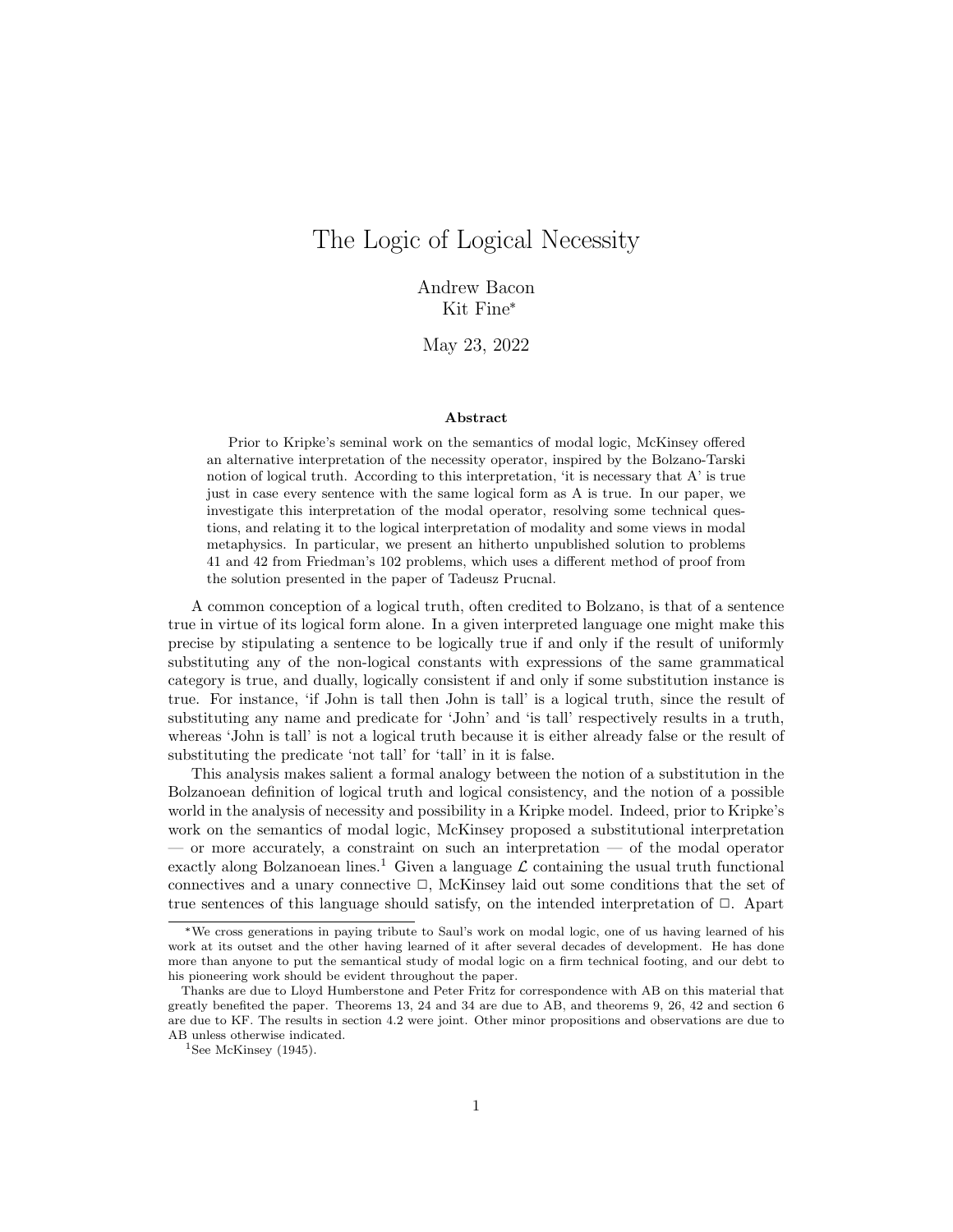from the usual clauses for the truth functional compounds, McKinsey requires that for every sentence A:

The Substitutional Constraint  $\Box A$  is true if and only if iA is true for every substitution i of the language.

McKinsey leaves it open what sort of language  $\mathcal L$  is, and the exact nature of the class of substitutions, stipulating only that the sentences of the language be closed under the truthfunctional and modal connectives, and that the substitutions be closed under composition and contain a trivial substitution. We will consider more concrete versions shortly.

Under an alternative approach, the logical truths are not as Bolzano thought of them, but are nonetheless given by some theory  $\Delta$ . Since  $\Delta$  is being informally understood as the set of logical *truths* we should require that  $\Delta$  be a subset of the truths, and one could then replace McKinsey's constraint with:

#### The Metalogical Constraint  $\Box A$  is true if and only if  $A \in \Delta$ .

constraining the interpretation of the modal operator  $\Box$  to include in its extension propositions expressed by sentences in  $\Delta$  and to exclude propositions expressed by sentences not in  $\Delta$ . Provided the theory  $\Delta$  is closed under the rule of substitution, one direction of McKinsey's constraint is ensured, although not necessarily the other. In the case where  $\mathcal L$  is the language of propositional modal logic, and  $\Delta$  a logic (which we may assume to be at least closed under modus ponens and the rule of necessitation), we obtain an interpretation of propositional modal logic hit upon independently by Meyer and Fine in the 70s.<sup>2</sup>

Whether or not these constraints are plausible will depend both on the interpretation of the modal operator and on the range of interpretations of the non-logical constants of the language in which the constraints are formulated.

Under what interpretations of the modal operator could these schemas be plausible? One possibility, following Quine, is to treat the modal operator as 'crypto-quotational', so that a sentence embedded under a modal operator should be understood as residing inside invisible quotation marks, and the modality ascribes some metalinguistic property to the embedded sentence. But although we motivated the constraints by analogy with the metalinguistic notion of logical truth, one doesn't *have* to identify the modality under either constraint with a metalinguistic property. One could instead posit a genuine propositional operator that yields an interpretation of  $\Box$  under which the substitutional or metalogical conditions are satisfied with respect to a suitable language  $\mathcal{L}$ . The schemas then impose a substantive constraint on a propositional operator by articulating a sense in which the postulated notion of logical necessity stands to the world as logical truth stands to language, without thereby identifying the two.

The constraints are not plausible on arbitrary interpretations of the non-logical constants either. For instance, if the language in question contained predicates 'bachelor' and 'married' with their customary meanings then either constraint will imply, given reasonable

<sup>2</sup>Specifically, the metalogical constraint is satisfied by any metavaluation (see Meyer (1971), and section 5.2 below): a valuation mapping sentences of propositional modal logic to 1 or 0, satisfying the conditions that  $v(A \wedge B) = min(v(A), v(B)), v(\neg A) = 1 - v(A),$  and  $v(\Box A) = 1$  iff  $A \in \Delta$ . If, additionally,  $v(A) = 1$ whenever  $A \in \Delta$  for any metavaluation v,  $\Delta$  is called *coherent*. Fine applies the metalogical interpretation of  $\Box$  to obtain simple proofs of the disjunction problem in modal and intuitionistic logics. For instance, any coherent modal logic,  $\Delta$ , will have the disjunction property, for if  $\Box A_1 \vee ... \vee \Box A_n \in \Delta$ , then  $v(\Box A_1 \vee ... \vee \Box A_n)$  $\Box A_n$ ) = 1 is true in any metavaluation v based on  $\Delta$ , and so  $A_i \in \Delta$  for some i. Indeed a similar argument may be used to establish that many logics possess an apparent strengthening of the disjunction property, which we call the extended disjunction property; the details may be found in section 5.2.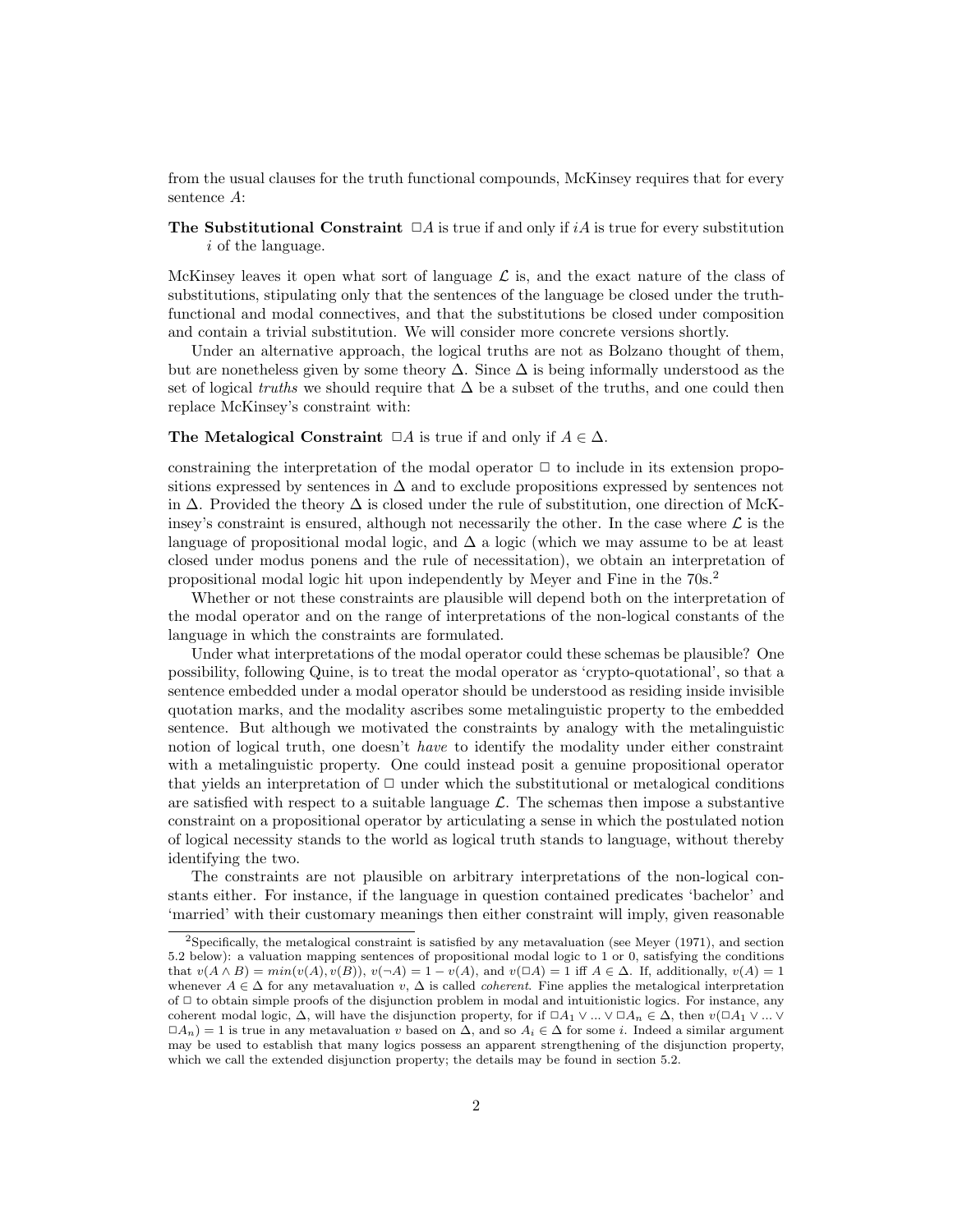side conditions, that it is possible that there are married bachelors.<sup>3</sup> While this result might be acceptable when it is interpreted as a metalinguistic logical consistency claim in disguise, it is arguably not so on the worldly interpretation proposed above. For plausibly, to be a bachelor just is to be a man who is not married, so, by Leibniz's law, the alleged possibility would imply that it is possible that there are married men who are not married, which is certainly not true on any candidate interpretation of the modal operator.(Such an appeal to Leibniz's law would not be legitimate on a crypto-quotational reading of the modal operator as logical consistency, since Leibniz's law does not permit the substitution of identicals within quotation marks.)

One can avoid these untoward results by working in what Russell calls a logically perfect language: a language where the non-logical constants do not denote logically complex properties and no two non-logical constants codenote.<sup>4</sup> The former requirement rules out predicates like 'bachelor' that denote conjunctions of simpler properties, and the latter pairs of synonymous predicates like 'lawyer' and 'attorney'. The schemas then capture a sort of Humean vision in which the logically simple, or fundamental, properties and relations can, in the proposed sense of 'can', stand in any consistent logical relationship to one another.

Lastly, McKinsey left it open what sort of language could be plugged into his constraint. It could simply be the language of propositional modal logic — and this will be the option we will explore in this paper — although it could be a more expressive language, such as a first-order or higher-order language. If it is a higher-order language there is the possibility of a Tarskian analysis of logical truth. A sentence  $A(c_1...c_n)$  in non-logical constants  $c_1...c_n$ is a logical truth, according to Tarski, when it is true under every possible interpretation of  $c_1...c_n$ . We can achieve generality over the interpretations  $c_1...c_n$  in a higher-order language by simply quantifying into the positions they occupy, leaving the logical truth of  $A(c_1...c_n)$ amounting to the truth of  $\forall x_1...x_n.A(x_1...x_n)$ , where each  $x_i$  is a variable of the same type as  $c_i$ . Thus, for instance, the logical truth of 'If John is tall then John is tall' amounts to the mere truth of 'for any individual x and property Y if x is Y then x is Y'. In this case, we can fully internalize what in the first two constraints was stated in metalinguistic terms, since  $\forall x_1...x_n.A(x_1...x_n)$  is a sentence of the object language. So another constraint, in the same spirit as the substitutional and metalogical constraints, replaces the Bolzanoean conception of logical truth with the Tarskian, yielding:

## The Tarskian Constraint  $\Box A(c_1...c_n) \leftrightarrow \forall x_1...x_n.A(x_1...x_n)$ .

And this can likewise be thought of as articulating a Humean metaphysics of freely recombinable fundamental entities.<sup>5</sup>

The paper is organized as follows. In section 1, McKinsey's substitutional constraint on the interpretation of necessity is made precise within the context of propositional modal logic, and associated notions of valuation and validity are defined. In section 2 we raise the question of when an assignment of truth values to the sentence letters can be extended

<sup>&</sup>lt;sup>3</sup>We can assume  $\Delta$  is a *logical* theory, so it will not prove specific relationships concerning the non-logical constants, and we can also assume that the substitutions are rich enough we may substitute for 'married' and 'bachelor' predicates, like 'married' and 'not a bachelor', that are coinstantiated.

<sup>4</sup>Russell writes: 'In a logically perfect language the words in a proposition would correspond one by one with the components of the corresponding fact, with the exception of such words as "or", "not", "if", "then", which have a different function. In a logically perfect language, there will be one word and no more for every simple object, and everything that is not simple will be expressed by a combination of words, by a combination derived, of course, from the words for the simple things that enter in, one word for each simple component.' Russell (1940, p.25).

 $5$ See Bacon (2020).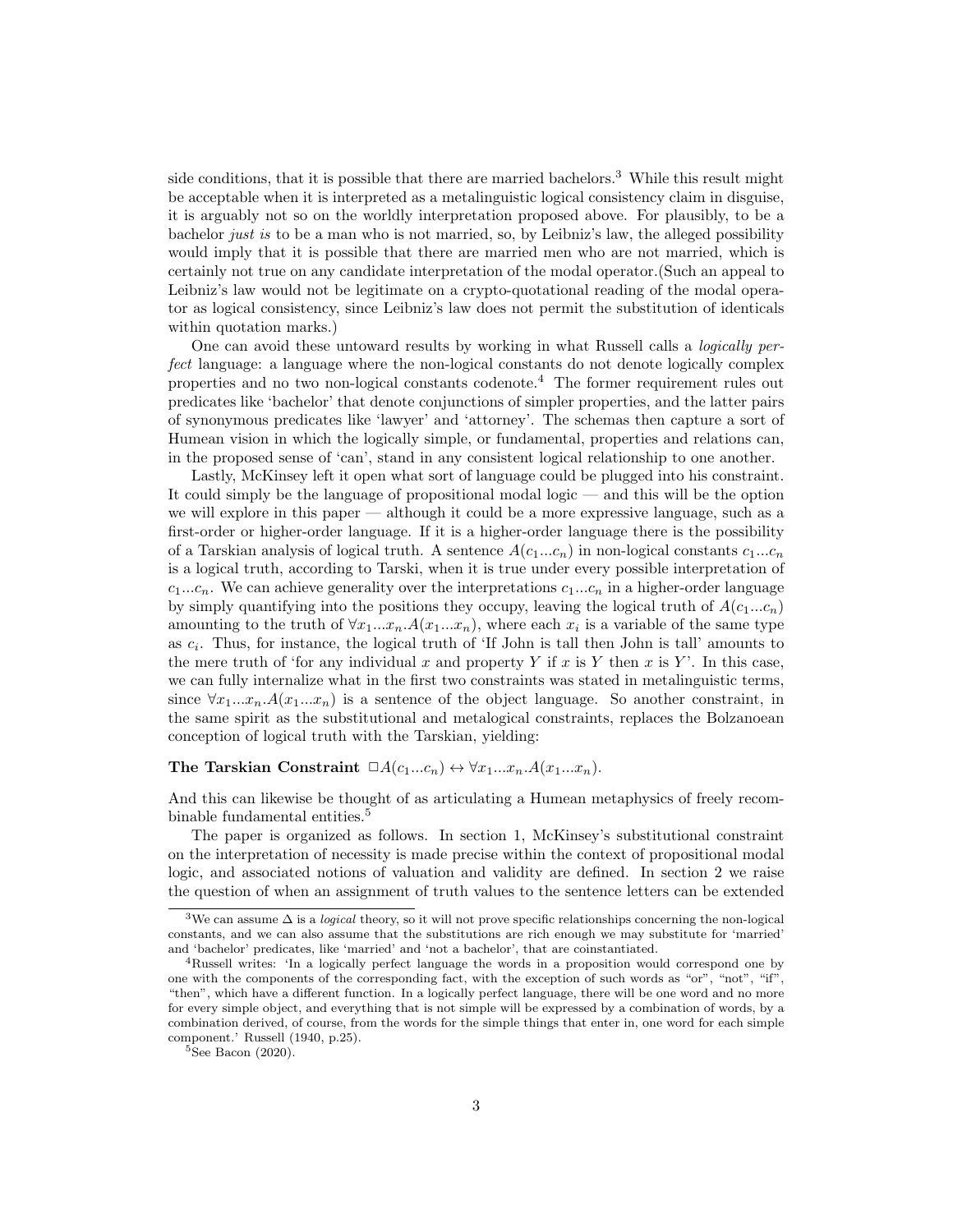uniquely to a valuation of the modal language satisfying the substitutional constraint. We show that unique extensions exist for any class of non-modal substitutions, and for the full substitution class we present a previously unpublished proof of the existence of an extension, leaving the uniqueness as a conjecture. Sections 3 and 4 concern the logic of logical necessity. We consider the validity of various principles of modal logic with respect to various substitution classes, such as the McKinsey and Grzegorczyk axioms, and settle some questions raised in Humberstone (2016). Section 5 treats the metalogical and Tarskian constraints, and the paper concludes with some remarks on the substitutional approach to modal predicate logic.

## 1 Substitutional interpretations of  $\Box$

## 1.1 Preliminaries

McKinsey does not specify the language he is working in or provide a concrete account of what he means by a substitution. Rather, he proceeds by imposing some abstract constraints on the language and the substitutions. He assumes that the language is closed under the formation of truth-functional compounds and necessity sentences. For simplicity, we will assume that our own language  $\mathcal L$  is at least closed under conjunction and negation and the formation of necessity sentences:

- L1. If  $A, B \in \mathcal{L}$  then  $(A \wedge B) \in \mathcal{L}$
- L2. If  $A \in \mathcal{L}$  then  $\neg A \in \mathcal{L}$
- L3. If  $A \in \mathcal{L}$  then  $\Box A \in \mathcal{L}$

We will regiment McKinsey's account of substitution in terms of a set,  $S$ , of abstract substitutions and an action  $\mu : S \times \mathcal{L} \to \mathcal{L}$  where  $\mu(i, A)$  — written as  $iA$  — informally represents the result of applying the substitution  $i \in S$  to the sentence A of L to produce another sentence of L. We shall say that a pair  $(S, \mu)$  is a *substitution class* if and only if the conditions below of Commutativity, Identity and Composition are satisfied. We will often suppress mention of the action  $\mu$ , and refer to a substitution class solely by its associated set of substitutions provided no ambiguity arises.

- **Commutativity** The action of each substitution  $i \in S$  on  $\mathcal{L}$  commutes with the logical connectives,  $\wedge, \neg, \Box$ :
	- 1.  $i(A \wedge B) = (iA \wedge iB)$ 2.  $i\neg A = \neg iA$
	- 3.  $i\Box A = \Box iA$

**Identity** There is a substitution  $i \in S$  such that  $iA = A$  for every sentence A of  $\mathcal{L}$ .

**Composition** For any two substitutions,  $i, j \in S$  there is as substitution  $k \in S$  such that  $kA = i(jA)$  for every sentence A of  $\mathcal{L}$ .

As previously mentioned, these constraints may be satisfied by some very expressive languages, including first and higher-order languages. However we will mostly restrict our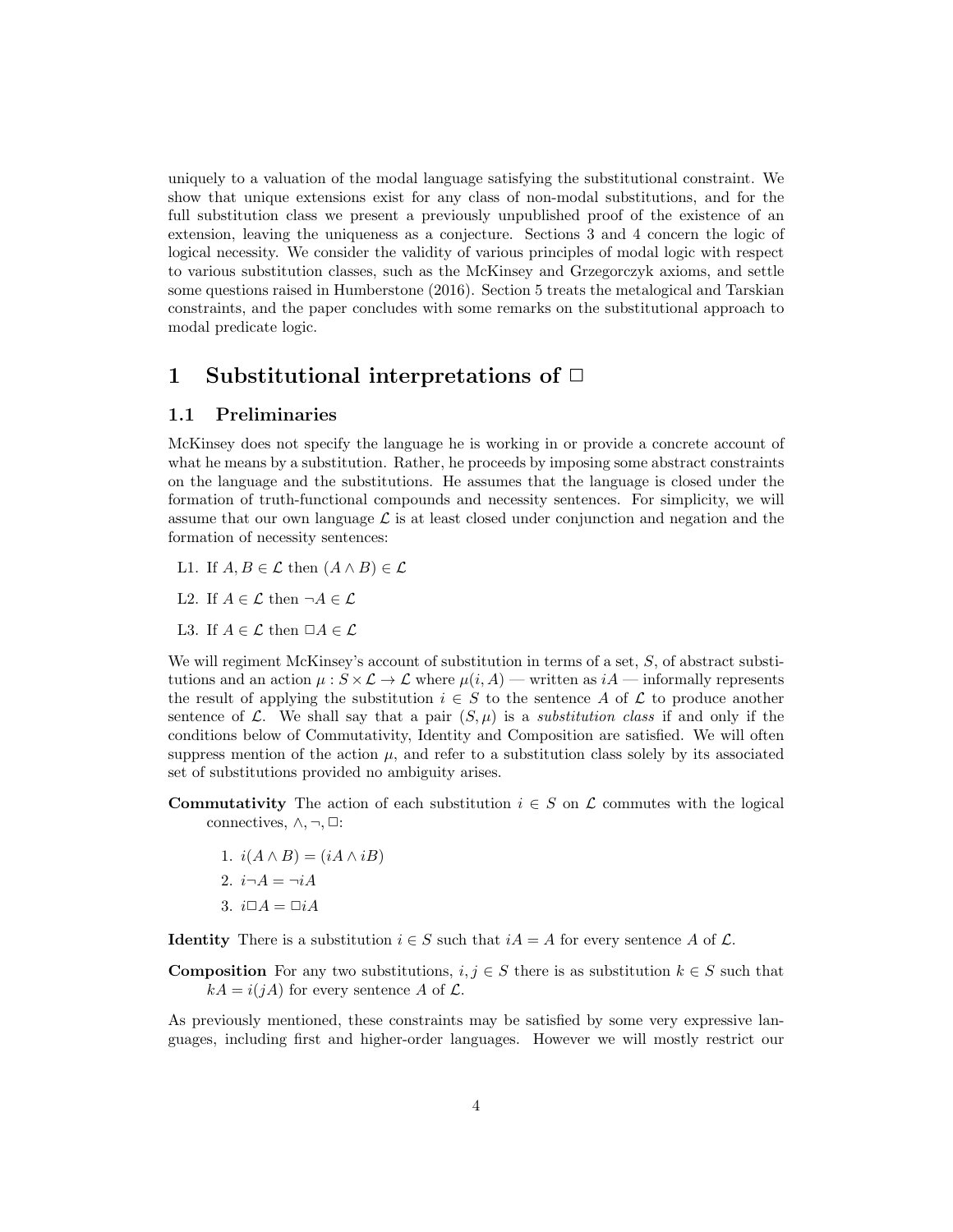attention to propositional languages. Going forward, we will use  $\mathcal L$  to refer to the propositional modal language with letters  $p_0, p_1, p_2, ...$  and connectives  $\wedge, \neg, \Box$ . For technical reasons, it will sometimes be convenient to suppose that the language contains primitive 0-ary constants  $\top$  and  $\bot$ , in which case the Commutativity condition must be extended to include the equations  $i\top = \top$  and  $i\bot = \bot$  for any  $i \in S$ . (Note that these equations might not hold if  $\bot$ , for instance, were treated as a defined connective, such as  $(p_0 \wedge \neg p_0)$ .

Occasionally we will need to talk about other languages with further or fewer connectives. For any subset  $\{C_1...C_n\} \subseteq \{\wedge, \vee, \neg, \rightarrow, \top, \bot, \Diamond, \Box\}$  we will write  $\mathcal{L}(C_1...C_n)$  to represent the sublanguage in the connectives  $C_1...C_n$ : the smallest set containing the sentence letters, and containing  $C_m A_1...A_k$  whenever it contains  $A_1...A_k$ , k the arity of  $C_m$  and  $1 \leq m \leq n$ .  $\mathcal{L}$ ) thus refers to the set of sentence letters. A substitution class for a language with some of these logical connectives is defined as above except that we require the substitutions commute with any additional logical connectives, as with  $i(A \vee B) = (iA \vee iB)$  or  $i\diamond A = \diamond iA$ . We say that a language is *complete* iff it is truth-functionally complete and contains either  $\Box$  or  $\diamond$ .

**Example 1** (The full monoid of substitutions of propositional modal logic). Let S be the set of concrete substitutions of  $\mathcal{L}$ , i.e. functions  $i : \mathcal{L}(\mathcal{L}) \to \mathcal{L}$  from sentence letters to arbitrary sentences of L.  $\mu(i, A)$  may be defined as the result of uniformly substituting  $i(p_k)$  for  $p_k$  in A, for each  $k \in \mathbb{N}$ .

Commutativity and L1-L3 are clearly satisfied. Identity is witnessed by the element that maps each letter to itself, and composition by the element of S that maps each letter  $p_k$  to  $\mu(i,j(p_k)).$ 

Note, however, that a set satisfying McKinsey's requirements may not be isomorphic to the full monoid of substitutions of a language. There might be distinct substitutions  $i, j \in S$  such that  $iA = jA$  for every sentence  $A \in \mathcal{L}$  (there could, for instance, be two identity elements satisfying Identity). Say that  $i \sim j$  iff  $iA = jA$  for every  $A \in \mathcal{L}$ . If one quotients a set  $S$  satisfying Commutativity, Identity and Composition by this equivalence relation one gets another set  $S/\sim$  which satisfies Commutativity, Identity and Composition under the action defined by setting  $\mu_>(i] \sim A$ ) =  $\mu(i, A)$ . Indeed, under this quotienting operation S forms a monoid: the unit  $\iota$  may be defined as the equivalence class  $[i]_∼$  of any element of S satisfying Identity, and  $[i] \circ [j]$  may defined to be the equivalence class of any  $k$  satisfying Composition. For most purposes we can simply treat  $S$  as a set of concrete substitutions of the language containing the identity substitution and closed under composition of substitutions. However, even if we impose these additional conditions, one still does not get that any function from the non-logical constants (the sentence letters in this case) to arbitrary expressions (sentences in this case) extends to a substitution in S. This property is distinctive to the full substitution class alone.

**Example 2** (Substitutions within a sublanguage). Write  $S(C_1...C_n)$  for the substitution class defined by the set of functions

•  $i : \mathcal{L}(\)to \mathcal{L}(C_1...C_n)$ 

When  $\mathcal{L}'$  is a language containing  $C_1...C_n$  (so that  $\mathcal{L}(C_1...C_n) \subseteq \mathcal{L}'$ ), the action of  $i \in$  $S(C_1...C_n)$  may be defined in the usual way (as in Example 1), thereby satisfying Commutativity.

Since  $\mathcal{L}(C_1...C_n)$  contains each sentence letter,  $S(C_1...C_n)$  contains the identity substitution and satisfies Identity. Since  $\mathcal{L}(C_1...C_n)$  is itself a language, it is closed under substitutions of letters by sentences in  $\mathcal{L}(C_1...C_n)$ . So Composition is also satisfied.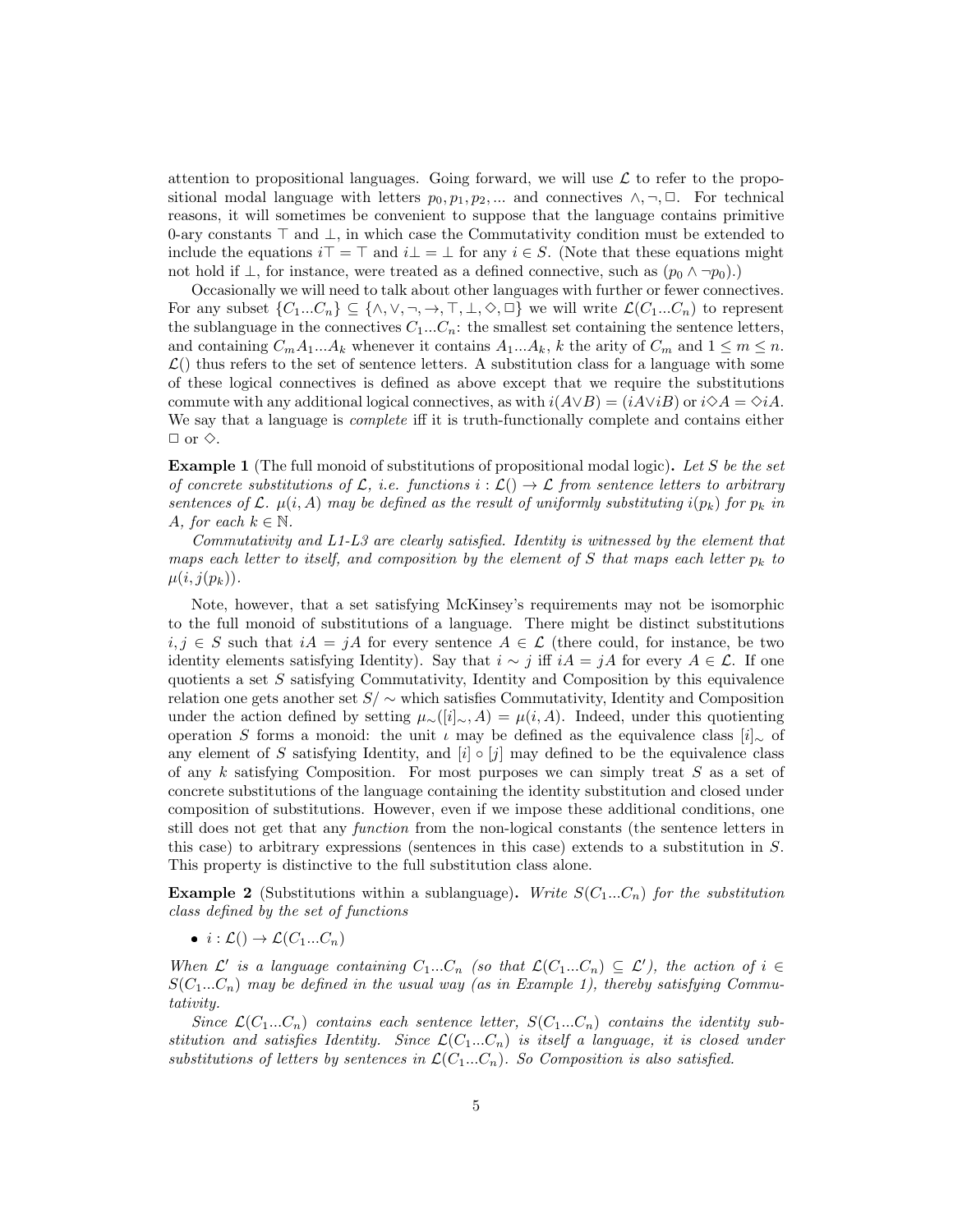We will also investigate a class of substitutions introduced in Humberstone (2016), in relation to McKinsey's theory of necessity:

**Example 3** (Humberstone substitutions). A Humberstone substitution is a function  $i$ :  $\mathcal{L}() \rightarrow \mathcal{L}(\top \bot)$  such that

•  $i(p_k)$  is either  $p_k$ ,  $\top$  or  $\bot$ .

These substitutions act on the language with primitive  $\top$  and  $\bot$  connectives (i.e. on  $\mathcal{L}(\neg \wedge$  $\Box\Box\bot)$ ).  $\mu(i, A)$  is defined in the usual way, so that McKinsey's conditions are satisfied. We call the set of Humberstone substitutions H.

A positive formula is one whose letters all occur positively, where the letters occurring positively and negatively in a formula are defined by a simultaneous recursion as follows:

- $P(p_k) = \{p_k\}, N(p_k) = \emptyset,$
- $P(A \wedge B) = P(A) \cup P(B), N(A \wedge B) = N(A) \cup N(B),$
- $P(\neg A) = N(A), N(\neg A) = P(A)$
- $P(\Box A) = P(A), N(\Box A) = N(A).$

Example 4 (Positive substitutions). A positive substitution is a substitution that maps letters to positive formulas, and acts on formulas in the usual way. We will call the class of positive substitutions P.

Lastly, we consider a special sort of substitution that will play a role later in our discussion of Carnap's theory of logical necessity.

Example 5 (Carnapian substitutions). A Carnapian substitution is a function i on sentence letters such that

•  $i(p_k)$  is the result of prefixing some number (possibly zero) of  $\neg$  sign to  $p_k$ .

and  $\mu(i, A)$  is defined as before. We call the set of Carnapian substitutions K.

## 1.2 S-valuations, Pre-validity and Validity

We introduce the notion of an S-valuation: a valuation, taking sentences of the language  $\mathcal{L}$ to truth values, that satisfies McKinsey's constraints.

**Definition 1.** Suppose that  $\mathcal{L}$ , S and  $\mu$  satisfy L1-L3, Commutativity, Identity and Composition. An S-valuation is a function  $v : \mathcal{L} \to \{0, 1\}$  such that

- $v(A \wedge B) = min(v(A), v(B))$
- $v(\neg A) = 1 v(A)$
- $v(\Box A) = 1$  if and only if, for every  $i \in S$ ,  $v(iA) = 1$

By a truth-value assignment we mean a function defined on the sentence letters,  $v^- : \mathcal{L}() \rightarrow$  ${0,1}.$  A valuation v extends a truth-value assignment,  $v^-$ , iff v  $\upharpoonright_{\mathcal{L}()}=v^-$ .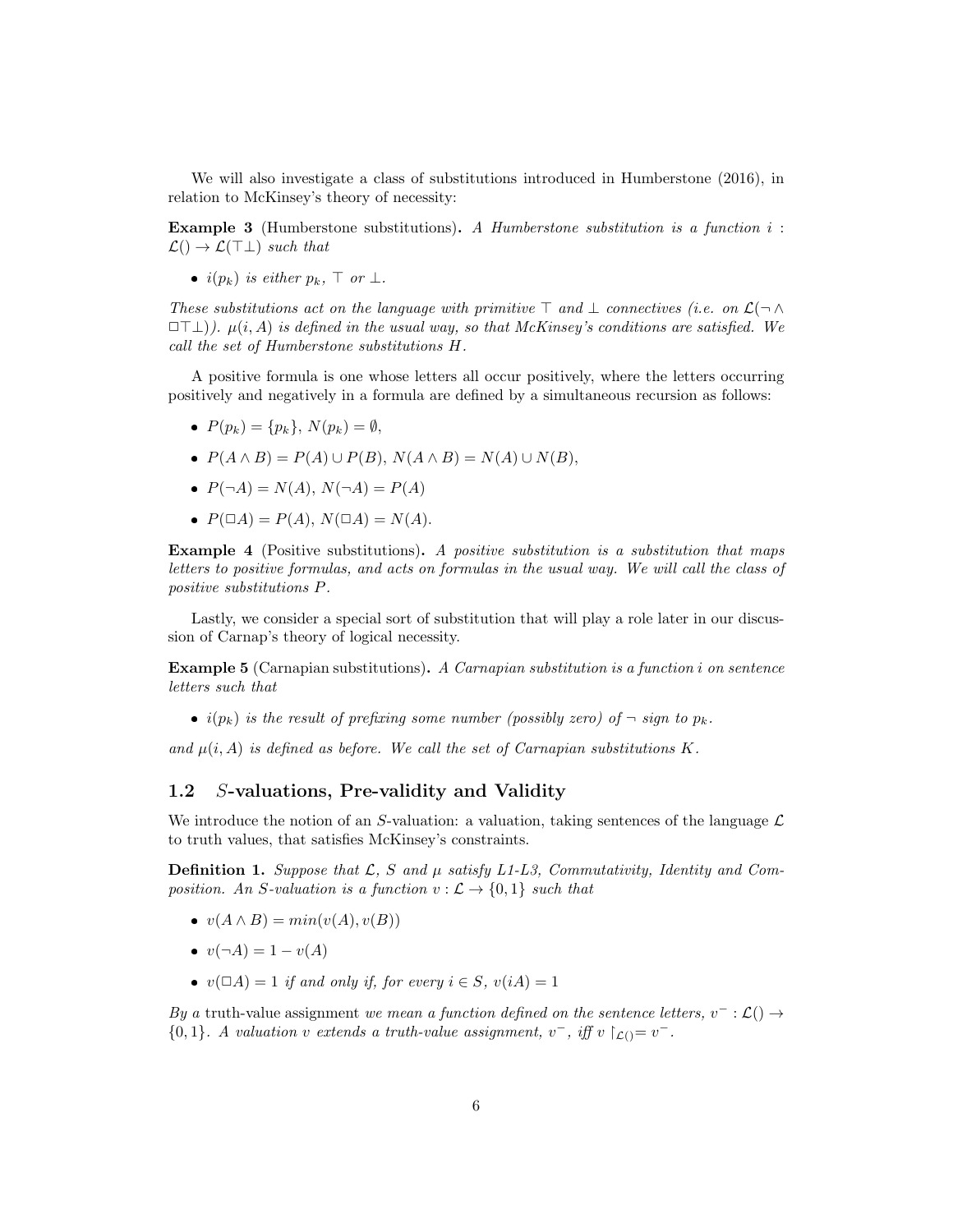Formally speaking we identify truth and falsity with the numbers 1 and 0, but we shall sometimes talk of a sentence being true or false in a valuation rather than receiving the value 1 or 0.

In cases where some of  $\top, \bot, \vee$  or  $\diamond$  are also taken as primitive, the notion of valuation should respect the natural clauses for those connectives:

- $v(A \vee B) = max(v(A), v(B))$
- $v(T) = 1$
- $v(\perp) = 0$
- $v(\Diamond A) = 1$  if and only if, for some  $i \in S$ ,  $v(iA) = 1$ .

We introduce two senses in which a formula can be valid relative to a substitution class. The first is not so straightforwardly related to the Bolzano-Tarski conception of validity, since the set of valid sentences in this sense need not be closed under the rule of substitution:

**Definition 2** (Pre-validity). A sentence A is pre-valid relative to the substitution class S if and only if  $v(A) = 1$  for every S-valuation v.

To see that pre-validity is not closed under the rule of substitution, consider any substitution class S which contains a substitution i such that  $i(p_0) = \top$  (as with  $S(C_1...C_n)$  for any set of connectives  $C_1...C_n$  containing ⊤). For any S-valuation v,  $v(\diamond p_0) = 1$  because  $v(ip_0) = v(\top) = 1$ . So  $\diamond p_0$  is pre-valid relative to the class S. However the substitution instance  $\Diamond \bot$  is not pre-valid; indeed it is false in every S-valuation.

Validity proper thus cannot be understood as the result of closing the pre-validities under the rule of substitution. Rather we consider a sentence to be valid relative to a substitution class S only if all of its substitution instances are pre-valid.

**Definition 3** (Validity). A sentence  $A$  is valid relative to the substitution class  $S$  if and only if iA is pre-valid relative to the substitution class  $S$ , for every substitution i in the full substitution class  $S(\neg \land \Box)$ .

If S is a substitution class, then we will write  $L(S)$  for the set of sentences valid with respect to S, and we call it the logic of S.

Note that the 'external' notion of validity defined above, for which we required the theorems of the logic to be valid, can be distinguished from the 'internal' notion of validity by which  $\Box$  is interpreted. The former requires truth under all substitutions, whereas the latter requires only truth under all substitutions in S. Consequently, they can diverge when  $\Box$  is interpreted by a notion of validity more restricted than our external notion of logical validity. According to the interpretation of  $\Box$  as *logical* validity, however, the two notions will coincide, and for this reason the case where  $S$  is the full substitution class is of special interest.<sup>6</sup>

Let us remark briefly on the choice of primitives. It is easily verified that standard definitions of arbitrary truth-functional compounds in terms of  $\neg$  and  $\wedge$  receive the same

<sup>&</sup>lt;sup>6</sup>It is also possible to adopt an external notion of validity intermediate between prevalidity and validity, whose validities are those sentences with prevalid S-substitution instances. This secures the coincidence between the external and internal notions in another way, although this is not an avenue we have pursued. The rationale behind requiring logic to be closed under arbitrary substitutions, at any rate, is that logic shouldn't say anything substantive about particular individuals, properties or relations (apart from the logical ones), so that any sentence that holds, as a matter of logic, for a particular non-logical constant should hold, as a matter of logic, for an arbitrary expression of the same type.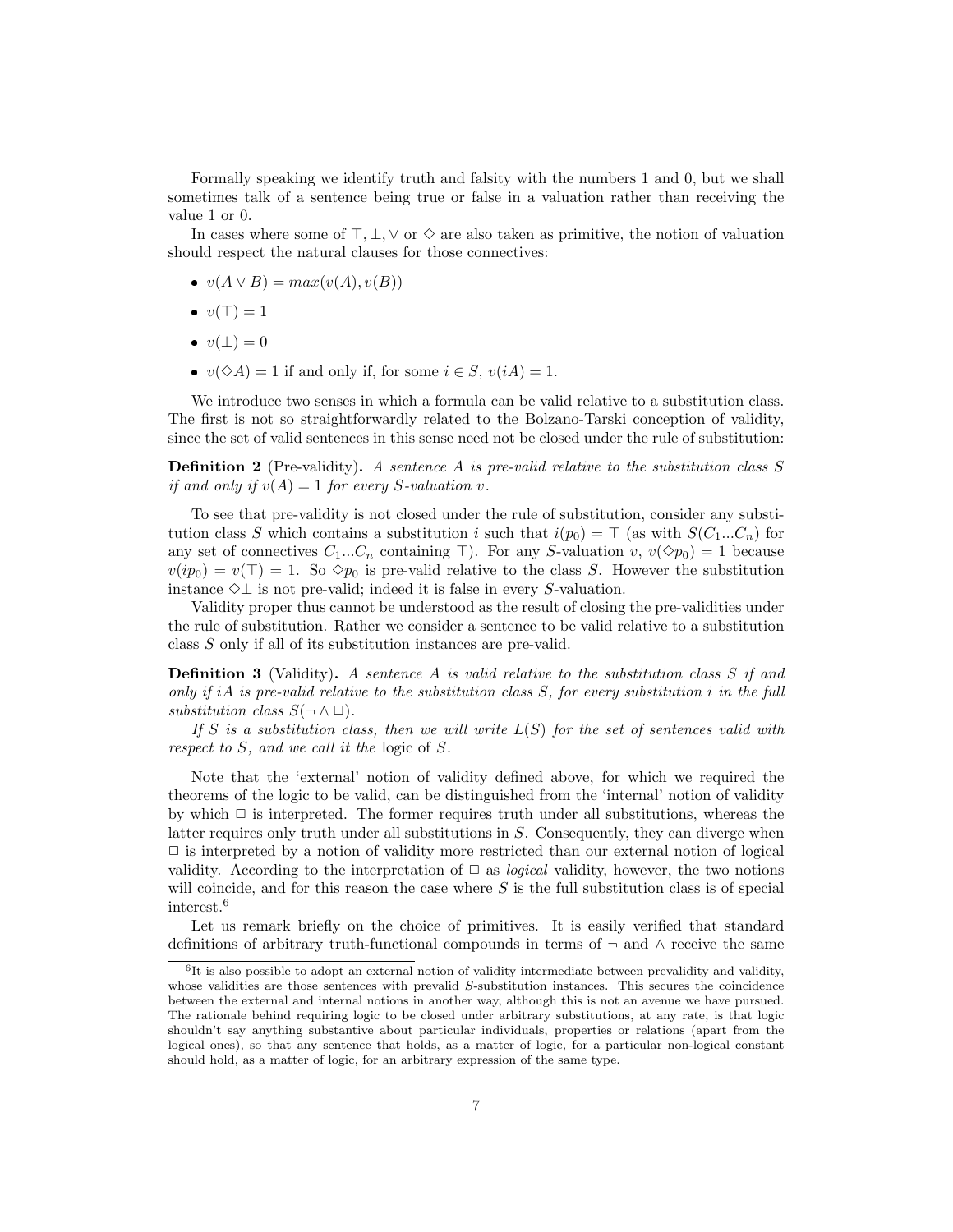truth value in any valuation. Similarly  $\diamond$  may be defined, as usual, in terms of  $\neg$  and  $\Box$ . In most contexts it is more economical to work in the language  $\mathcal{L}$ , whose primitives consist of only  $\wedge$ ,  $\neg$  and  $\Box$ . But in some cases, the presence of the other primitives make the definitions simpler: for instance if we identified  $\top$  and  $\bot$  with particular definitions, such as  $\neg(p_0 \land \neg p_0)$  and  $p_0 \land \neg p_0$ , then our official definition of  $S(\top \bot)$  would not satisfy the commutativity equations  $i\bot = \bot$  and  $i\top = \top$ .

The differences between the logics of different substitution classes will be the subject of the next few sections. However, we are already in a position to see how different substitution classes may behave differently at the level of pre-validity. We have, for instance, the following contrast between full and non-modal substitutions:

**Proposition 1.** The sentence  $\Diamond(\Diamond p \land \Diamond \neg p \land \Box(p \rightarrow \Box p))$  (for p a sentence letter) is pre-valid over  $S(\neg \land \Box)$ , while its negation is pre-valid over  $S(\neg \land)$ .

*Proof.* Let v be any  $S(\neg \land \Box)$  valuation. First note that  $v(\Box \top) = 1$  since  $v(i\top) = v(\top) = 1$ for every  $i \in S(\neg \land \Box)$ . Similarly for any sentence letter q,  $v(\neg \Box q) = 1$ :  $v(\Box q) = 0$  since  $v(r \wedge \neg r) = 0$  and for some  $i \in S(\neg \wedge \Box)$ ,  $iq = r \wedge \neg r$ .

We shall show that upon substituting  $\Box q$  for p in  $(\Diamond p \land \Diamond \neg p \land \Box (p \rightarrow \Box p))$  we get something true in v, and so  $\Box q$  witnesses the truth of  $\Diamond(\Diamond p \land \Diamond \neg p \land \Box(p \to \Box p))$ . (i)  $v(\Diamond \Box q) = 1$  since  $\Box q$  has a true-in-v substitution, namely  $v(\Box \top) = 1$ . (ii)  $v(\Diamond \neg \Box q) = 1$ since  $\neg \Box q$  is already true in v. (iii)  $v(\Box(\Box q \rightarrow \Box \Box q)) = 1$ . Take any  $i \in S(\neg \land \Box)$ . If  $v(\Box iq) = 1$  then  $v(jiq) = 1$  for every j. This means  $v(kliq) = 1$  for any k and l, and so  $v(\Box \Box iq) = 1$ . Thus  $v(\Box iq \to \Box \Box iq) = 1$  for any  $i \in S(\neg \land \Box)$ , and so  $v(\Box(\Box q \to \Box \Box q) = 1$ .

Now let v be any  $S(\neg \wedge)$ -valuation, take any  $i \in S(\neg \wedge)$ , and let  $A := ip$ . By definition A is non-modal. Suppose for reductio that  $v(\Diamond A \land \Diamond \neg A \land \Box(A \to \Box A)) = 1$ . Since  $v(\Diamond A) = 1$ and  $A$  is non-modal, there is some valuation of propositional logic,  $u$ , on the non-modal language that makes A true. Now construct a substitution j that maps each letter  $p$  in A to a literal that is true in v, if  $u(p) = 1$ , and a literal that is false in v if  $u(p) = 0$ , and in such a way that we never pick two literals containing the same letter. Since for each letter  $p_m$  occuring in A we have  $v(jp_m) = u(p_m)$ , we have that  $v(A(jp_1...jp_n)) = u(A(p_1...p_n))$ (writing A as a function of its sentence letters), which means  $v(jA) = u(A) = 1$ . Moreover, since  $v(\Diamond \neg A) = 1$ , A is not a tautology, and so jA is not either (from the way it was constructed). So  $v(\Box jA) = 0$  (since if B is non-modal,  $v(\Box B) = 1$  only if B is a tautology). So we have  $v(jA) = 1$  and  $v(\Box jA) = 0$  so  $v(jA \rightarrow \Box jA) = 0$  and so  $v(\Box (A \rightarrow \Box A)) = 0$ . This contradicts the assumption that  $v(\Diamond A \land \Diamond \neg A \land \Box (A \to \Box A)) = 1$ .

Thus  $v(\Diamond ip \land \Diamond \neg ip \land \Box(ip \rightarrow \Box ip)) = 0$  for every non-modal substitution i; and so  $v(\Diamond(\Diamond p \land \Diamond \neg p \land \Box (p \to \Box p))) = 0$  for every  $S(\neg \land)$ -valuation v. П

This proposition technically doesn't rule out the pre-validities of  $S(\neg \wedge)$  and  $S(\neg \wedge \Box)$ coinciding by being the inconsistent logic. We will eventually rule out this possibility by showing the existence  $S(\neg \wedge)$  and  $S(\neg \wedge \Box)$ -valuations. It's also worth noting, however, that despite the stark contrast between the pre-validities of these two classes, for all we know the logics of these two substitution classes are identical.

## 1.3 Relationship to Kripke models

We briefly remark on the relationship between the foregoing substitutional interpretation of propositional modal logic and the more familiar interpretation due to Kripke (1959). Although the clauses for substitutional necessity are on the surface quite different from the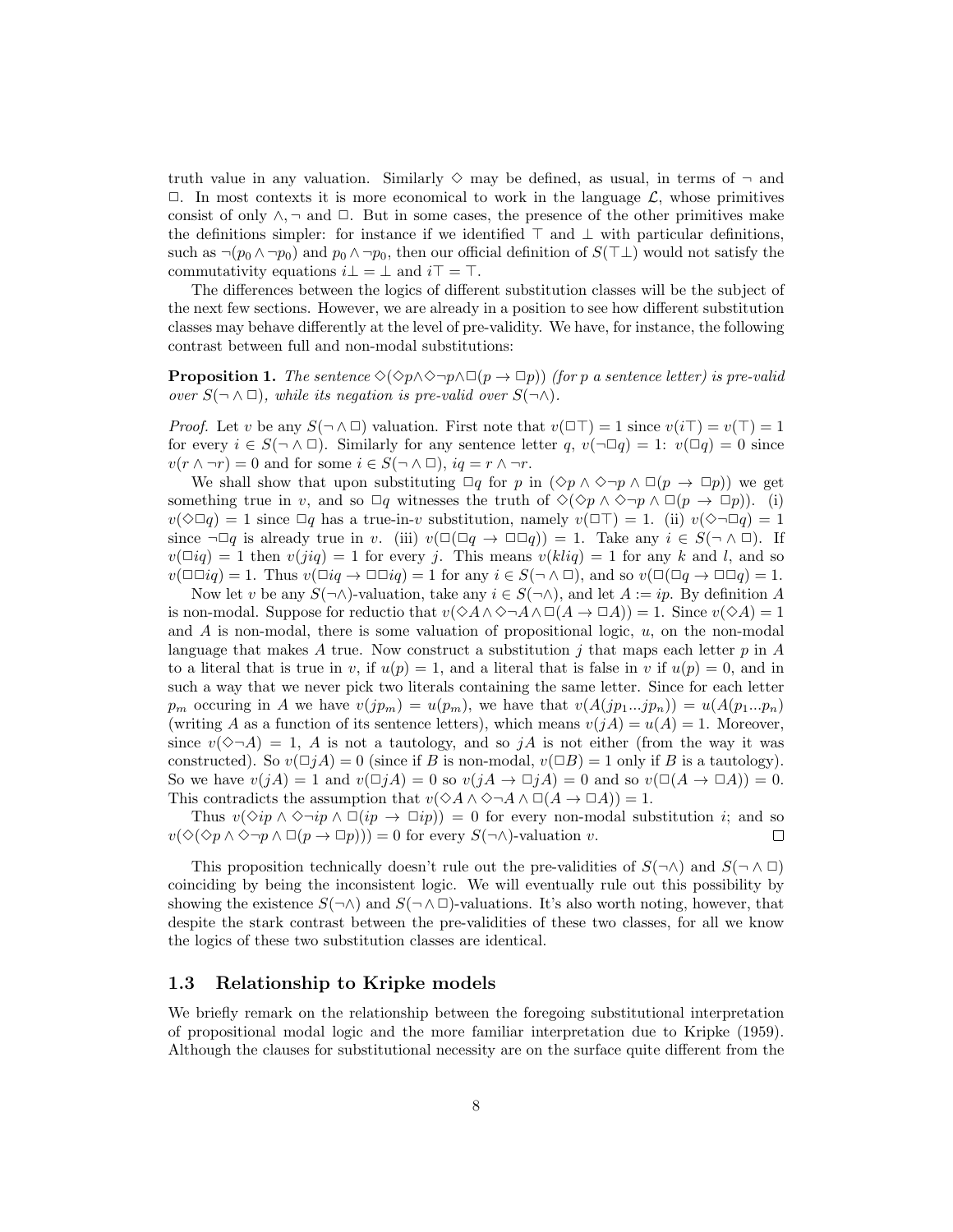clauses for necessity in a Kripke model, any S-valuation may be reconceived as a Kripke model.

**Definition 4.** For any given substitution class,  $S$ , the Kripke frame associated with  $S$ ,  $(W_S, R_S)$ , is defined by:

- $W_S := S$
- $R_S := \{(i, j \circ i) \mid i, j \in S\}$ , that is,  $R_Sik$  if and only if there is some  $j \in S$  such that  $k = i \circ i$ .

Given an S-valuation, v, the Kripke model associated with v is obtained by defining a valuation  $V: W_S \times \mathcal{L}() \rightarrow \{0, 1\}$  on  $(W_S, R_S)$  as follows:<sup>7</sup>

 $V(i, p_k) = v(ip_k).$ 

V may then be extended to arbitrary formulas in the usual manner.

In what follows we reserve the lower case letters  $v$  and  $u$  for  $S$ -valuations and use the uppercase letters  $V$  and  $U$  for valuations in a Kripke model.

**Proposition 2.** For any  $i \in S$  and formula A,  $V(i, A) = v(iA)$ .

Proof. By induction. The clauses for the sentence letters and truth functional connectives are trivial. For the modal clause, we reason as follows.

 $V(i, \Box A) = 1$  if and only if, for every  $j \in S$ ,  $V(j \circ i, A) = 1$ . By the inductive hypothesis, this holds iff  $v(jiA) = 1$  for every  $j \in S$ , which holds iff  $v(i\Box A) = 1$ , as required.  $\Box$ 

We will also frequently appeal to the notion of  $p$ -morphism of frames:

**Definition 5** (p-morphism). A p-morphism from a Kripke frame  $(W, R)$  to another Kripke frame  $(W', R')$  is a function  $f : W \to W'$  such that:

- (i) For any  $x, y \in W$ , if Rxy then  $R'f(x)f(y)$ .
- (ii) For any  $x \in W$  and  $y' \in W'$ , if  $R'f(x)y'$  then there exists a  $y \in W$  such that Rxy and  $f(y) = y'.$

If f is a p-morphism between the frames of the models  $(W, R, V)$  and  $(W', R', V')$  and f preserves the truth values of some sentences,  $B_1...B_n$ , -i.e.  $V(x, B_k) = V'(f(x), B_k)$  for  $k = 1...n$  and any  $x \in W$  — then it may be shown that for any sentence A constructed from  $B_1...B_n$  using only the truth-functional and modal connectives,  $V(x, A) = V'(f(x), A)$ . If f preserves the truth values of all the letters (and so preserves the truth values of all sentences), then f is sometimes called a p-morphism between the models  $(W, R, V)$  and  $(W', R', V')$ . Given the above correspondence between valuations and Kripke models, we can talk about p-morphisms between substitution classes and Kripke frames.

**Definition 6** (*p*-morphism between substitution classes and Kripke frames). A *p*-morphism from a substitution class  $S$  to a Kripke frame  $(W', R')$  is a p-morphism from the frame  $(W_S, R_S)$  to  $(W', R')$ .

 $7$ See Drake (1962).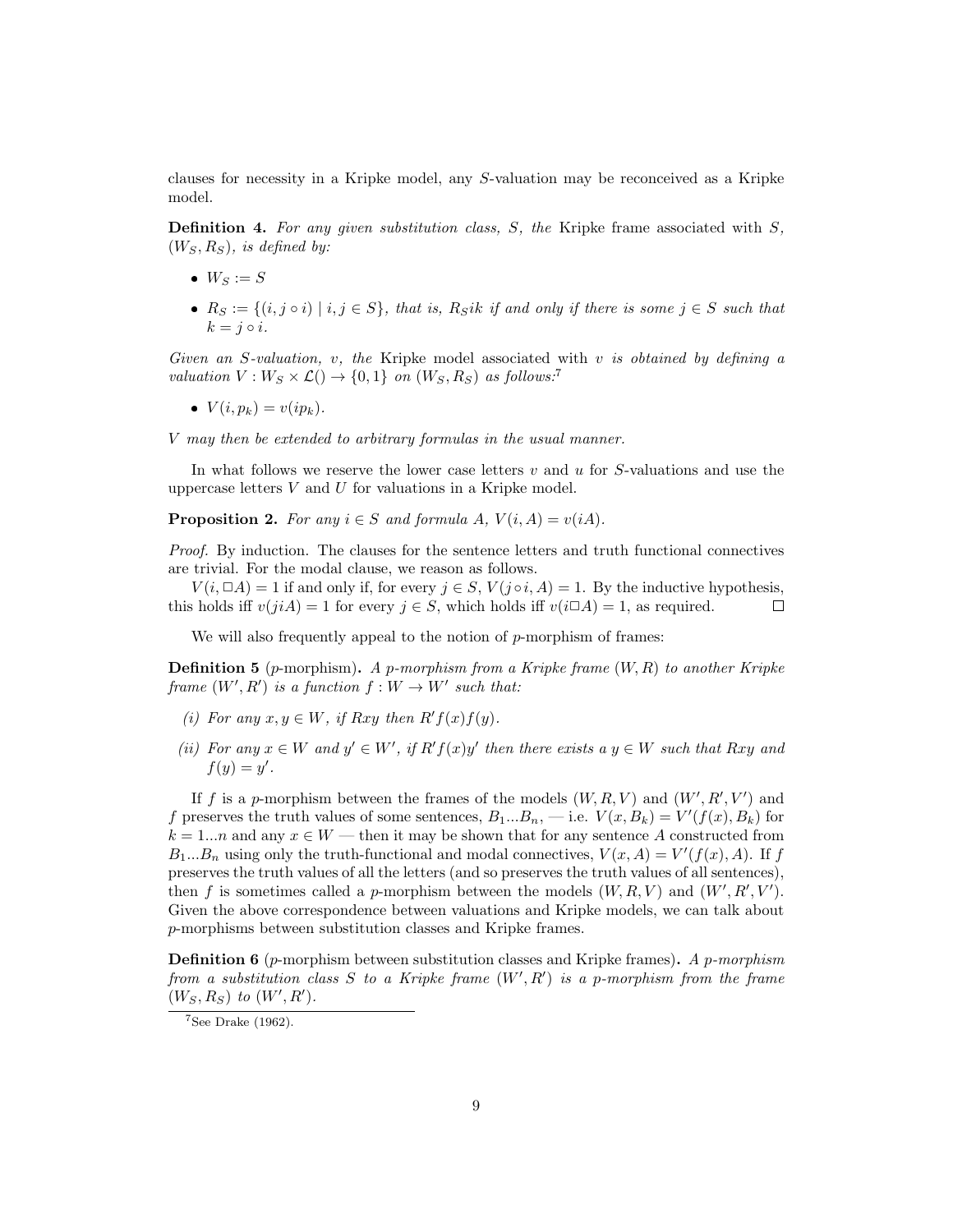## 2 The Existence and Uniqueness of S-valuations

If there were no valuations for a given substitution class,  $S$ , the concepts of pre-validity and validity would be trivial and uninteresting. However, given a substitution class  $S$ , the existence of an S-valuation is not always obvious. Consider, for instance, a valuation for the full substitution class mapping letters to arbitrary sentences of  $\mathcal{L}$ . While the truth values of conjunctions and negations are determined by the truth values of sentences of lower complexity (the conjuncts or the negatum), the truth value of modal formulas is not. The truth value of  $\Box A$  is determined by the truth values of iA for all possible substitutions of letters within  $A$ , including substitutions of higher complexity:  $i$  might map some of the letters appearing in A to A itself for example, yielding a potentially vicious circularity.<sup>8</sup>

In many cases the circularity is not vicious. Let's say that a substitution  $i$  is non-modal iff  $ip_k$  is a formula of the propositional calculus for each k. The following proposition shows that whenever  $S$  is a class of non-modal substitutions,  $S$ -valuations exist and can be constructed in a familiar inductive manner. Indeed, any assignment to the sentence letters extends to a unique S-valuation on  $\mathcal{L}$ .

**Proposition 3.** Suppose that S is a class of non-modal substitutions and that  $v^- : \mathcal{L}() \rightarrow$  $\{0,1\}$  is a truth-value assignment on the sentence letters of L. Then there exists a unique  $S$ -valuation extending  $v^-$ .

*Proof.*  $v$  may be defined inductively on the modal degree of the the formula. In particular, suppose that  $v(A)$  has been defined for every formula of modal degree n, and we are attempting to evaluate  $v(\Box A)$  and  $v(\Diamond A)$  of modal degree  $n+1$ . Since each  $i \in S$  is nonmodal, iA will have modal degree n, and so  $v(\Box A)$  and  $v(\Diamond A)$  may and must be defined as  $\min_{i \in S} v(iA)$  and  $\max_{i \in S} v(iA)$ , respectively.  $\Box$ 

When S contains substitutions with modal formulas in their range, the constraints of Definition 1 can no longer be met through a straightforward inductive construction. Nonetheless, we might conjecture that an analogue of Proposition 3 holds for the full substitution class:

Conjecture 4 (The Uniqueness Conjecture). Suppose that S is the class of all substitutions on  $\mathcal{L}$ , and suppose that  $v^- : \mathcal{L}(\)to \{0,1\}$  is a truth-value assignment on the sentence letters. Then there exists a unique S-valuation v extending  $v^-$ .

Indeed this conjecture is a slight variant of a conjecture made by Harvey Friedman in Friedman  $(1975)$ .<sup>9</sup> The existence portion of the conjecture was settled independently by Kit Fine and Tadeusz Prucnal.<sup>10</sup> Prucnal's method is rather indirect, and goes via a solution to a related problem concerning intuitionistic logic. In section 2.1 we present Fine's direct proof of the existence of a valuation of the full substitution class. The uniqueness part of the conjecture is still open.

For some classes of modal substitutions we can prove the existence of an S-valuation through a slightly different inductive construction. To illustrate, consider the 'positive substitutions' from Example 4, that map formulas to positive formulas (in which letters only

<sup>8</sup>See the related remarks in Kripke (1976, p.332) concerning the substitutional interpretation of the quantifiers.

<sup>9</sup>Friedman's conjecture (see problem 42 of Friedman (1975)) was concerned with the existence and uniqueness of a valuation on the full substitution class making all the sentence letters true. Moreover, his version of the conjecture postulates the existence and non-uniqueness of such a valuation.

 $10$ See Prucnal (1979).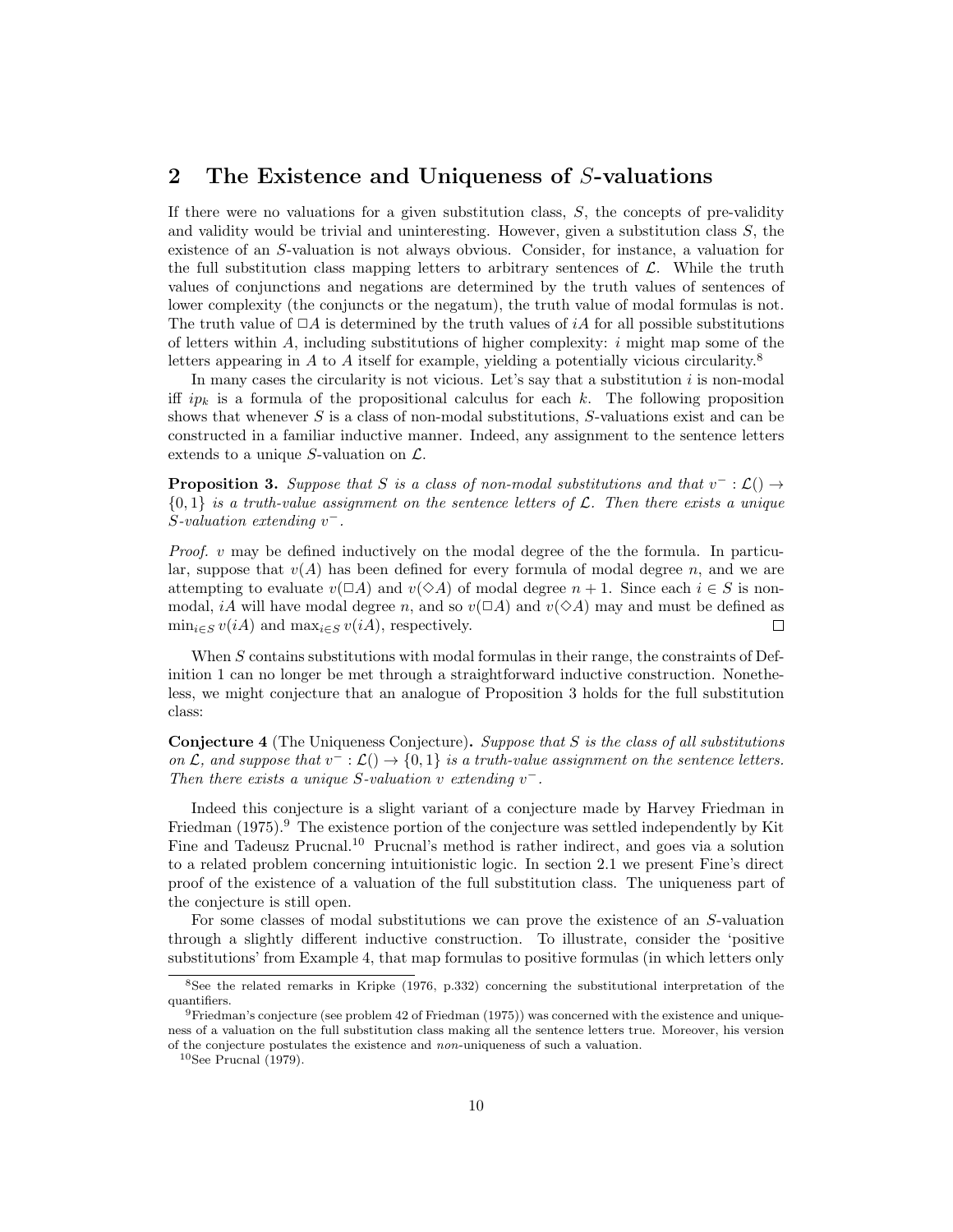appear under an even number of negations). Let  $P$  be the class of all positive substitutions on  $\mathcal{L}$ .

#### Proposition 5. There exist P-valuations.

*Proof.* Let  $X_0$  be the set of positive formulas, and  $X_{n+1}$  the truth functional combinations of formulas from  $\{A, \Box A \mid A \in X_n\}$ . We define a valuation inductively as follows. Each formula of  $X_0$  is treated as true. For any positive substitution i and sentence  $A \in X_n$ , it is readily shown that iA is also in  $X_n$ . Thus assuming the valuation is defined on  $X_n$  we can extend the valuation (uniquely) to formulas of the form  $\Box A$  for  $A \in X_n$  and thus to arbitrary formulas in  $X_{n+1}$ .

 $\Box$ 

## 2.1 The existence of valuations of the full substitution class

Next we settle the harder question of whether there are any valuations for the full substitution class. We will show that every truth-value assignment to the sentence letters,  $v^- : \mathcal{L}(\mathfrak{h} \to \{0,1\})$ , can be extended to a valuation of the full substitution class.

In order to do this we will introduce a special class of finite, partially ordered frames that have the property that every world can easily be characterized, in relation to the endpoints of the order, by a modal formula. Henceforth we will write  $P^0(X)$  for  $P(X) \setminus \emptyset$  and we will write (being somewhat sloppy)  $\supseteq$  for the superset relation restricted to  $P^0(X)$  when X is clear from context.

**Definition 7** (Medvedev frame). A Medvedev frame is a frame of the form  $(P^0(X), \supseteq)$  for some finite non-empty set X.

We write Med for the logic of Medvedev frames.

We begin with a brief informal overview of our proof strategy. The key idea is to take a countable set of disjoint models over Medvedev frames for which Med is complete, and glue them together to make a new model  $M$  by placing a new root world that lies underneath the original 'component' models and that sees itself and all the worlds of the component models. The truth values of the letters at the new root world are determined by  $v^-$ , and at the other worlds by their truth value in the relevant component model. We then argue that a sentence  $\Box A$  is true at the root of this global model if and only if every substitution instance of A is true at the root. The valuation of the full substitution class is then obtained by identifying the truth value of a sentence with its truth value at the root world.

To make this precise, enumerate all of the consistent sentences of Med,  $C_1, C_2, C_3, \ldots$ For each  $C_i$ , pick a model  $M_i = (P^0(X_i), \supseteq, V_i)$  on which  $C_i$  is satisfiable at some world. We may assume without loss of generality that  $X_i$  and  $X_j$  are disjoint when  $i \neq j$ . Then our global model  $M = (W, \supseteq, V)$  may be defined as follows:

- $X := \bigcup_{i \in \omega} X_i$
- $W := \{w \subseteq X \mid w = X \text{ or } w \in P^0(X_i) \text{ for some } i\}$
- $V(w, p_j) = V_i(w, p_j)$  if  $w \in P^0(X_i)$  for some i
- $V(X, p_j) = v^-(p_j)$ .

Our goal is to show that for any formula A: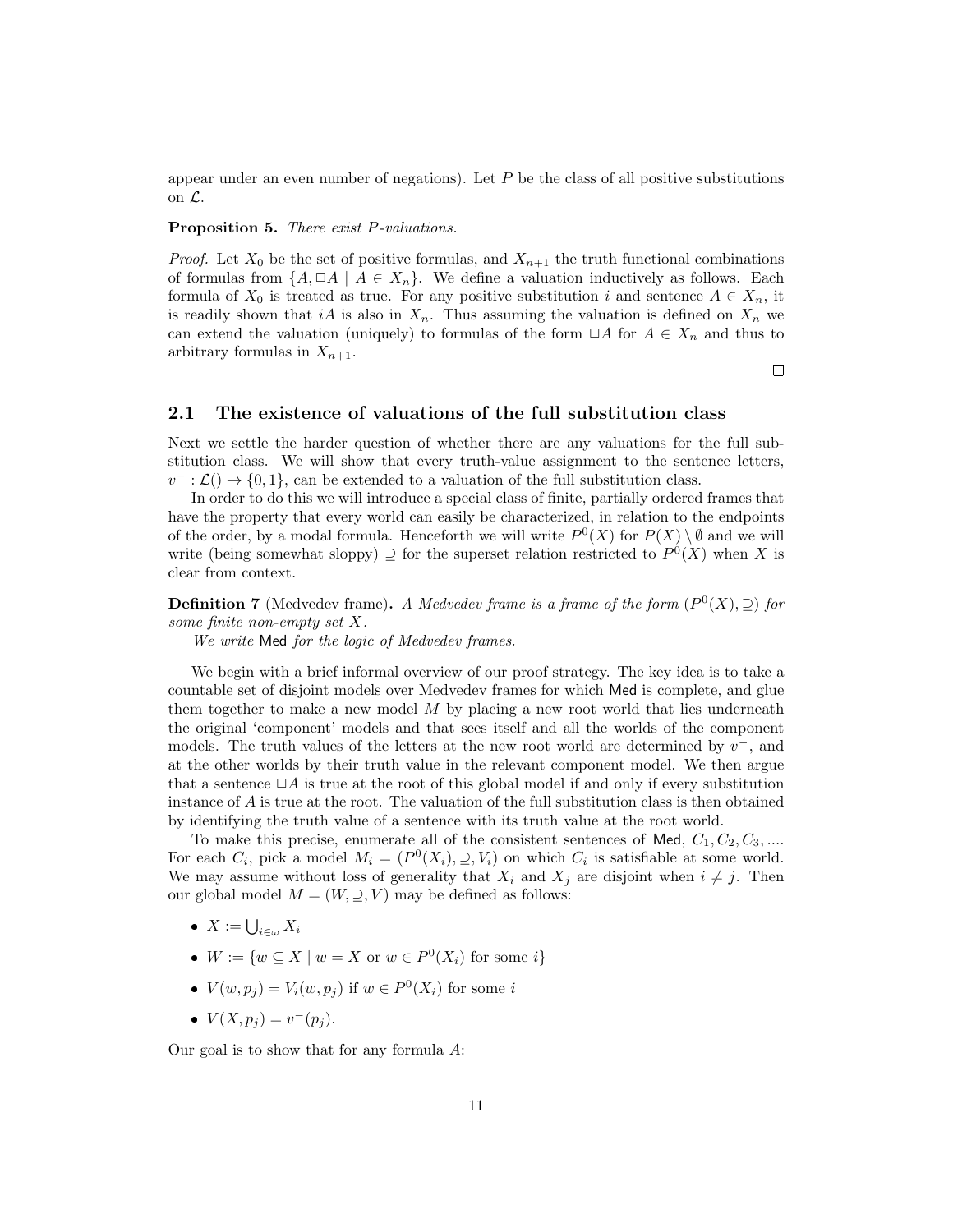#### **Proposition 6.**  $V(X, \Box A) = 1$  if and only  $V(X, iA) = 1$  for every substitution i.

The proof of the left-to-right direction is quite straightforward. The frame of  $M$  is not Medvedev because  $W$  is infinite, but it may nonetheless be shown to be a model of Med in the sense that  $V(w, B) = 1$  for any formula  $B \in \mathsf{Med}$  and world  $w \in W$  (Lemma 7 below). The left-to-right direction follows, since if  $\Box A$  is true at the root X of M, A must be true in each component model, and thus must be in Med by the completeness of Med with respect to the component models. But since Med is closed under the rule of substitution, every substitution instance of  $A$  is in Med, and so every substitution instance of  $A$  must be true at the root world since M is a model of Med.

The proof of the right-to-left direction is more involved. It suffices to show that if  $\Box A$ is false at the root world X then some substitution instance of A is also false at X. If  $\Box A$ is false at the root, then A must be false at some world in  $M$ , and so must not belong to Med since, as before,  $M$  is a model of Med. So  $A$  can be made false at a world in a model  $N = (P<sup>0</sup>(Y), \supseteq, U)$  over a Medvedev frame based on the set  $Y = \{1, ..., n\}$ ; indeed it can be made false at the root Y of such a model.<sup>11</sup> This model refuting  $\overrightarrow{A}$  encodes in a natural way the required substitution instance of  $A$  that is false at the root  $X$  of  $M$ . We now describe how to extract that substitution from the model N.

Without loss of generality we may assume that the terminal worlds of N,  $\{1\}$ , ...,  $\{n\}$ , make different propositional letters true and so there are propositional formulas  $A_1, \ldots, A_n$ such that  $A_m$  is true at  $\{m\}$  and false at  $\{m'\}$  for  $m' \neq m$ . For reasons that will come in to play later, we will also choose  $A_1...A_n$  so that they are pairwise incompatible and have a tautologous disjunction.<sup>12</sup> Since a singleton  $\{m\}$  sees only itself,  $\Box A_m$  will be true at  ${m}$ . Now a given world Z (i.e. subset of  ${1, ..., n}$ ), is uniquely determined by its singleton subsets, or equivalently the terminal worlds  $\{m\}$  it sees. Thus Z makes  $\diamond \Box A_m$  when  $m \in \mathbb{Z}$ and  $\Diamond \Box A_m$  false when  $m \notin \mathbb{Z}$ , and is the unique world of our model to do so. Thus we may define a formula,  $D_Z$  that is true only at world  $Z$  in  $N$ :

$$
D_Z := \bigwedge_{m \in Z} \Diamond \Box A_m \land \bigwedge_{m \notin Z} \neg \Diamond \Box A_m
$$

Since N is finite, any set of worlds is characterized by a disjunction of these world formulas. In particular, for each propositional letter  $p$  we may define a formula made only out of formulas characterizing the terminal worlds (i.e.  $A_1...A_n$ ) that has the same truth value as p at any world.

$$
D_p := \bigvee_{U(Z,p)=1} D_Z
$$

We can now define our desired substitution by mapping each letter p to  $D_p$ :

$$
i(p):=D_p
$$

Since  $p$  and ip have the same truth value at every world in  $N$ , the result of uniformly substituting  $p$  for  $ip$  in any formula must have the same truth value at any world in  $N$ . Since A is false at the root  $Y = \{1, ..., n\}$  in N, iA must also be false at the root Y.

<sup>&</sup>lt;sup>11</sup>If A is refuted at world Y of cardinality n at a non-root world of a larger Medvedev frame, the submodel generated by Y is easily seen to be isomorphic to a model on the Medvedev frame  $\{1, ..., n\}$ .

 $12$ This may always be done, for when we are constructing a model that refutes  $A$  over a Medvedev frame we are free to set the truth-values of letters not appearing in A how we please. So pick sentence letters  $p_1...p_k$  not appearing in A such that  $2^k \geq n$  and pick a surjection  $\sigma: 2^k \to n$ . A<sub>m</sub> may then be defined as  $\bigvee_{\sigma(u)=m} (\bigwedge_{u(r)=1} p_r \wedge \bigwedge_{u(r)=0} \neg p_r)$ . A valuation in which  $U(\lbrace m \rbrace, A_m) = 1$  can be constructed by picking some representative element u from  $\sigma^{-1}(m)$  and letting  $U(\lbrace a_m \rbrace, p_r) = u(r)$  for  $r = 1...k$ .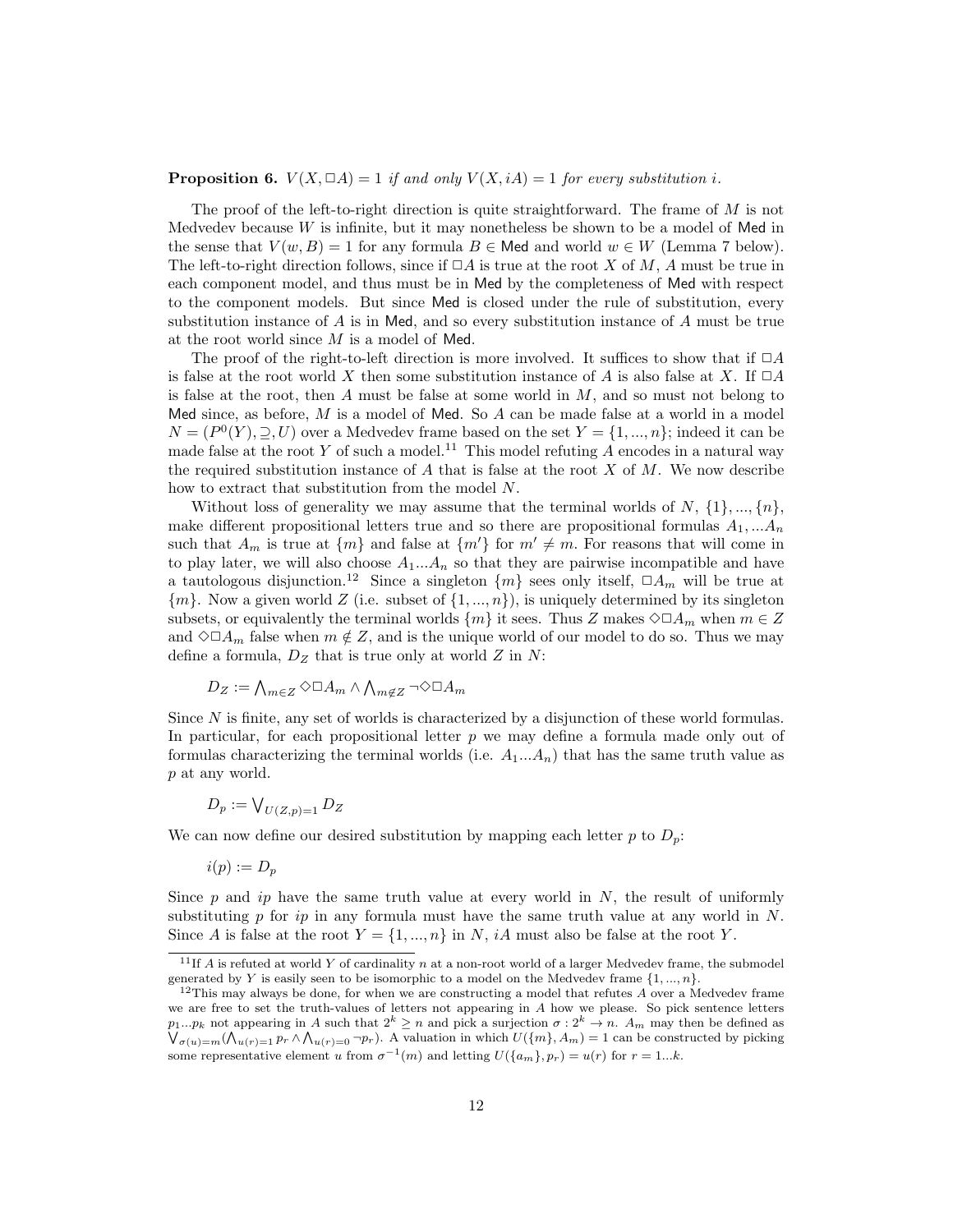We now show that  $iA$  must also be false at the root of M. According to any world w in our global model M, some of  $A_1...A_n$  are possibly necessary, and others are not: so there is a *unique* world in N that agrees with w about which  $A_1...A_n$  are possibly necessary, namely the world  $\{m_1, ..., m_k\}$  assuming  $A_{m_1}, ..., A_{m_k}$  are possibly necessary at w in M. Note that the root of M, X, gets associated with  $Y = \{1, ..., n\}$  since each  $A_k$  is possibly necessary at the root of  $M$ . Let us call this function associating worlds of  $M$  to worlds on  $N, f: W \to P^0(Y)$ :

$$
f(w) = \{ m \mid V(w, \Diamond \Box A_m) = 1 \}
$$

It may be shown (Lemma 8) that this function f is a p-morphism of frames (it is here we use the fact that  $A_1...A_n$  are pairwise incompatible). Now if a p-morphism preserves the truth values of some modal formulas  $C_1, ..., C_k$  then it will also preserve the truth value of any formula constructed from  $C_1...C_k$  using the truth-functional and modal connectives (recall Definition 5). Since by definition  $f$  preserves the truth values of formulas of the form  $\Diamond \Box A_k$ , and the formulas  $D_p$ , and thus also *iA*, are constructed from these formulas using the modal and truth-functional connectives f preserves the truth values of the formulas  $D_p$ and thus also iA. Since f maps X to Y and iA is false at Y, iA is false at the root of M as required.

It remains to prove the lemmas appealed to above. The first is that M is a model of Med:

## **Lemma 7.** If  $A \in \mathsf{Med}$  and  $w \in W$ , then  $V(w, A) = 1$ .

This is a consequence of a more general result — Proposition  $39$  — that will we prove later in section 5.2, so we will defer its proof.<sup>13</sup>

#### **Lemma 8.** f is a p-morphism from the frame of  $M$  to the frame of  $N$

*Proof.* We first we show that f preserves the accessibility relation. Suppose w sees v in M. Since the accessibility relation is transitive, anything possible at  $v$  is possible at  $w$ . So  $f(v) \subseteq f(w)$  and hence  $f(w)$  sees  $f(v)$  in N.

To establish the reverse condition, suppose that  $f(w)$  sees a world  $Z \in P^0(Y)$ , so that  $Z \subseteq f(w)$ . We must show that there exists a  $v \subseteq w$  such that  $f(v) = Z$ .

By definition, for each  $m \in f(w)$ ,  $w \Vdash \Diamond \Box A_m$ . Thus for each  $m \in f(w)$  there is a terminal world  $\{a_m\} \in W$  such that  $\{a_m\} \subseteq w$  and  $\{a_m\} \Vdash A_m$ . Let  $v = \{a_m \mid m \in Z\}$ . Clearly  $v \subseteq w$ . Moreover, we may show that  $f(v) = Z$ . For, given any  $m \in Z$ ,  $\{a_m\} \Vdash \Box A_m$ and  $\{a_m\} \subseteq v$ , so  $v \Vdash \Diamond \Box A_m$ , and so  $m \in f(v)$ . Conversely, if  $v \Vdash \Diamond \Box A_m$  then v sees a terminal world that makes  $A_m$  true. Since  $A_1...A_n$  are pairwise incompatible the only singleton v sees where  $A_m$  is true is  $\{a_m\}$ , so  $a_m \in v$  and so  $m \in \mathbb{Z}$ .  $\Box$ 

We may, finally, obtain a valuation v of the full substitution class by setting  $v(A)$  =  $V(X, A)$ .

**Theorem 9.** Every truth-value assignment  $v^-$  may be extended to a valuation of the full substitution class.

It should be observed that, in the constructed valuation, the truth of a possiblity sentence  $\Diamond A$ , may always be witnessed by a substitution of formulas of modal degree 2.

 $13$ In section 5.2 it is shown that Med is a *coherent logic* (see Definition 10), and Lemma 7 follows from the observation that the function v, defined by setting  $v(A) := V(X, A)$ , is a meta-valuation (see Definition 9).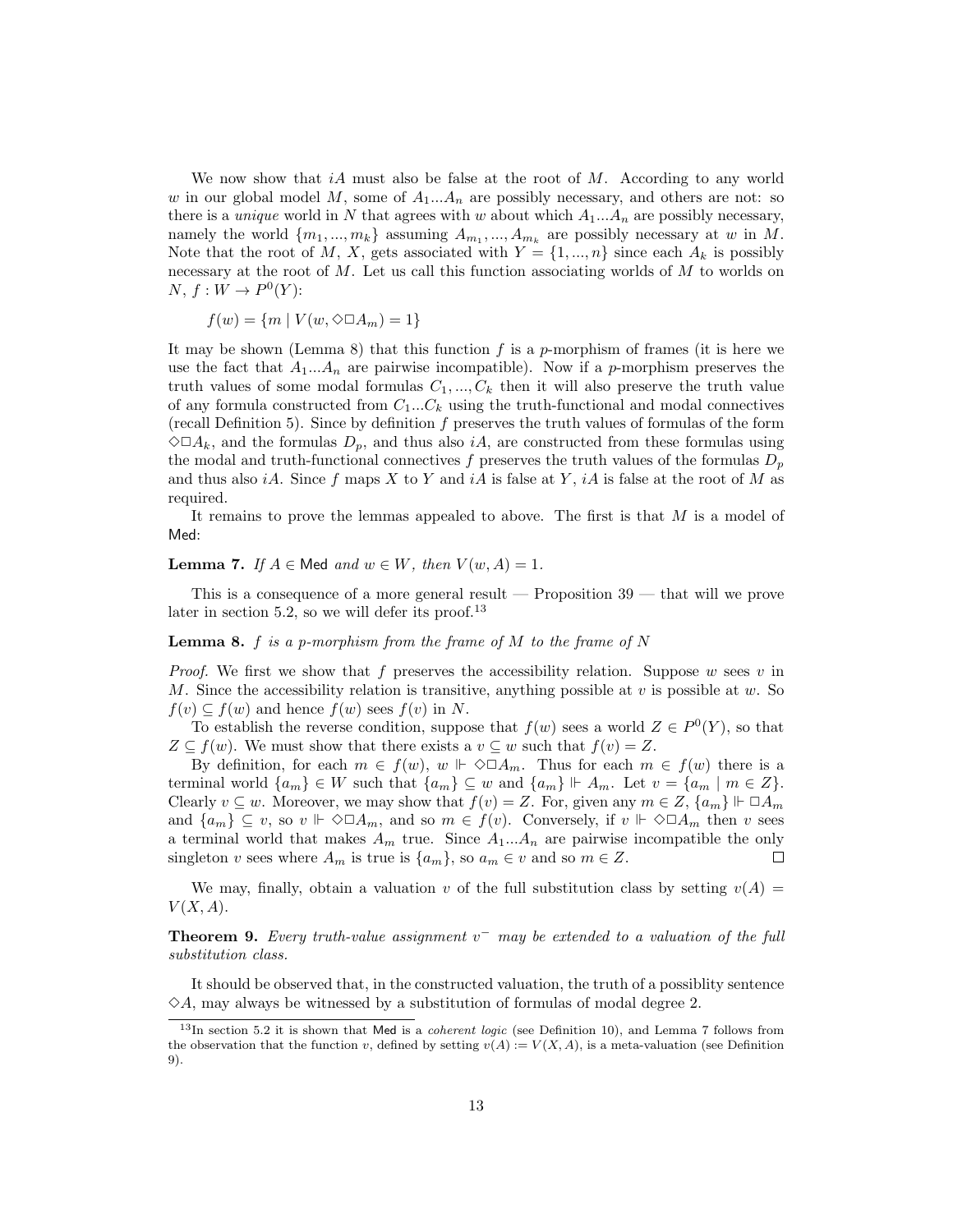#### 2.2 The uniqueness conjecture

Proposition 3 established that for any non-modal substitution class S, any truth assigment to the sentence letters extends to a unique S-valuation. The analogue of Proposition 3 for the full substitution class is the principle we called Conjecture 4:

Any truth-value assignment  $v^- : \mathcal{L}() \to \{0,1\}$  extends to a unique  $S(\neg \wedge \Box)$ -valuation.

Theorem 9 establishes the existence portion of the conjecture. The uniqueness conjecture is important to the study of logical necessity because it is implies that there are interpretations of  $\Box$  in which  $\Box$  means *valid.* Letting S be the full substitution class, Conjecture 4 is equivalent to:

For any S-valuation v,  $v( \Box A) = 1$  iff A is valid with respect to S.

Supposing the uniqueness conjecture to be true,  $v(\Box A) = u(\Box A)$  for any pair of S-valuations, and so  $v(\Box A) = 1$  iff  $u(\Box A) = 1$  for all valuations u. Either side of the biconditional holds iff, for every valuation u and substitution i,  $u(iA) = 1$ . So under the supposition,  $\Box A$  will coincide with validity with respect to the full substitution class. The converse holds too. For suppose the previous claim holds. Then for any pair of S-valuations u and v,  $u(\Box A) = 1$ iff A is valid with respect to S iff  $v(\Box A) = 1$ ; and so if v and u additionally agree on the sentence letters, then  $u = v$ .

Notice that in the valuation constructed in Theorem 9,  $v(\Box A) = 1$  if and only if  $A \in \mathsf{Med}$ . Thus an extension of a truth-value assignment,  $v^{-}$ , to a valuation for the full substitution class may be defined inductively as follows.

- $v(p) = v^-(p)$
- $v(A \wedge B) = min(A, B)$
- $v(\neg A) = 1 v(A)$
- $v(\Box A) = 1$  iff  $A \in \mathsf{Med}$

For an arbitrary valuation v of  $\mathcal{L}$ , let  $\Delta_v = \{A \mid v(\Box A) = 1\}$ . Then another way to state Conjecture 4 is:

For any valuation v of the full substitution class,  $\Delta_v =$  Med.

While we are not able to settle the uniqueness conjecture, we will here establish the weaker claim:

For any valuation v of the full substitution class,  $\Delta_v \subseteq$  Med.

Moreover, in section 4.2 we'll show that some principles distinctive to Med must also belong to  $\Delta_v$ . Thus  $\Delta_v$  would appear to be tightly sandwiched between Med and a strong subsystem of Med, lending further credence to the uniqueness conjecture.

Let  $v$  be a valuation for the full substitution class. For each  $n$ , pick a propositional partition  $A_1...A_n$  — i.e. n propositional formulas that are pairwise inconsistent and have a tautologous disjunction. For any substitution, i, let  $f(i) = \{m \mid v(\Diamond \Box i A_m) = 1\}$ . By a  $\top \bot$ substitution we shall mean a substitution whose range on  $\mathcal{L}()$  is  $\{\top, \bot\}.$ 

**Lemma 10.** For any substitution i and  $Y \subseteq f(i)$ , there exists a substitution j such that  $f(j \circ i) = Y$ .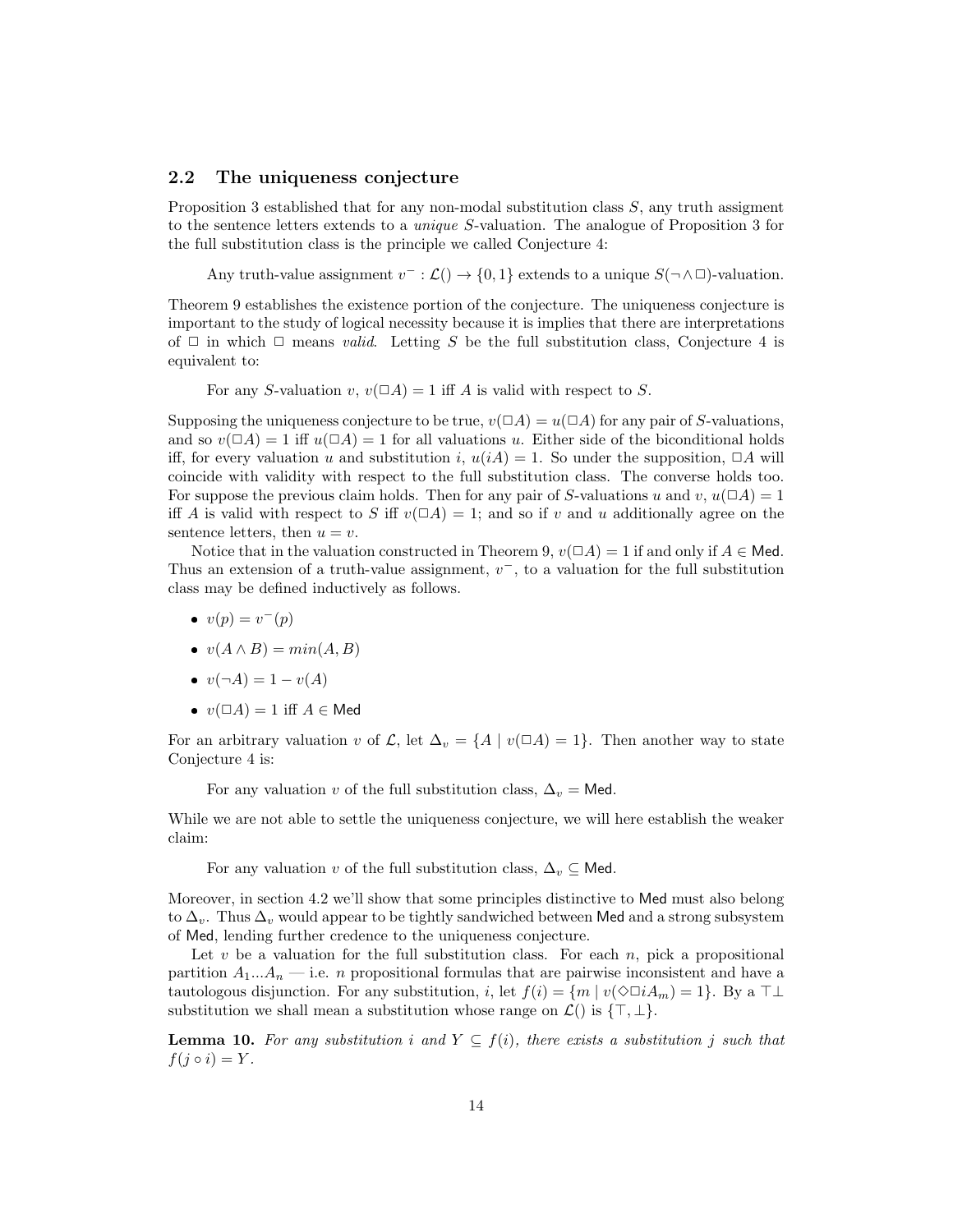*Proof.* In this proof we will frequently appeal to the fact that if B is a formula, v a valuation, and j a substitution such that  $v(\Box jB) = 1$ , then there exists a  $\top \bot$  substitution k such that  $v(\Box kB) = 1$ . For if  $v(\Box jA) = 1$ , for an arbitrary j then the result of pre-composing j with any  $\top \bot$  substitution  $k'$ , yields  $\top \bot$  substitution,  $k' \circ j$ , with the required property.

Suppose that  $Y \subseteq f(i)$ . Let  $p_1...p_r$  be the letters appearing in  $A_1...A_n$ , and henceforth let k be variable for a ⊤⊥ substitution defined only on  $p_1...p_r$ .

Since, by definition,  $v(\Diamond \Box iA_m) = 1$  for each  $m \in f(i)$ , there must exist for each  $m \in f(i)$ a substitution k such that  $v(\Box kiA_m) = 1$ . And without loss of generality we may assume that k is a ⊤⊥ substitution. For each  $m \in f(i)$  we shall pick a representative  $\top \bot$  substitution,  $k_m$ , such that  $v(\Box kiA_m) = 1$ .

Let S be the set of all  $\top \bot$  substitutions defined on  $p_1...p_r$ , and let  $S' = \{k_m \mid m \in Y\}$ . Our goal will be to find a substitution  $j$  that 'filters' the substitutions in  $S$  leaving all and only substitutions in S' behind: i.e. for any  $k \in S$ ,  $k \circ j$  is equivalent to a substitution in S' and every substitution in S' is equivalent to something of the form  $k \circ j$  for some  $k \in S$ . Here two substitutions, k and k' are said to be equivalent when  $v(\Box(kp \leftrightarrow k'p)) = 1$  for any sentence letter p from  $p_1...p_r$ .

Because  $A_1...A_n$  are pairwise inconsistent and have a tautologous disjunction, we also know that for each  $\top\bot$  substitution k there is a unique sentence  $A_m$  such that  $v(\square kiA_m) = 1$ . For a give k we will call this sentence  $A^k$ . Now pick any surjection  $\sigma : S \to S'$  and define a substitution  $j$  as follows:

$$
j(p) = \bigvee_{\sigma(k)(p) = \top} A^k
$$

for each  $p \in \{p_1...p_r\}$ 

We now show that for any  $\top\bot$  substitution k,  $k \circ j$  and  $\sigma(k)$  are equivalent. Firstly, we show that for any ⊤⊥ substitution k on  $p_1...p_n$ ,  $\sigma(k)$  and  $k \circ j$  are equivalent substitutions. We will show for each letter p,  $v(\Box kjp) = 1$ , if and only if  $\sigma(k)(p) = \top$ . Suppose that  $\sigma(k)(p) = \top$ . So  $A^k$  is a disjunct of  $\bigvee_{\sigma(k)(p)=\top} (A^k) = j(p)$ , and so  $k(A^k)$  — which recall is necessary in v by definition — is a disjunct  $kj(p)$ . Conversely, suppose that  $v(\Box kjp) = 1$ . Since the  $A^k$  are pairwise incompatible, this can only happen if  $A^k$  is one of the disjuncts of  $j(p)$ , and thus can only happen if  $\sigma(k)(p) = \top$ .

This delivers us our desired result: for if  $m \in Y$  then, because  $\sigma$  is surjective, there is some  $\top \bot$  substitution such that  $\sigma(k) = k_m$ , and  $k_m$  and  $k \circ j$  are equivalent. Since  $v(\Box k_m iA_m) = 1$ , by definition, and  $k_m$  is equivalent to  $k \circ j$ ,  $v(\Box kjiA_m) = 1$ , and thus  $v(\Diamond \Box jiA_m) = 1$ . So  $m \in f(j \circ i)$ . Conversely if  $m \in f(j \circ i)$ , this means  $v(\Diamond \Box jiA_m) = 1$ and so there is substitution k (which we may assume without loss of generality to be  $\top \bot$ ) such that  $v(\Box kjiA_m)$ .  $k \circ j$  is equivalent to  $\sigma(k)$  which may be seen to equivalent to  $k_m$ . Since  $v(\Box k_m iA_m) = 1, m \in Y$ .

 $\Box$ 

The significance of Lemma 10 is this. Let  $(W, R, V)$  be the Kripke model associated with v (so W is the class of substitutions,  $R = \{(i, j \circ i) | i, j \in W\}$  and  $V(i, p) = v(ip)$ ). Then:

**Corollary 11.**  $f: W \to P^0(X)$  is a p-morphism of frames from  $(W, R)$  to  $(P^0(X), \supseteq)$ where  $X = \{1, ..., n\}.$ 

*Proof.* Since Rik iff there exists a j such that  $k = j \circ i$ , the back-and-forth condition amounts to the claim that if  $f(i) \supseteq Y$  then there exists a j such that  $f(j \circ i) = Y$ . This is just Lemma 10.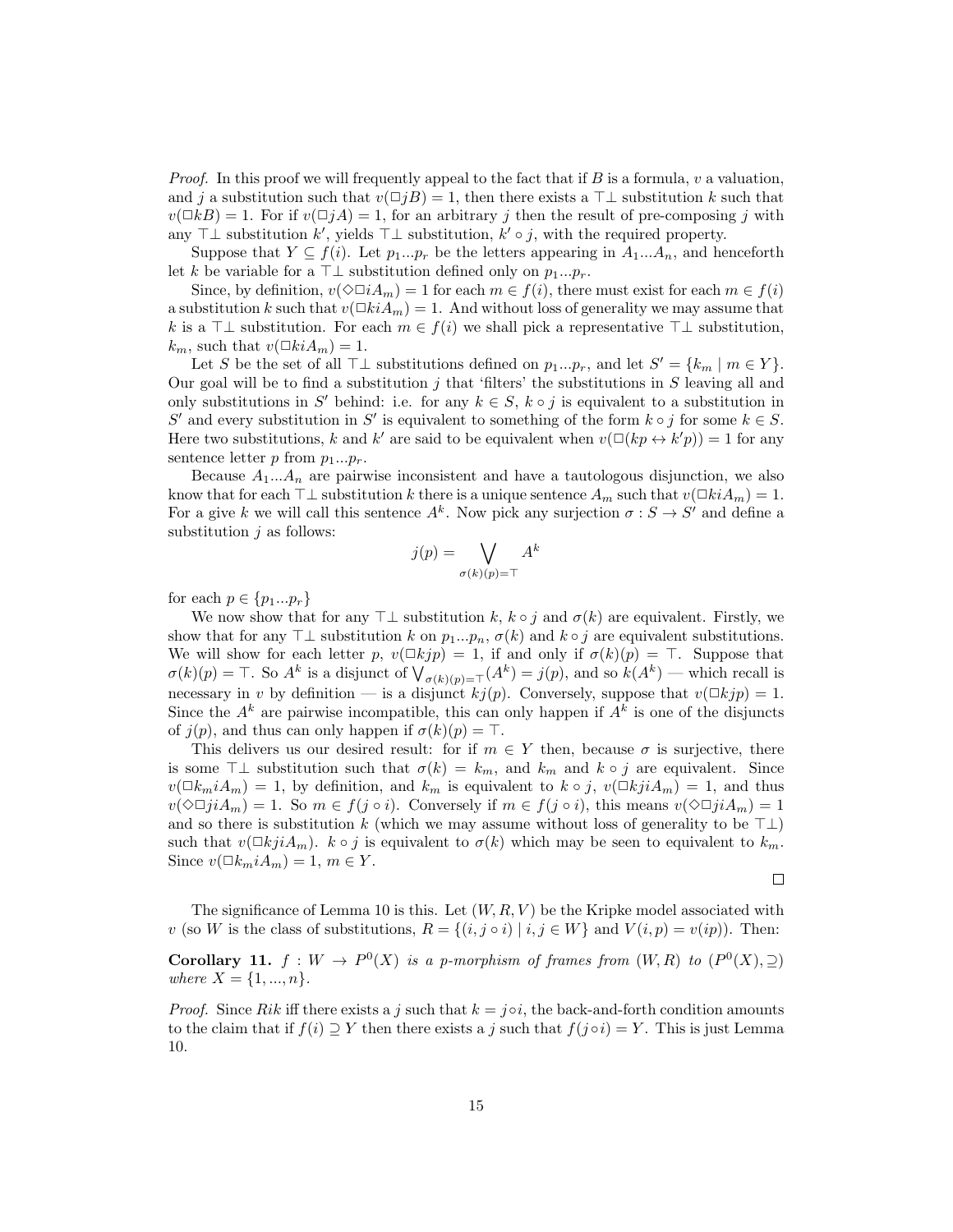It remains to show that  $f(j \circ i) \subseteq f(i)$  for every  $i, j \in W$ . If  $m \in f(j \circ i)$  then  $v(\Diamond \Box j \, i_{m}) = 1$  and so there is a substitution k such that  $v(\Box k j \, i_{m}) = 1$ . In which case the substitution  $k \circ j$  witnesses the truth of  $v(\Diamond \Box i A_m) = 1$  so  $m \in f(i)$ . □

Let  $X = \{1, ..., n\}$ . For a given  $Y \subseteq X$  we define, as before:

$$
D_Y:=\textstyle\bigwedge_{m\in Y}\Diamond\Box A_m\land\bigwedge_{m\not\in Y}\neg\Diamond\Box A_m
$$

As before,  $D_Y$  and  $D_Z$  are inconsistent when  $Y \neq Z$ . Observe, also, that for any substitution  $i, v(iD_{f(i)}) = 1$  since, by definition,  $f(i)$  is just the set of m such that  $v(\Diamond \Box i A_m) = 1$ .

Suppose that  $(P<sup>0</sup>(X), \supseteq, V)$  is a Medvedev model, that  $X = \{1, ..., n\}$  and that  $A_1...A_n$ are a partition of propositional formulas such that  $V(\lbrace m \rbrace, A_m) = 1$ . We may define a substitution as follows:

$$
i(p) = \bigvee_{V(Y,p)=1} D_Y
$$

**Proposition 12.** For any formula A and substitution j,  $v(jiA) = V(f(j), A)$ .

Proof. We may prove this by induction of formula complexity.

Base case: Suppose that  $V(f(j), p) = 1$ . So  $D_{f(j)}$  is a disjunct of  $i(p)$ , and since j distributes over disjunctions,  $jD_{f(j)}$  is a disjunct of *jip*. By our observation  $v(jD_{f(j)}) = 1$ so  $v(jip) = 1$ .

Conversely, suppose  $v(jip) = 1$ . So  $v(jD_Y) = 1$  for some Y such that  $V(Y, p) = 1$ . By our observation we know that  $v(jD_{f(i)}) = 1$ . Since the  $D_Z$ 's are pairwise incompatible (and, thus, so are their substitution instances) it follows that  $v(jD_Y) = v(jD_{f(j)}) = 1$  only if  $f(j) = Y$ . So  $V(f(j), p) = V(Y, p) = 1$ 

Inductive step: the negation and conjunction cases are straightforward, and the  $\Box$  case follows from the fact that f is a p-morphism. Explicitly: if  $v(\Box ji A) = 0$  then  $v(kjiA) = 0$ for some substitution k. So  $V(f(kj), A) = 0$  by the inductive hypothesis.

Conversely, if  $V(f(j), \Box A) = 0$  then  $V(Y, A) = 0$  for some non-empty  $Y \subseteq f(j)$ . By Lemma 10 there exists a k such that  $f(k \circ j) = Y$ , and so by the inductive hypothesis,  $v(kjiA) = V(f(k \circ j), A) = V(Y, A) = 0.$  $\Box$ 

**Theorem 13.** If v is a valuation of the full substitution class,  $\Delta_v \subseteq \mathsf{Med}$ 

*Proof.* It suffices to show that any sentence C consistent in Med is consistent in  $\Delta_v$ : there is some substitution k such that  $v(kC) = 1$ . If C is consistent in Med then there is a Medvedev model  $(P^0(X), \supseteq, V)$  such that C is true at some world  $Y \subseteq X$ . Construct a substitution i as above, and pick some substitution j such that  $f(i) = Y$  (this is possible by Lemma 10). Then  $v(jiC) = V(f(j), C) = V(Y, C) = 1$ . j  $\circ i$  is the required substitution.  $\Box$ 

## 3 The Logic of Logical Necessity

Which principles of modal logic are valid on the logical interpretation of  $\Box$ ? The existence of an identity substitution immediately ensures the validity of the the T axiom,  $\Box A \rightarrow A$ . For given any substitution class S, and S-valuation, v, it follows that  $v(\Box A) = 1$  only if  $v(iA) = 1$  for any substitution and, in particular, that  $v(\iota A) = v(A) = 1$  when  $\iota$  is the identity substitution. Similarly, the closure of the substitutions under composition ensures the validity of the S4 axiom, since if  $v(\Box A) = 1$  then, for any pair of substitution  $i, j \in S$ , their composition  $i \circ j$  is also in S, and so  $v((i \circ j)A) = 1$ . For fixed j, if  $v(ijA) = 1$  for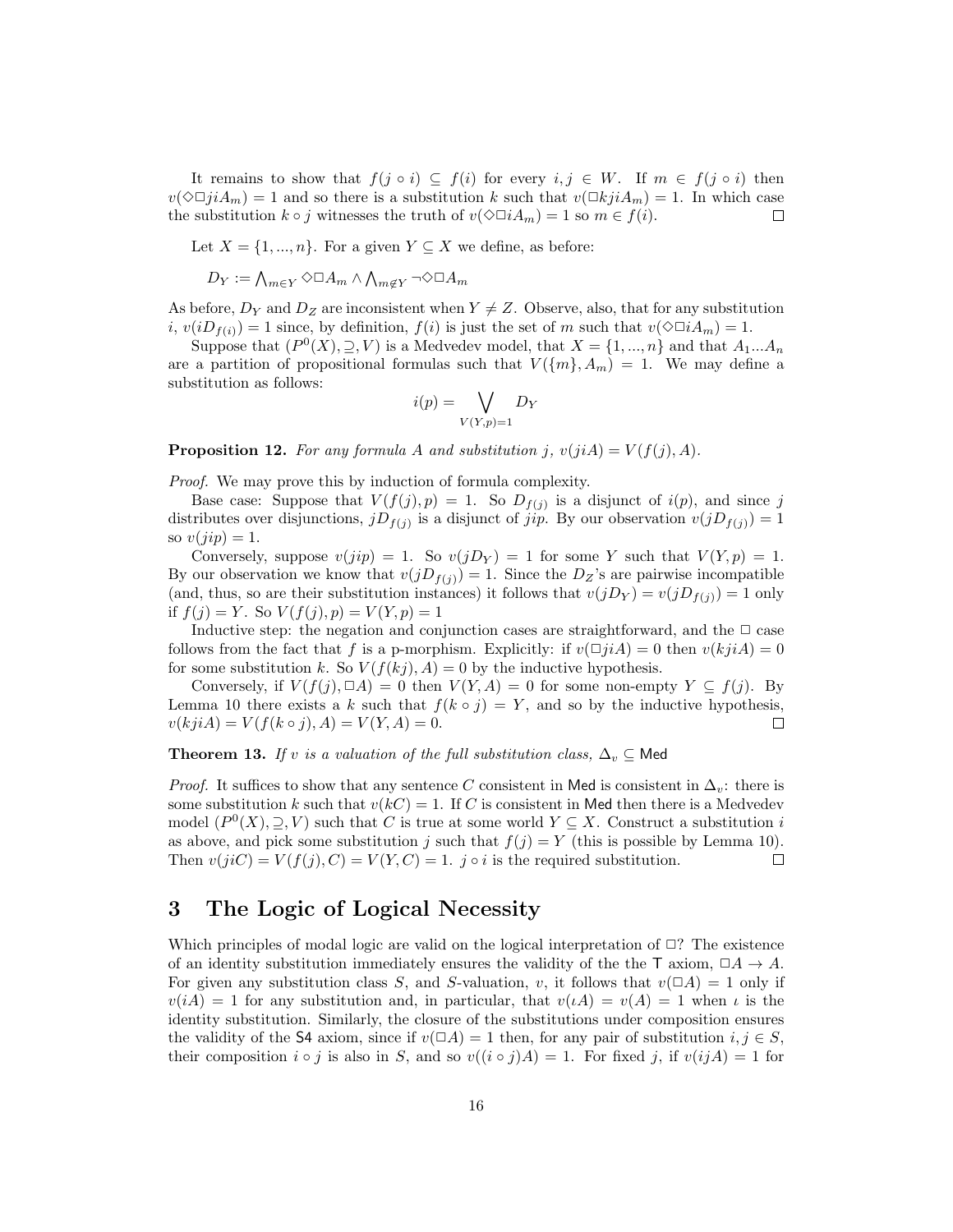every  $i \in S$ , it follows that  $v(\Box jA) = 1$ ; and since this holds for every  $j \in S$ ,  $v(\Box \Box A) = 1$ . Indeed, McKinsey showed that for every substitution class  $S, L(S)$  contains the theorems of S4. 14

**Theorem 14** (McKinsey). Let  $S$  be any substitution class.

- 1. The set of validities  $L(S)$  is closed under the rules of necessitation, modus ponens and uniform substitution.
- 2. The formulas  $\Box A \to \Box \Box A$ ,  $\Box A \to A$ ,  $\Box(A \to B) \to (\Box A \to \Box B)$  are all valid.

Thus every theorem of S4 is valid with respect to the class of S-valuations.

Proof. This result appears in McKinsey (1945). We may obtain it directly from Proposition 2 by noting that the Kripke model associated with any S-valuation v is transitive and reflexive, as ensured, respectively, by the Composition and Identity conditions on substitution classes. It follows that for any A and B,  $\Box A \to \Box \Box A$ ,  $\Box A \to A$  and  $\Box(A \to B) \to \Box A \to \Box B$ are true in any valuation. Closure under the rules of necessitation, modus ponens and uniform substitution follows straightforwardly from the definitions of validity and S-valuation.  $\Box$ 

## 3.1 The Brouwer and McKinsey axioms

Which further principles of modal logic might be valid under the logical interpretation of necessity? Taking the logic of metaphysical necessity as our cue, one might wonder if the Brouwerian axiom

## **B**  $A \rightarrow \Box \Diamond A$

is valid. The result of adding B to S4 yields S5, a logic commonly supposed to be the logic of metaphysical necessity. In correspondence, McKinsey offers the following argument against the truth of the Brouwerian axiom.<sup>15</sup> While is certainly true that sugar is sweet, and vinegar is not, the Brouwerian axiom, if it were true, would further imply that it's necessarily possible that sugar is sweet and vinegar is not sweet. But given the left-to-right direction of the substitutional constraint, substituting sugar for vinegar, we may infer the absurd conclusion that it's possible that sugar is sweet and sugar is not sweet.

This conclusion is not peculiar to McKinsey's definition of logical necessity either, since it is also a consequence of our more general class of metalogical constraints on logical necessity. For as we noted there, so long as our account of logical truth,  $\Delta$ , is closed under the rule of substitution we have the left-to-right direction of McKinsey's substitutional constraint. (The reader may have noticed that we actually do have a candidate notion of logical truth which isn't closed under the rule of substitution — pre-validity. We'll investigate this interpretation in section 3.2, where we will see that it is indeed consistent with the logic of S5.)

What is special about the substitution of 'sugar' for 'vinegar' in 'sugar is sweet and vinegar is not' is that no further substitutions to the resulting sentence can change its truth value. Let us sharpen this notion:

<sup>&</sup>lt;sup>14</sup>Drake (1962) improves on this result by showing that the intersection of the logics  $L(S)$  for every substitution class  $S$  is exactly  $S4$ .

<sup>15</sup>See Anderson and Belnap (1975, pp.122-123).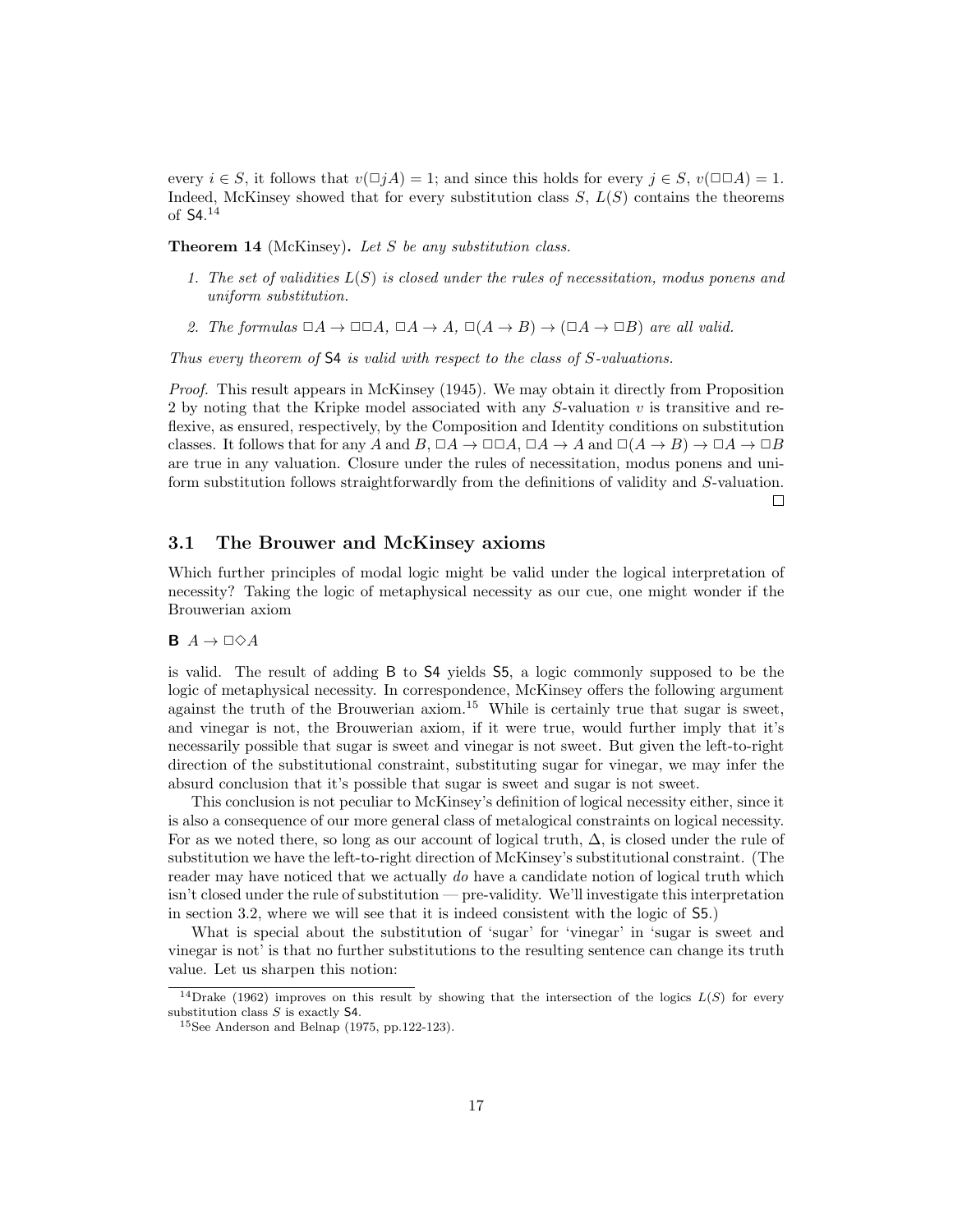**Definition 8.** A substitution  $i \in S$  is terminal with respect to S if and only if  $v(\Box i A) = 1$ or  $v(\Box \neg iA) = 1$  for every sentence A of C and S-valuation v. A terminal substitution, i, matches to a ⊤⊥-substitution j if and only if  $v(\Box ip) = 1$  when  $jp = \top$  and  $v(\Box \neg ip) = 1$ when  $jp = \perp$ .

Finally, say that a substitution class contains all terminal substitutions when it has a terminal substitution matching any  $\top \bot$  substitution, where, as before a  $\top \bot$ -substitution is a substitution whose range on  $\mathcal{L}()$  is  $\{\top, \bot\}.$ 

Clearly any substitution class containing a  $\top\bot$  substitution, such as  $S(\top\bot...)$  or H (the class of substitutions that leave letters alone or replace them with  $\top$  or  $\bot$ ) has a terminal substitution. However, many other formulas can play the role of  $\top$ , such as  $(p_0 \vee \neg p_0)$  or  $\Box p_0 \to \Box \Box p_0$ , and similarly many formulas can play the role of ⊥. So one need not have ⊤ and  $\perp$  in the range of substitutions in order to have terminal substitutions.

The presence of terminal substitutions imposes its own distinctive modal logic. The McKinsey axiom says:

## $M \Box \Diamond A \rightarrow \Diamond \Box A$

It characterises the Kripke frames in which each world sees a terminal world: a world that sees only itself.<sup>16</sup>

**Proposition 15** (McKinsey). Let S be a substitution class containing a terminal substitution. Then the theorems of S4M are valid over the class of S-valuations.

Proof. Since, by Theorem 14, the validities of any substititution class are closed under modus ponens and necessitation and contain the axioms of S4, it remains only to show that the McKinsey axiom M is valid. If  $\Box \Diamond A$  is true in some arbitrary S-valuation v, then for some terminal substitution  $i \in S$ ,  $v(\Diamond i A) = 1$ . Since i is terminal,  $v(\Box i A) = 1$ , and so  $v(\Diamond \Box A) = 1.$  $\Box$ 

The McKinsey axiom is compatible with Brouwer's axiom. However, the only consistent modal logic containing S4, McKinsey's axiom, and Brouwer's axiom is the trivial modal logic Triv in which  $\Box$  just means  $true$ <sup>17</sup> The modal logic Triv has as its characteristic axiom:

Triv  $\Box A \leftrightarrow A$ 

Triv is the logic of the trivial substitution class that has the identity substitution  $\iota$  as its sole element.

Indeed, according to the Brouwerian axiom, truths of the form  $\Box \Diamond A$  are quite commonplace: for any sentence A, either  $\Box \Diamond A$  or  $\Box \Diamond \neg A$  is true, depending on whether A or  $\neg A$ 

- 1.  $A \rightarrow \Box \Diamond A$  (an instance of B)
- 2.  $\square \Diamond A \rightarrow \Diamond \Box A$  (an instance of M)
- 3.  $\Diamond \Box A \rightarrow \Box A$  (an equivalent of the 5 axiom)
- 4.  $A \rightarrow \Box A$  from 1-3
- 5.  $\Box A \rightarrow A$  by T.

<sup>16</sup>McKinsey actually considers the formula:

 $\mathsf{F} \Box \Diamond A \land \Box \Diamond B \to \Diamond (A \land B)$ 

which is only equivalent to M in the context of S4. The principle M appears to originate from Cresswell and Hughes (1996). 17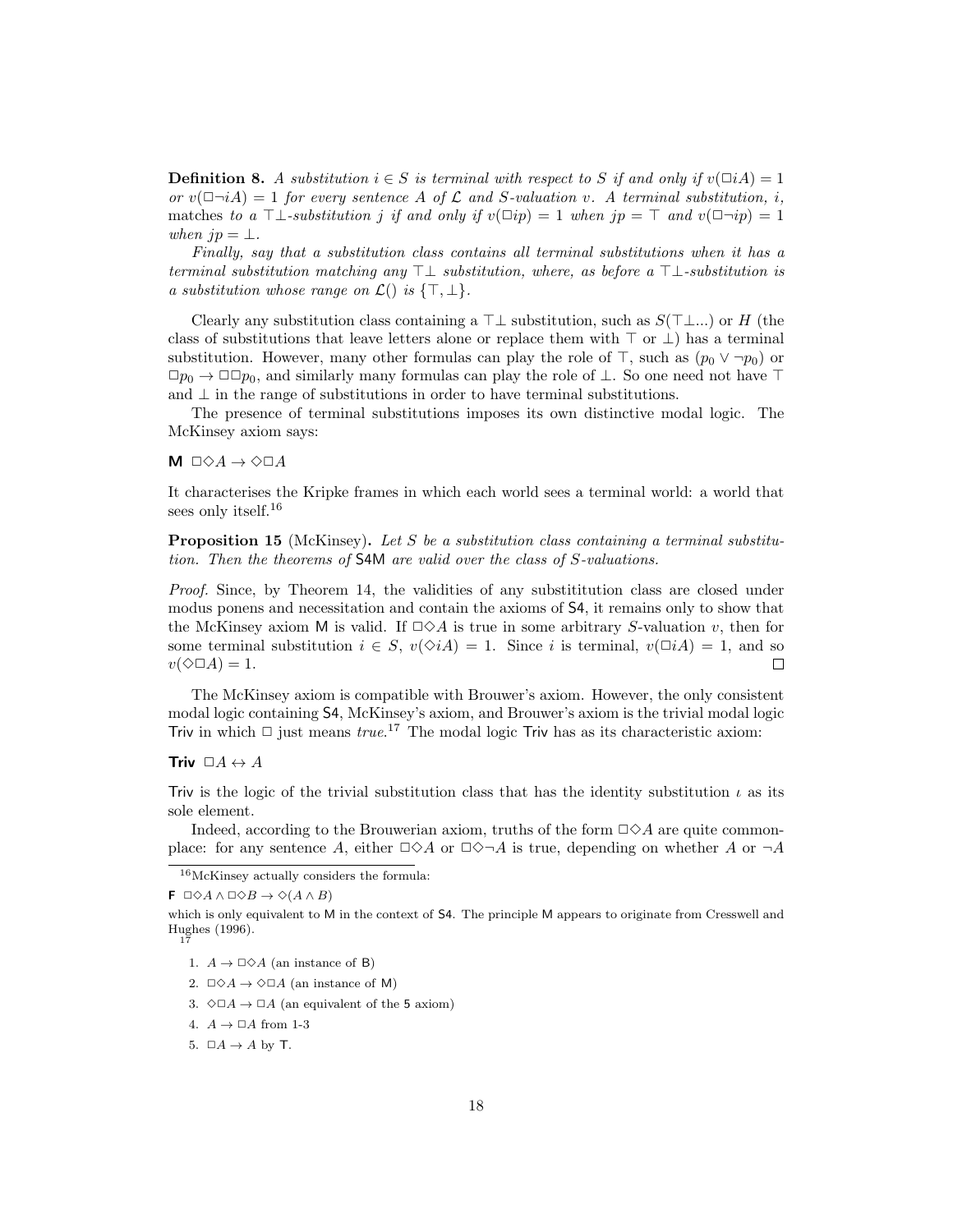is true. By contrast, in a substitution class containing all terminal substitutions, truths of the form  $\Box \Diamond A$  are quite special: it may be shown that the sentence  $\Box \Diamond A$  is true only if A is a theorem of Triv, or equivalently, if the result of deleting all modal operators from A is a tautology. Let us write  $A^-$  for the propositional formula that results from deleting all modal operators from A. Then:

**Proposition 16.** Suppose S is a substitution class for which there is at least one S-valuation and which contains all terminal substitutions. Then the following are equivalent.

- 1.  $\Box \Diamond A$  is true in all S-valuations.
- 2.  $\Box \Diamond A$  is true in some S-valuation.
- 3.  $A^-$  is a tautology.
- 4. A is a theorem of Triv.

Proof. The equivalence of 3 and 4 is straightforward. Clearly 1 implies 2. We show that 2 implies 3 and 3 implies 1, establishing the equivalence of 1-3.

We may show by a straightforward induction that if  $i$  is a terminal substitution, then  $v(iB) = v(i(B^-))$  for any B. The only non-trivial case is to show that  $v(i\Box C) = v(i(\Box C)^-)$ .  $v(i\Box C) = v(\Box iC) = 1$  iff  $v(iC) = 1$  since i is terminal. Moreover, by the inductive hypothesis,  $v(iC) = 1$  iff  $v(i(C^-)) = 1$ . But  $v(i(\Box C)^-) = v(i(C^-))$ . So  $v(i\Box C) = v(i((\Box C)^-))$ .

Assume 2, and let v be an S-valuation such that  $v(\Box \Diamond A) = 1$ . Thus for every terminal substitution i,  $v(\Diamond i) = v(iA) = 1$ . So  $v(iA^-) = 1$  for every terminal substitution i, which clearly implies that  $A^-$  is a tautology. This establishes 3.

Now suppose that  $A^-$  is a tautology and j an arbitrary S substitution. Let i be any terminal substitution and v any S-valuation.  $v(ijA) = v(i((jA)^-))$  from before. But if  $A^-$  is a tautology, then  $(jA)^-$  is a substitution instance of  $A^-$  of the letters by sentences of propositional logic (specifically the substitution  $j^-$  where  $j^-(p_k) = (jp_k)^-)$ . So  $(jA)^$ is a tautology too, and hence  $v(ijA) = v(i((jA)^{-}) = 1$ . Thus i witnesses the truth of  $v(\Diamond jA) = 1$ ; and since j was an arbitrary S substitution,  $v(\Box \Diamond A) = 1$  $\Box$ 

## 3.2 Carnap's Theory of Logical Necessity

Earlier we reported a general argument, due to McKinsey, that the logic of logical necessity does not contain the Brouwerian axiom. It rested on the proposed constraint connecting logical necessity and logical truth, along with the assumption that logical truth is closed under the rule of substitution. Might we resist this argument by adopting a conception of logic that is not closed under the rule of substitution? Interestingly, an early example of a theory of logical necessity in Carnap (1946) and Carnap (1947, pp.173-177) results in a notion of logical truth that fails to be closed under the rule of substitution (see Cresswell (2013)), whilst simultaneously validating all the theorems of S5, including all instances of Brouwer's axiom.

Indeed, we have encountered our own candidate notion of logical truth not closed under substitution: pre-validity. This raises the question of whether there might be a substitutional interpretation of  $\Box$  as pre-validity:

Is there a substitution class S such that, for any S-valuation  $v, v(\Box A) = 1$  if and only if  $A$  is pre-valid with respect to  $S$ ?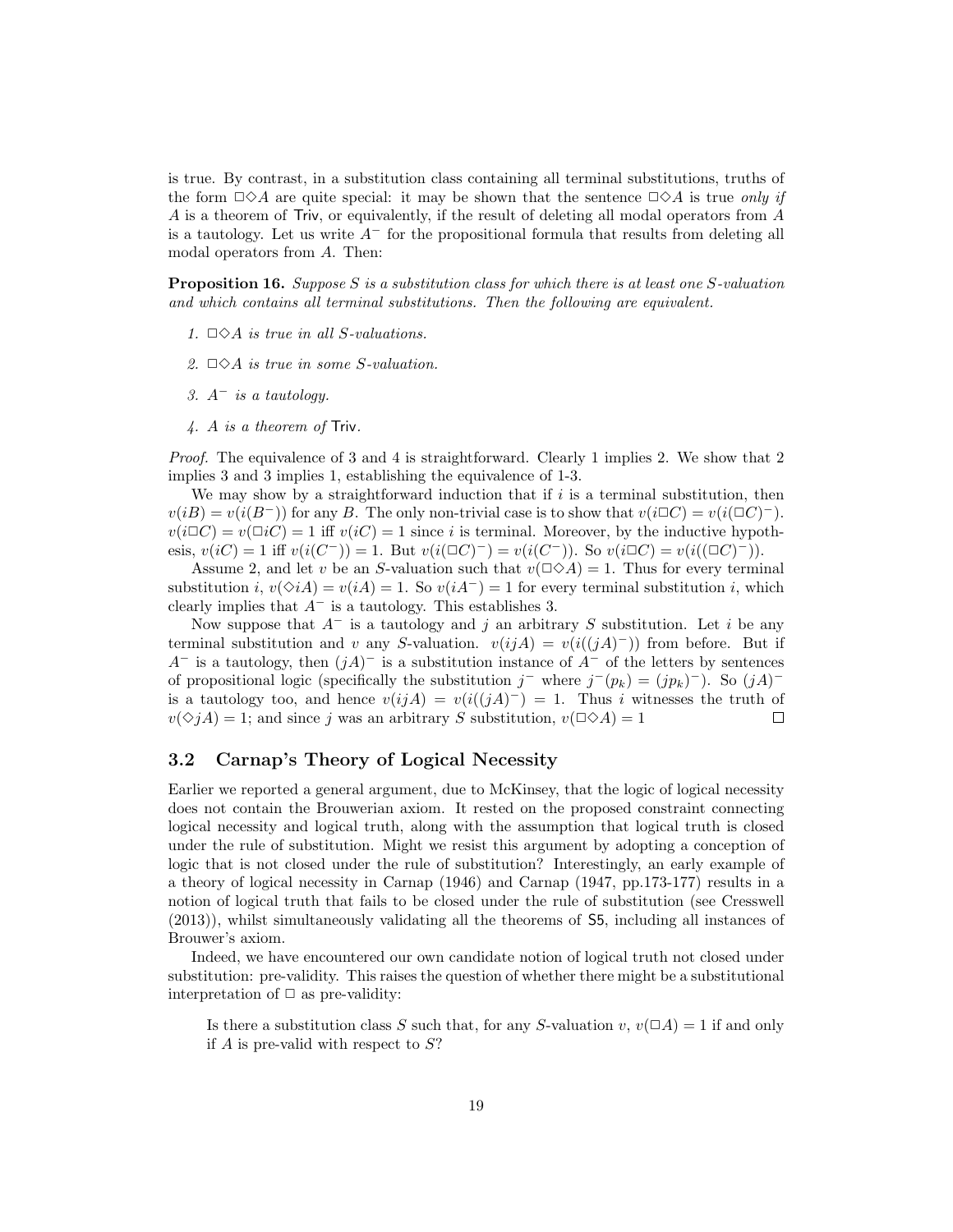Indeed, we will show that there is and that the pre-validities of this class coincide with Carnap's notion of logical truth for propositional modal logic.<sup>18</sup>

Recall from Example 5 in section 1.1 that K is the class of substitutions i such that  $i(p_k)$ is either  $p_k$  itself, or the result of prefixing a finite string of negations in front of  $p_k$ . Note that there is in effect no difference between substitutions with the same parity: if for each  $k, ip_k$  and  $jp_k$  agree on whether they contain an even or odd number of negations, then for the purposes of valuation we might as well treat these substitutions as the same. However this redundancy is necessary to meet the formal requirement that a substitution class be closed under substitution.

#### **Proposition 17.** For any K-valuation v,  $v(\Box A) = 1$  iff A is pre-valid with respect to K.

*Proof.* Given any K-valuation v and substitution  $i \in K$ , let  $(iv)$  be the unique K-valuation defined by setting  $(iv)(p_k) = v(ip_k)$  (so  $(iv)(p_k) = 1$  iff  $ip_k$  has an even number of negations and  $v(p_k) = 1$ , or  $ip_k$  has an odd number of negations and  $v(p_k) = 0$ .

We show by induction on the modal degree of A that for any v and  $i \in K$ :

$$
v(iA) = (iv)(A)
$$

The identity holds of the sentence letters by construction and is clearly inherited over truthfunctional compounds. So suppose that for sentences of modal degree n,  $v(iA) = (iv)(A)$ for any K-valuation v and substitution  $i \in S$ . Recall that  $v(\Box i A) = 1$  iff  $v(jiA) = 1$  for every substitution  $j \in K$ . Now for any j, we may apply the inductive hypothesis to v and the substitution  $j \circ i$  to get  $v(j\tilde{A}) = (j\tilde{v})(A)$ ; and by similarly applying the inductive hypothesis to iv and j, we get that  $(jiv)(A) = (iv)(jA)$ . So  $v(jiA) = 1$  for every  $j \in S$  iff  $(iv)(jA) = 1$  for every  $j \in S$ , which holds iff  $(iv)(\Box A) = 1$ , as required.

We may now prove the proposition. Note that for a fixed v, every K-valuation u is of the form iv for some substitution  $i \in K$ . (Set  $i(p_k) = p_k$  if  $u(p_k) = v(p_k)$ , and let  $i(p_k) = \neg p_k$  if  $u(p_k) \neq v(p_k)$ .) So  $v(\Box A) = 1$  iff  $v(iA) = 1$  for every  $i \in K$ , iff  $(iv)(A) = 1$  for every  $i \in K$ , iff  $u(A) = 1$  for every K-valuation, iff A is pre-valid with respect to K.  $\Box$ 

It is also easy to verify that all the theorems of S5 are valid with respect the class of K valuations.

We now compare the pre-logic of our substitution class with the propositional modal logic of Carnap's theory of logical necessity.<sup>19</sup> Formulas of propositional modal logic are evaluated with respect to truth-value assignments to sentence letters,  $v^- : \mathcal{L}() \to \{0, 1\}.$ We define what it means for a sentence A of propositional modal logic,  $\mathcal{L}(\wedge\neg\Box)$ , to be true at a truth-value assignment  $v^-$ , written  $v^- \models A$ , as follows:

- $v^- \models p_k \text{ iff } v^-(p_k) = 1$
- $v^- \models A \land B$  iff  $v^- \models A$  and  $v^- \models B$
- $v^- \models \neg A$  iff  $v^- \not\models A$
- $v^- \models \Box A$  iff  $u^- \models A$  for every truth-value assignment  $u^-$ .

<sup>18</sup>See Carnap (1946). The propositional fragment of Carnap's logic has been treated in Cresswell (2013), Thomason (1973), Hendry and Pokriefka (1985). A related project is carried out in Cocchiarella (1974); see also Carroll (1978).

<sup>19</sup>A presentation of the propositional fragment of Carnap's theory may be found in Cresswell (2013).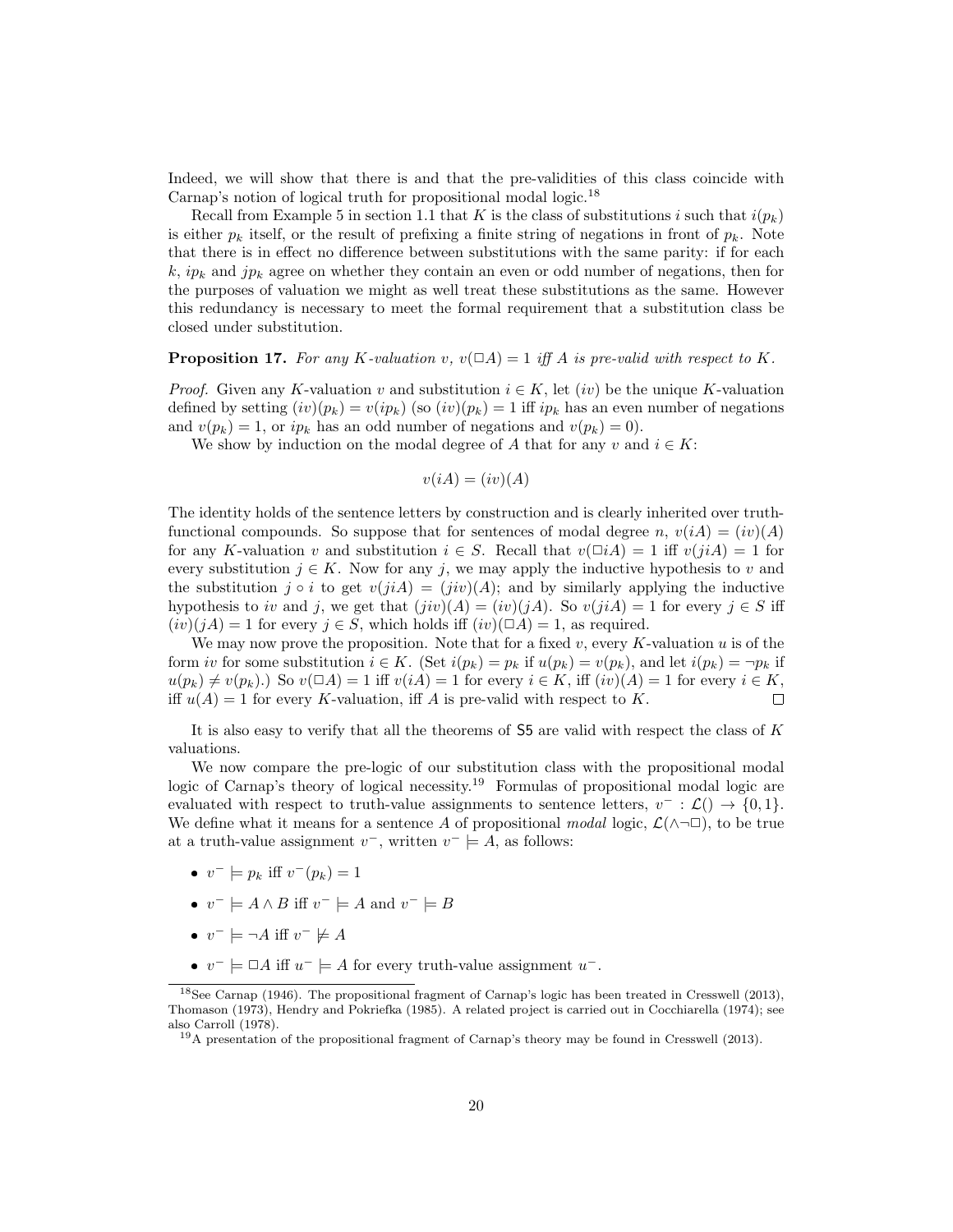Thus  $\Box A$  can be taken to mean in an extended sense that A is a tautology. A sentence A is C-valid iff  $v^- \models A$  for every truth-value assignment  $v^-$ . C-validity is not closed under the rule of substitution: for instance,  $\neg \Box p_0$  is C-valid, while  $\neg \Box \neg (p_0 \land \neg p_0)$  is not. Much like our Proposition 17, a sentence of the form  $\Box A$  is true at a propositional valuation iff A is C-valid. Indeed, we can show:

**Proposition 18.** A is C-valid iff A is pre-valid with respect to  $K$ .

*Proof.* Given a K-valuation v, we write  $v^-$  for corresponding the truth-value assignment: v  $\lceil$ <sub>C</sub>(). By Proposition 3 every truth-value assignment is identical to v<sup>-</sup> for some unique Kvaluation  $v$ , and so we lose no generality by restricting attention to truth-value assignments of the form  $v^-$ . We shall show by induction that for every K-valuation v,  $v(A) = 1$  iff  $v^- \models A$ .

The identity clearly holds for sentence letters. The clauses for the truth functional connectives are straightforward.  $v^{-} \models \Box A$  iff  $u^{-} \models A$  for every truth-value assignment  $u^-$ . So by the inductive hypothesis,  $u(A) = 1$  for every K-valuation u. Now for every substitution  $i \in K$ , iv (as defined in Proposition 17) is a K-valuation, so  $(iv)(A) = 1$  and since  $(iv)(A) = v(iA), v(iA) = 1$  for every  $i \in K$ . Thus  $v(\Box A) = 1$ . Conversely, since every K-valuation is of the form iv for some  $i \in K$ , if  $v(\Box A) = 1$ , then  $u(A) = 1$  for every valuation, so by the inductive hypothesis  $u^- \models A$  for every u and so  $v^- \models \Box A$ .

As we saw, A is pre-valid iff  $v(\Box A) = 1$ . By the above,  $v(\Box A) = 1$  iff  $v^- \models \Box A$  iff A is C-valid. This completes the proof.  $\Box$ 

## 4 The Logic of Specific Substitution Classes

The foregoing remarks give us some idea of what sort of logical principles must be a part of the logic of logical necessity. The situation becomes more intricate when we look at specific substitution classes. We shall see that the logics of some, though not all, substitution classes include the Grzegorczyk axiom Grz

Grz  $\square(\square(A \to \square A) \to A) \to A$ 

a principle that is not a theorem of S4M.

We shall also see that the logics of some, though not all, substitution classes include an axiom we call "the subset principle" that is distinctive of Med.

### 4.1 The logic of non-modal substitution classes

In this section we investigate various classes of of non-modal substitutions — substitutions that map letters to non-modal propositional formulas. In his book Philosophical Applications of Modal Logic, Lloyd Humberstone provides an interpretation of McKinsey's theory of modality in terms of (what we have called) the class of Humberstone substitutions,  $H$ . These are substitutions that either map a letter to itself,  $\top$  or  $\bot$ . After noting that every theorem of S4M is valid with respect to this substitution class (Proposition 14), he poses the following questions (p.168):

- 1. Are the theorems of S4M exactly the validities with respect to the class H?
- 2. How sensitive is the logic to the exact substitution class used? Is the logic of H the same as the logic of  $S(T\perp)$  or the logic of the full substitution class?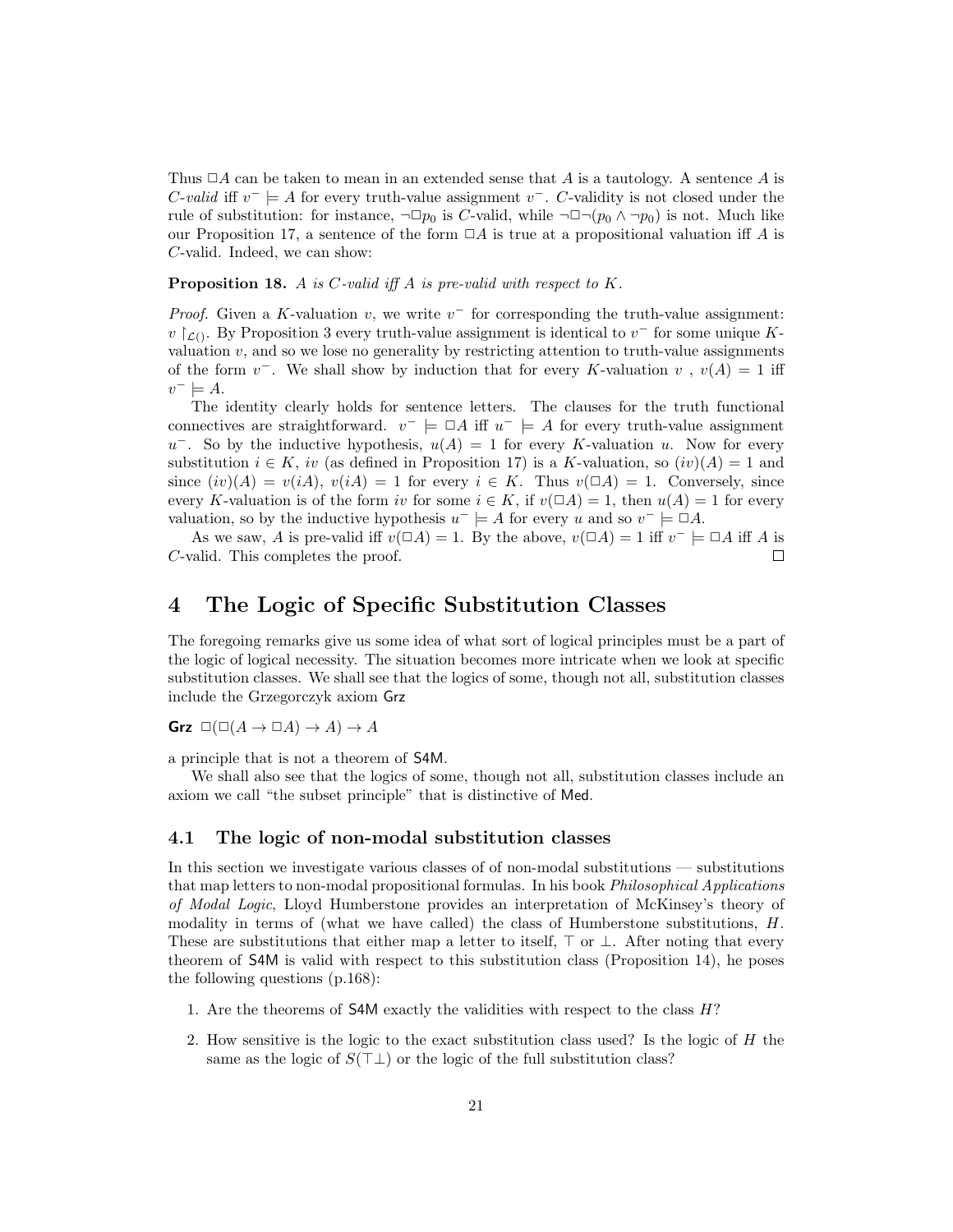The first question may be answered negatively. In particular, the Grzegorczyk axiom Grz above is valid with respect to the class of H-valuations but is not a theorem of  $$4M$ .<sup>20</sup>

## Proposition 19. Grz is valid with respect to H-valuations.

*Proof.* Let  $v$  be an arbitrary  $H$ -valuation and  $A$  an arbitrary formula. We suppose that  $v(A) = 0$  and then show that  $v(\Box(\Box(A \rightarrow \Box A) \rightarrow A)) = 0$ . Our goal is thus to find a substitution i such that  $v(iA) = 0$  and  $v(\Box(iA \rightarrow \Box iA)) = 1$ .

Without loss of generality, we may restrict our attention to substitutions that map sentence letters not appearing in A to  $\top$ . Partially order these remaining substitutions as follows:  $i \leq j$  when there exists a k such that  $j = k \circ i$  (or, equivalently, for all n,  $j(p_n) = \top$ whenever  $i(p_n) = \top$  and  $j(p_n) = \bot$  whenever  $i(p_n) = \bot$ .

Because there are only finitely many letters in A, there are only finitely many substitutions in this ordering. Since  $v(A) = 0$ , there must be a maximal substitution, *i*, with respect to this ordering such that  $v(iA) = 0$ . This means that  $v(iA) = 0$  and that for any  $j > i$   $v(jA) = 1$ . We now show that  $v(\Box(iA \rightarrow \Box iA)) = 1$ . For any j, either (a)  $j \circ i = i$ , so  $v(jiA) = 0$  or else (b)  $j \circ i > i$ , in which case  $v(\Box jiA) = 1$ , for  $v(kjiA) = 1$  for any  $k \in H$ , since i was the maximal substitution making A false and  $k \circ j \circ i \geq j \circ i > i$ . Either way,  $v(jiA \rightarrow \Box jiA) = 1$  and since j was arbitrary,  $v(\Box(iA \rightarrow \Box iA)) = 1$ . This completes the argument. П

We can also use Grz to make progress with Humberstone's second question regarding  $S(T\perp)$ . Recall that the difference between  $S(T\perp)$  and H is that while H substitutions must map p to itself or to ⊤ or  $\perp$ , an  $S(\perp\perp)$  substitution can map p to any other letter, in addition to  $\top$  and  $\bot$ . We can now show:

**Proposition 20.** Grz  $\notin L(S(T\perp))$  and, specifically, Grz may be invalidated through the instance  $A = p \rightarrow \Box p$ .

*Proof.* Let v be a  $S(T\perp)$ -valuation with a true and a false letter, p and q. We will show that  $v(\Box(A \to \Box A) \to A)) = 1$  and  $v(A) = 0$  when  $A = p \to \Box p$ . Let i be any substitution in  $S(\top \bot)$ , and suppose  $v(i(p \to \Box p)) = 0$ . It straightforwardly follows that ip cannot be  $\top$  or  $\perp$ , and so it must be some sentence letter r. Let j be a substitution such that  $jr = q$ , the false sentence letter.

Then  $v(jiA) = v(q \to \Box q) = 1$  since q is false, and  $v(ji\Box A) = v(\Box (q \to \Box q)) = 0$  since  $p \to \Box p$  is a substitution instance of  $q \to \Box q$  and is false. Thus  $v(jiA \to \Box jiA) = 0$ , and so  $v(\Box(iA \to \Box iA)) = 0$ . So we have shown that, for an arbitrary substitution  $i \in S(\top \bot)$ , when  $v(iA) = 0$  then  $v(\Box(iA \rightarrow \Box iA)) = 0$  and hence that  $v(\Box(\Box(A \rightarrow \Box A) \rightarrow A)) = 1$ . Finally,  $v(p \to \Box p) = 0$  since p is true and  $\Box p$  false in v.  $\Box$ 

We can extend the above line of argument to show that Grz is invalid with respect to the class of all non-modal substitutions  $S(\neg \wedge)$ . In order to do this, we need to appeal to the following fact about propositional logic:

**Lemma 21.** Suppose that  $A$  is a sentence of the propositional calculus that is neither tautologous nor contradictory, and that B is any other sentence (possibly involving modal operators). Then there exists a substitution  $i \in S(\neg \land \Box)$  such that iA is equivalent to B.

<sup>&</sup>lt;sup>20</sup>To see that Grz is not a theorem of S4M, consider the frame  $({0, 1, 2}, {0, 1), (1, 0), (0, 2), (1, 2)} \cup$  $\{(w, w) \mid w = 0, 1, 2\}$  and the model over it in which p is true at 0 and 2, but not at 1. Since it is transitive, reflexive and every world sees a terminal world, the theorems of S4M hold in this model, but  $\square(\square(p \to \square p) \to p)$  holds at 1 while p does not.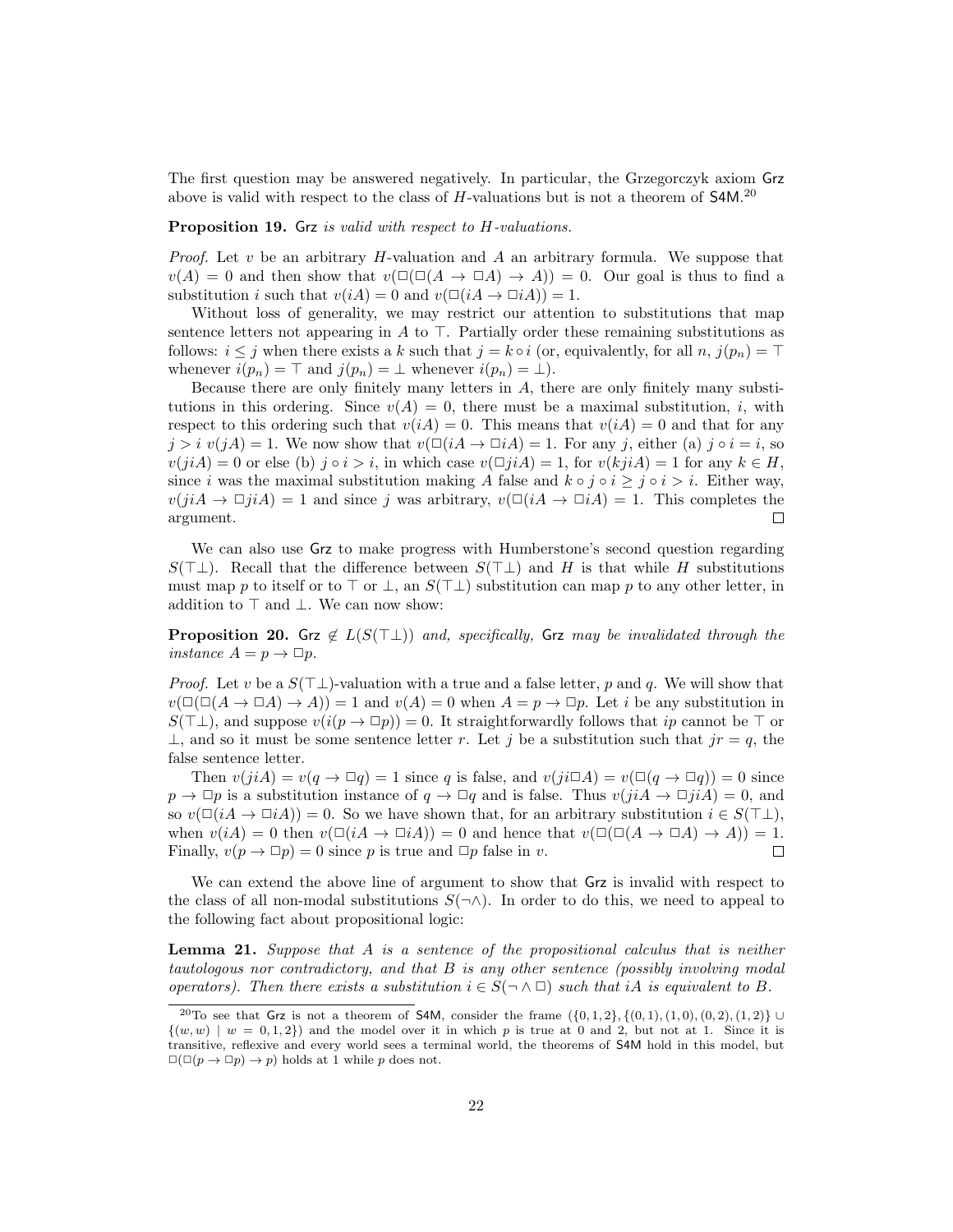When  $B \in \mathcal{L}(\neg \wedge)$ , this substitution will be  $S(\neg \wedge)$ . When  $B \in \mathcal{L}(\top \perp \neg)$ , there will similarly exist a substitution  $i \in S(\top \bot \neg)$  such that iA is equivalent to B.

*Proof.* Let  $p_1...p_n$  be the sentence letters in A and consider the truth-value assignments to  $p_1...p_n$ . Since A is neither tautologous nor contradictory, there are assignments v and v' making A true and false respectively. Since  $v'$  may be obtained from v by picking a letter  $p_k$ from  $p_1...p_n$  and flipping its truth value, and repeating this as many times as necessary, there must exist some assignment u and letter  $p_k$  such that u makes A true, but the assignment that results from flipping the truth value of  $p_k$  in u makes A false. We can then define the desired substitution as follows:

$$
ip_m = \begin{cases} B & \text{if } m = k \text{ and } u(p_k) = 1 \\ \neg B & \text{if } m = k \text{ and } u(p_k) = 0 \\ \neg (p_0 \land \neg p_0) & \text{if } m \neq k \text{ and } u(p_k) = 1 \\ p_0 \land \neg p_0 & \text{if } m \neq k \text{ and } u(p_k) = 0 \end{cases}
$$

Clearly  $i \in S(\neg \wedge)$  when  $B \in \mathcal{L}(\neg \wedge)$ 

For  $B \in \mathcal{L}(\top \bot \neg)$  we may analogously obtain a substitution  $i \in S(\top \bot \neg)$  such that  $iA$  is equivalent to B by replacing  $\neg(p_0 \land \neg p_0)$  with  $\top$  and  $p_0 \land \neg p_0$  with  $\bot$  in the above definition.  $\Box$ 

**Proposition 22.** Grz  $\notin L(S(\neg \wedge))$  and Grz  $\notin L(S(\top \perp \neg))$ .

Proof. The proof is completely parallel to the proof of Proposition 20, except that when we assume that i is a  $S(\neg \wedge)$  or  $S(\top \bot \neg)$  substitution and that  $v(i(p \rightarrow \Box p)) = 0$  we may infer that  $i$  is neither tautologous nor contradictory and can apply Lemma 21 to obtain the relevant substitution  $j$ . П

We end our discussion of these non-modal substitution classes by relating them to Kripke semantics. For the substitution class  $H$  we will work with the class of partial function frames  $(W, \subseteq)$  where:

 $W := X \longrightarrow {\top, \bot}$  (the set of partial functions from a finite set X to a two valued set).

We call the logic of these frames the logic of finite partial functions.

Recall that the Kripke frame  $(W_H, R_H)$  associated with H is defined by letting  $W_H = H$ and  $R_H = \{(i, j \circ i) \mid i, j \in H\}$ , and the valuation V on  $(W_H, R_H)$  associated with a Hvaluation v is defined by  $V(i, p_k) = v(ip_k)$ .

**Proposition 23.** For any finite set  $X$  there is a surjective p-morphism,  $f$ , from the Kripke frame associated with H,  $(W_H, R_H)$ , to the finite partial function frame  $(X \to {\top, \bot}, \subseteq)$ .

Moreover, for any H-valuation v and letters  $p_1...p_n$  where  $n = |X|$ , there exists a valuation U for which the truth-values of  $p_1...p_n$  are preserved by f:

$$
V(i, p_k) = U(f(i), p_k) \text{ for } k = 1...n
$$

here V is the valuation associated with v, defined by  $V(i, p_k) = v(ip_k)$ .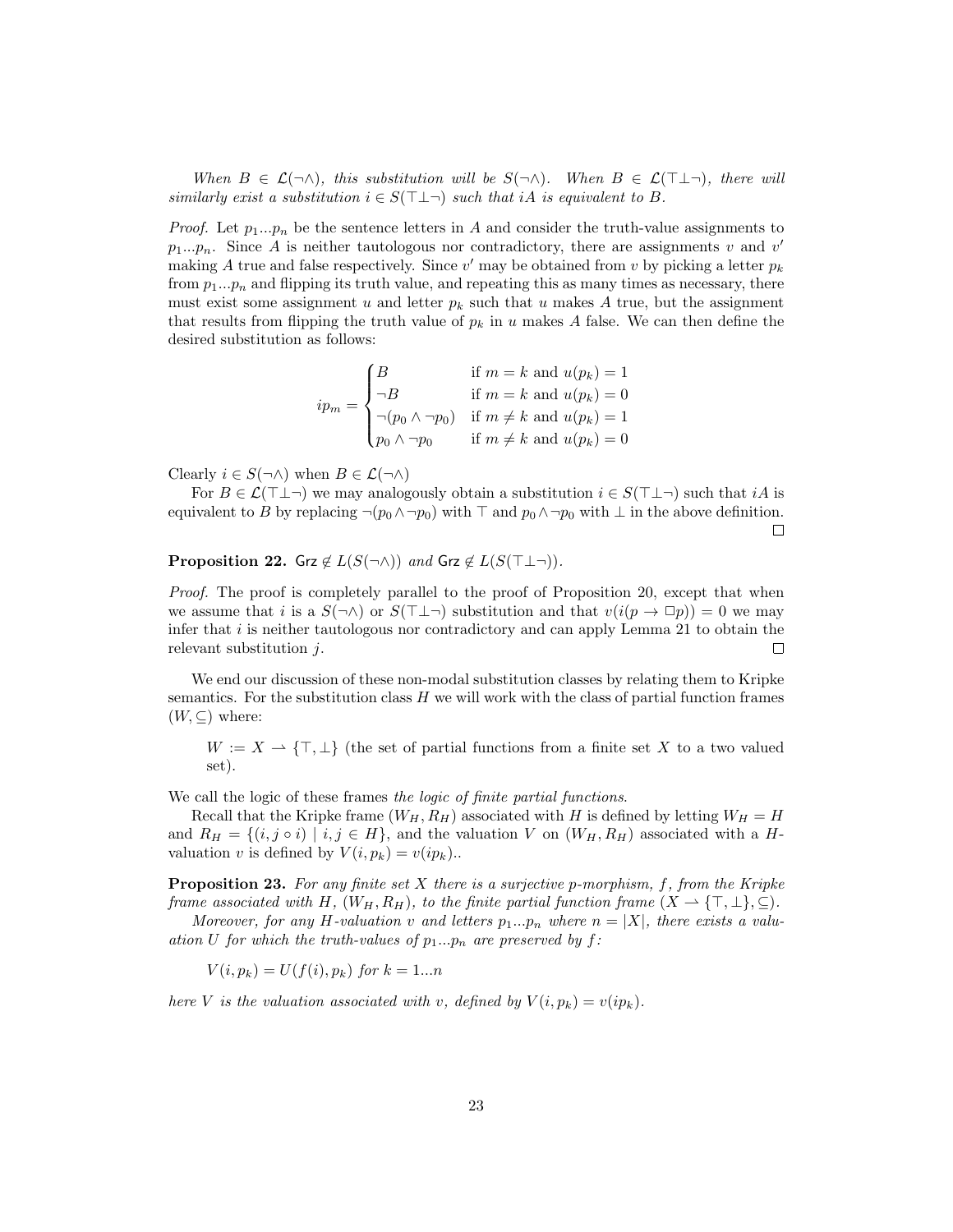*Proof.* For convenience we will let  $X = \{p_1...p_n\}$ . Define a function  $f : H \to \{\{p_1...p_n\} \to$  $\{\top, \bot\}$ ) as follows:

$$
f(i)(p_k) = \begin{cases} \text{undefined} & \text{if } ip_k = p_k \\ ip_k & \text{otherwise} \end{cases}
$$

It remains to show that f satisfies the two conditions for being a p-morphism. To establish the first condition we must show that  $f(i) \subseteq f(j \circ i)$  for any i and j in H. If  $f(i)(p_k)$  is defined and = ⊤ then  $ip_k = \top$  and so  $jip_k = \top$ , and thus  $f(j \circ i)(p_k) = \top$ . Similarly if  $f(i)(p_k)$  is defined and  $= \perp$  then  $f(j \circ i)(p_k) = \perp$ , so  $f(i) \subseteq f(j \circ i)$ .

The second condition amounts to showing that, for any  $i \in H$  and  $w \in \{p_1...p_n\} \to$  $\{\top, \bot\},$  if  $f(i) \subseteq w$  then there exists a substitution  $j \in H$  such that  $f(j \circ i) = w$ .  $j(p_k)$  may be defined as  $w(p_k)$  if  $w(p_k)$  is defined, and as  $p_k$  otherwise.

Given a H-valuation v, we can now define a valuation U on  $({p_1...p_k} \rightharpoonup {\top}, \bot)$ :

$$
U(w, p_k) = \begin{cases} v(p_k) & \text{if } w(p_k) \text{ is undefined} \\ 1 & \text{if } w(p_k) = \top \\ 0 & \text{if } w(p_k) = \bot \end{cases}
$$

To establish that it respects the letters  $p_1...p_n$  we must show that  $v(ip_k) = V(f(i), p_k)$  for each  $k = 1, ..., n$ . If  $ip_k = p_k$ , then  $f(i)(p_k)$  is undefined and so by the definition of V,  $V(f(i), p_k) = v(p_k)$ . But since  $ip_k = p_k$ ,  $V(f(i), p_k) = v(ip_k)$  as required. Otherwise  $ip_k =$  $\top$  or  $ip_k = \bot$ . In the former case  $V(f(i), p_k) = 1$  by definition of V, and  $v(ip_k) = v(\top) = 1$ , so they are identical as required. The latter case is proved in the same manner.

 $\Box$ 

### **Theorem 24.**  $L(H)$  is the logic of finite partial functions.

*Proof.* We shall show that a sentence is consistent with  $L(H)$  iff it is satisfiable in some finite partial function frame.

If A is consistent with  $L(H)$  then for some (arbitrary) substitution instance A' and some H-valuation,  $v, v(A') = 1$ . Let  $p_1...p_n$  be the letters in A'. It is immediate from Proposition 23 that there is a valuation U over the partial function frame  $(\{p_1...p_n\} \rightharpoonup {\top, \bot\}, \subseteq)$  such that  $U(f(t), A') = 1$  and so A' is satisfiable in a finite partial function frame. A thus must be also consistent in the logical of partial function frames, for otherwise its substitution instances would be inconsistent too.

Now suppose that A is true at some world w in a partial function model  $(X \to {\top, \bot}, \subseteq$ , U):  $U(w, A) = 1$ . By Proposition 23 there exists a surjective p-morphism from  $(W_H, R_H)$ to  $(X \to {\{\top, \bot\}}, \subseteq)$ . Choose some substitution  $k \in H$  such that  $f(k) = w$ .

Here we follow the proof of Proposition 12. Let  $v$  be any H-valuation and V the associated valuation on  $(W_H, R_H)$ . We can construct a substitution, i (which need not necessarily belong to H), such that for any  $j \in H$ ,  $V(j, ip_m) = U(f(j), p_m)$ . Then, because f is a pmorphism,  $V(j, iB) = U(f(j), B)$  for any sentence B (see Proposition 12). So in particular,  $V(k, iA) = U(f(k), A) = U(w, A) = 1$ . Thus some substitution instance of A, namely kiA, is true in a H-valuation, namely v, and thus A is consistent in  $L(H)$ .

Here is how we find such a substitution i. For each  $w : X \to {\{\top, \bot\}}$  define a sentence

$$
C_w:=\bigwedge_{w(p_m)=\top}\Box p_m\wedge\bigwedge_{w(p_m)=\bot}\Box\neg p_m\wedge\bigwedge_{p_m\not\in dom(w)}(\Diamond p_m\wedge\Diamond\neg p_m)
$$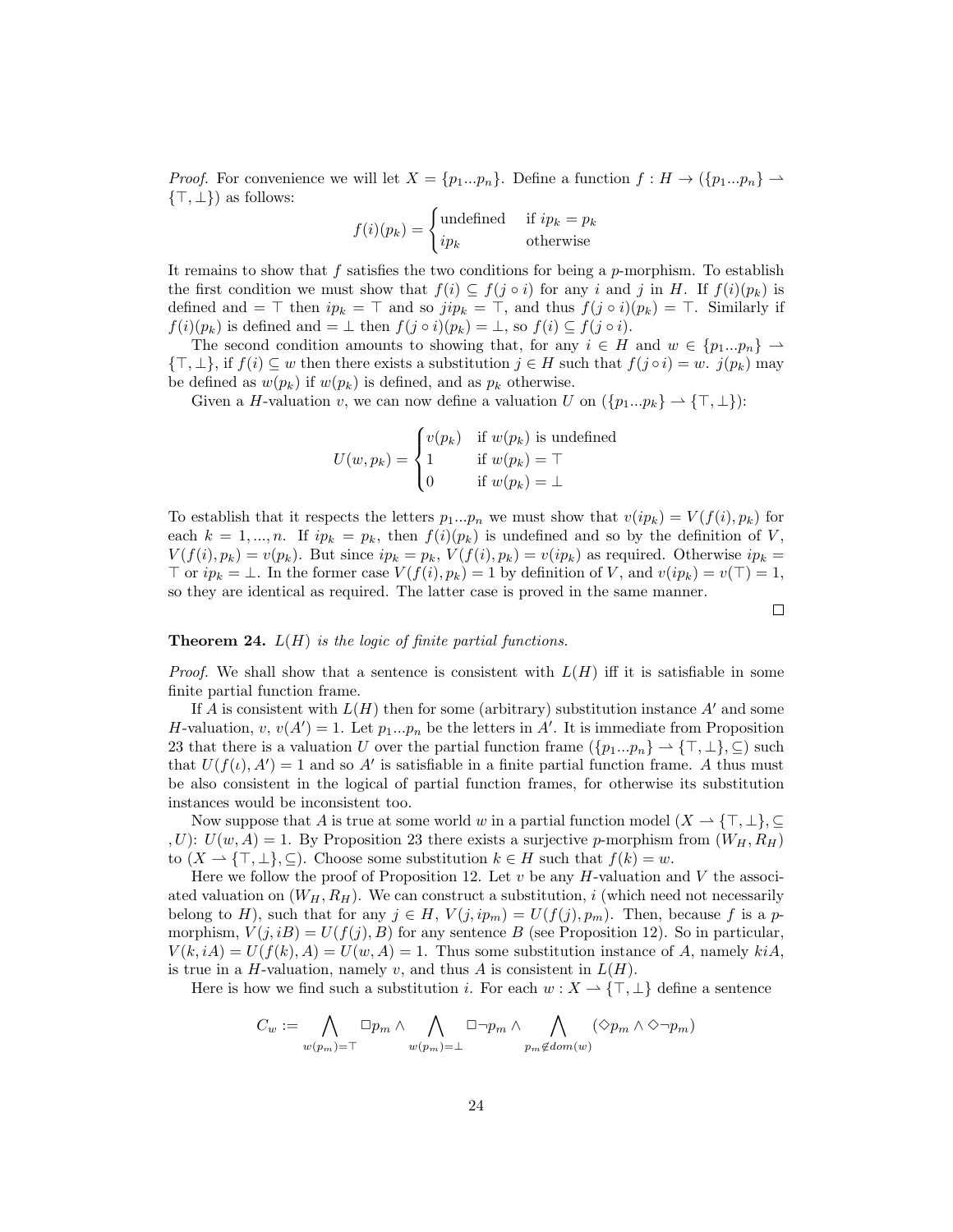where  $p_m$  ranges over the letters  $p_1...p_n$ . Now consider the substitution:

$$
ip_m := \bigvee_{U(w,p_m)=1} C_w
$$

Observe firstly that  $C_w$  and  $C'_w$  are inconsistent in the propositional calculus when  $w \neq w'$ .

First we establish that for any  $j \in H$ ,  $V(j, C_{f(j)}) = v(jC_{f(j)}) = 1$ . There is a conjunct of  $jC_{f(j)}$  for each  $p_m$  where  $m \in \{1, ..., n\}$ : we will show that each such conjunct is true. If  $f(j)(p_m)$  is undefined, then  $jp_m = p_m$  and the relevant conjunct  $\Diamond jm_m \wedge \Diamond \neg jm_m$  is true according to v. If  $f(j)(p_m) = \top$  or  $\bot$  then  $jp_m = \top$  or  $\bot$ , respectively, and the relevant conjunct,  $\Box j p_m$  or  $\Box \neg j p_m$  respectively, is true according to v.

Now  $V(j, ip_m) = 1$  iff  $v(jip_m) = v(j \vee_{U(w, p_m) = 1} C_w) = 1$  iff for some w such that  $U(w, p_m) = 1$ ,  $v(jC_w) = 1$ .  $v(jC_{f(j)}) = 1$  and the Cs are pairwise incompatible,  $w = f(j)$ . So the last statement holds iff  $U(f(j, p_m) = 1$  as required.

 $\Box$ 

Next we turn to the logic of the non-modal substitution class. Let C denote the set of substitutions of letters for arbitrary non-modal sentences (i.e.  $S(\neg \wedge)$ ). Consider the class of frames  $\mathcal{F}_X = (W, \leq),$  where X is a finite set and:

$$
W := \{ (P, a) \mid P \subseteq \{0, 1\}^X, a \in P \}
$$
  

$$
(P, a) \le (Q, b) \text{ iff } P \supseteq Q.
$$

The logic of the substitution class C may similarly be related to the logic of this class of frames.

**Proposition 25.** For any finite set  $X$  there is a surjective p-morphism,  $f$ , from the Kripke frame associated with C,  $(W_C, R_C)$ , to the frame  $\mathcal{F}_X$ .

Moreover, for any C-valuation v and letters  $p_1...p_n$  where  $n = |X|$ , there exists a valuation U for which the truth-values of  $p_1...p_n$  are preserved by f:

$$
V(i, p_k) = U(f(i), p_k) \text{ for } k = 1...n
$$

*Proof.* Let v be any C-valuation. Without loss of generality we will suppose that  $X =$  $\{p_1...p_n\}$ . Given a finite set of letters, Z, and  $a \in 2^Z$ , let  $B^a$  be the formula  $\bigwedge_{a(p_m)=1} p_m \wedge a_p\bigwedge_{a_p=1}^Z p_m$  $\bigwedge_{a(p_m)=0} \neg p_m.$ 

Define a function  $f: C \to \{(P, a) \mid P \subseteq 2^X, a \in P\}$  as follows:

$$
f(i) = (\{a \in 2^X \mid v(\Diamond i B^a) = 1\}, v \circ i \upharpoonright X)
$$

It remains to show that f satisfies the two conditions for being a  $p$ -morphism. To establish the first condition we must show that  $f(i) \leq f(j \circ i)$  for any i and j in C. Suppose a belongs to the first component of  $f(j \circ i)$ , so that  $v(\Diamond j i B_a) = 1$ . So for some  $k \in C$ ,  $v(kjiB^a) = 1.$   $k \circ j \in C$ , so  $v(\Diamond iB^a) = 1$ , which means that a belongs to the first component of  $f(i)$ . Since a was arbitrary, we have shown that  $f(i) \leq f(j \circ i)$ .

Now suppose that  $f(i) \leq (Q, e)$ , where  $f(i) = (P, d)$ . We wish to find a substitution j such that  $f(j \circ i) = (Q, b)$ . Let  $q_1...q_r$  be the letters appearing in  $ip_1...ip_n$ , and call members of  $2^{\{q_1...q_r\}}$  truth-value assignments to  $q_1...q_r$ . Given  $a \in 2^{\{q_1...q_r\}}$  and a propositional formula A in the letters  $q_1...q_r$  we write  $a(A)$  for As truth-value under the assignment a. Let  $a \circ i : \{p_1...p_n\} \to \{0,1\}$  be the function  $p_m \mapsto a(ip_m)$ , and let Y be the set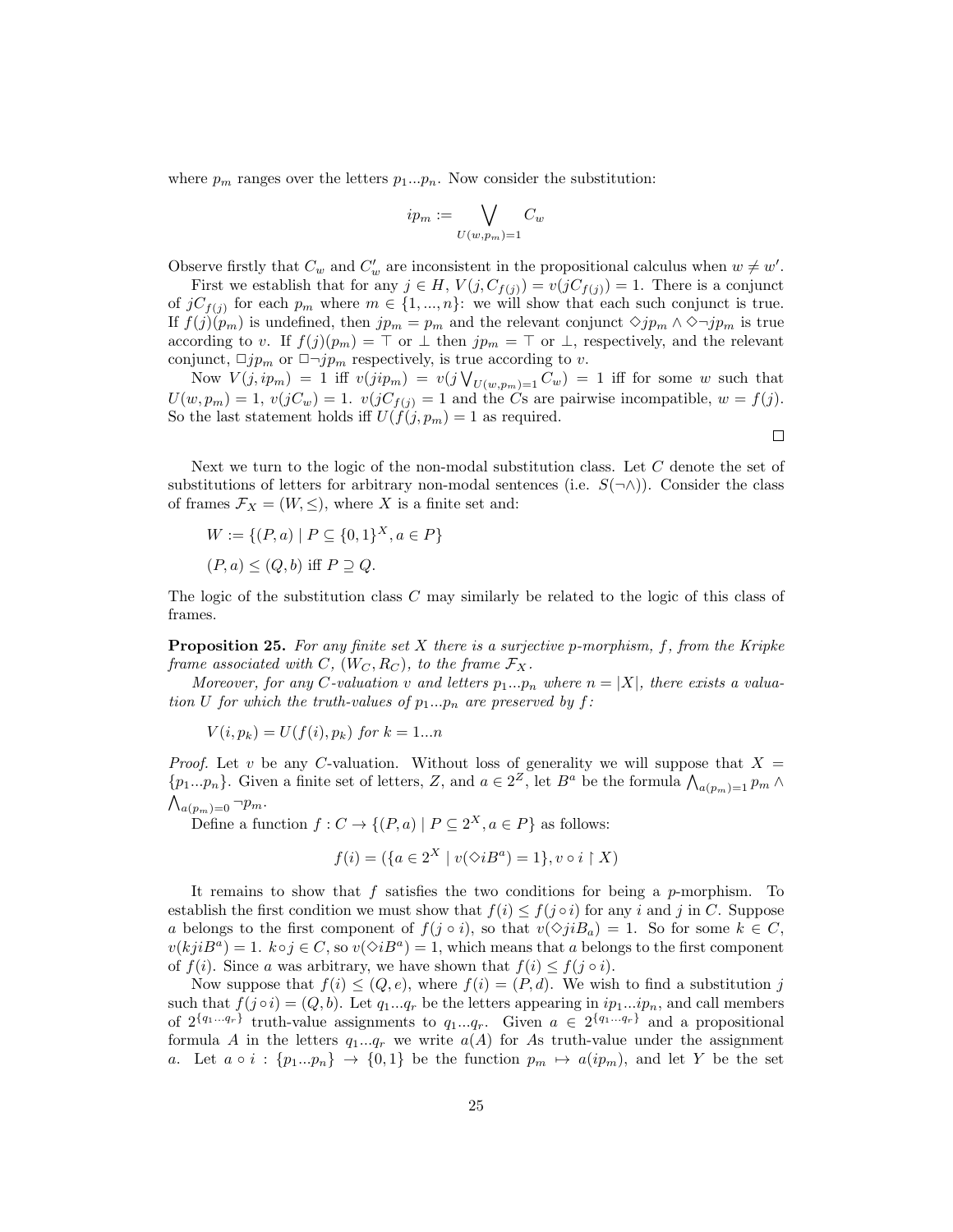${a \in 2^{\{q_1...q_r\}} \mid a \circ i \in Q}$ . (Note that every element of P is of the form  $a \circ i$  for some  $a \in X$ .) For any  $a \in 2^{\{q_1...q_r\}}$  there is a corresponding  $\top \bot$  substitution,  $k_a$ , defined on  $\{q_1...q_r\}$  defined by  $k_a(q_m) = \top$  if  $a(q_m) = 1$  and  $k_a(q_m) = \bot$  otherwise. For any propositional formula A in the letters  $q_1...q_r$  it is clear that  $v(k_a A) = a(A)$ .

Given a surjection  $\sigma: 2^{\{q_1...q_r\}} \to Y$ , we can define a substitution on  $q_1...q_r$  (as in Lemma 10):

$$
j(q_m) = \bigvee_{\sigma(a)(q_m) = 1} B^a
$$

where a ranges over members of  $2^{\{q_1...q_r\}}$ . Notice that  $\sigma(a)(p_m) = 1$  iff  $B^a$  is a disjunct of  $j(q_m)$ , iff  $a(jq_m) = 1$ , iff  $v(k_ajq_m) = 1$ . So we have  $\sigma(a)(q_m) = a(jq_m) = v(k_ajq_m)$ , for any  $a \in 2^{\{q_1 \ldots q_r\}}$  and  $m \in \{1, ..., r\}$ , and so for any propositional formula A in letters  $q_1...q_r$ :

$$
\sigma(a)(A) = a(jA) = v(k_a jA)
$$

Since  $iB^c$  is a propositional formula, we get that  $\sigma(a)(iB^c) = a(jiB^c) = v(k_ajiB^c)$ .

We firstly show that  $\{a \mid v(\Diamond ji B^a) = 1\} = Q$ . If  $c \in Q$  then  $c = b \circ i$  for some  $b \in Y$  and so there exists an a such that  $\sigma(a) = b$  since  $\sigma$  is surjective. So  $v(k_a j i B^c) = \sigma(a)(i B^c)$  $b(iB^c) = c(B^c) = 1$ . So for any  $c \in Q$ ,  $v(\Diamond jiB^c) = 1$ , and thus  $Q \subseteq \{c \in 2^X \mid v(\Diamond jiB^c) = 1\}$ 1. Conversely, if  $v(\Diamond jiB^c) = 1$  then for some substitution k,  $v(kjiB^c) = 1$ . Indeed, since  $jiB<sup>c</sup>$  is a propositional formula, we may assume without loss of generality that k is a ⊤⊥substitution,  $k_a$  for some  $a \in X$ . So  $1 = v(k_ajiB^c) = \sigma(a)(iB^c) = (\sigma(a) \circ i)(B^c)$ , and since  $\sigma(a) \in Y$ ,  $\sigma(a) \circ i \in Q$ . But  $(\sigma(a) \circ i)(B^c) = 1$  iff  $\sigma(a) \circ i = c, c \in Q$ .

We would further like  $v(jiB<sup>e</sup>) = 1$ , so that  $f(j \circ i) = (Q, e)$  as required of a p-morphism. Since  $e \in Q$ , we know there exists a substitution k such that  $v(kjiB<sup>e</sup>) = 1$ . Moreover, since  $jiB<sup>e</sup>$  is a propositional formula, any substitution k' such that  $v(kq_m) = v(k'q_m)$  will also be such that  $v(k'j) = 1$ . So we may assume without loss of generality that k is a substitution that maps  $q_m$  to itself or  $\neg q_m$  for  $m = 1...r$ . We claim that  $k \circ j$  is the required substitution. By construction,  $v(kjiB^e) = 1$ , but also, since we have replaced literals for literals,  $\{a \mid v(\Diamond kjiB^a) = 1\} = \{a \mid v(\Diamond jiB^a) = 1\} = Q.$ 

Now define a valuation U on  $\mathcal{F}_X$ . For  $m = 1...n$ :

$$
U((P,d), p_m) = d(p_m)
$$

U may be set arbitrarily on the remaining letters. It is immediate  $f$  preserves the truthvalues of  $p_1...p_n$ :  $f(i) = (P, v \circ i)$  for some P, so  $V(i, p_m) = v(ip_m) = v \circ i(p_m) = U((P, v \circ i) \circ j)$  $i), p_m$ ).

## **Theorem 26.**  $L(C)$  is the logic of the frames  $\mathcal{F}_X$  for finite sets X.

*Proof.* We shall show that a sentence is consistent with  $L(C)$  iff it is satisfiable in some frame  $\mathcal{F}_X$ .

If A is consistent with  $L(C)$  then for some (arbitrary) substitution instance A' and some C-valuation, v,  $v(A') = 1$ . Let  $X = \{p_1...p_n\}$  be the set of letters in A'. It is immediate from Proposition 25 that there is a valuation U over the frame  $\mathcal{F}_X$  such that  $U(f(t), A') = 1$ and so  $A'$  is satisfiable in  $\mathcal{F}_X$ . A must be also consistent in the logical of partial function frames, for otherwise its substitution instances would be inconsistent too.

Now suppose that A is true at some world  $(P, d)$  in a model  $(\mathcal{F}_X, U): U((P, d), A) = 1$ . By Proposition 25 there exists a surjective p-morphism from  $(W_C, R_C)$  to  $\mathcal{F}_X$ . Choose some substitution  $k \in C$  such that  $f(k) = (P, d)$ .

 $\Box$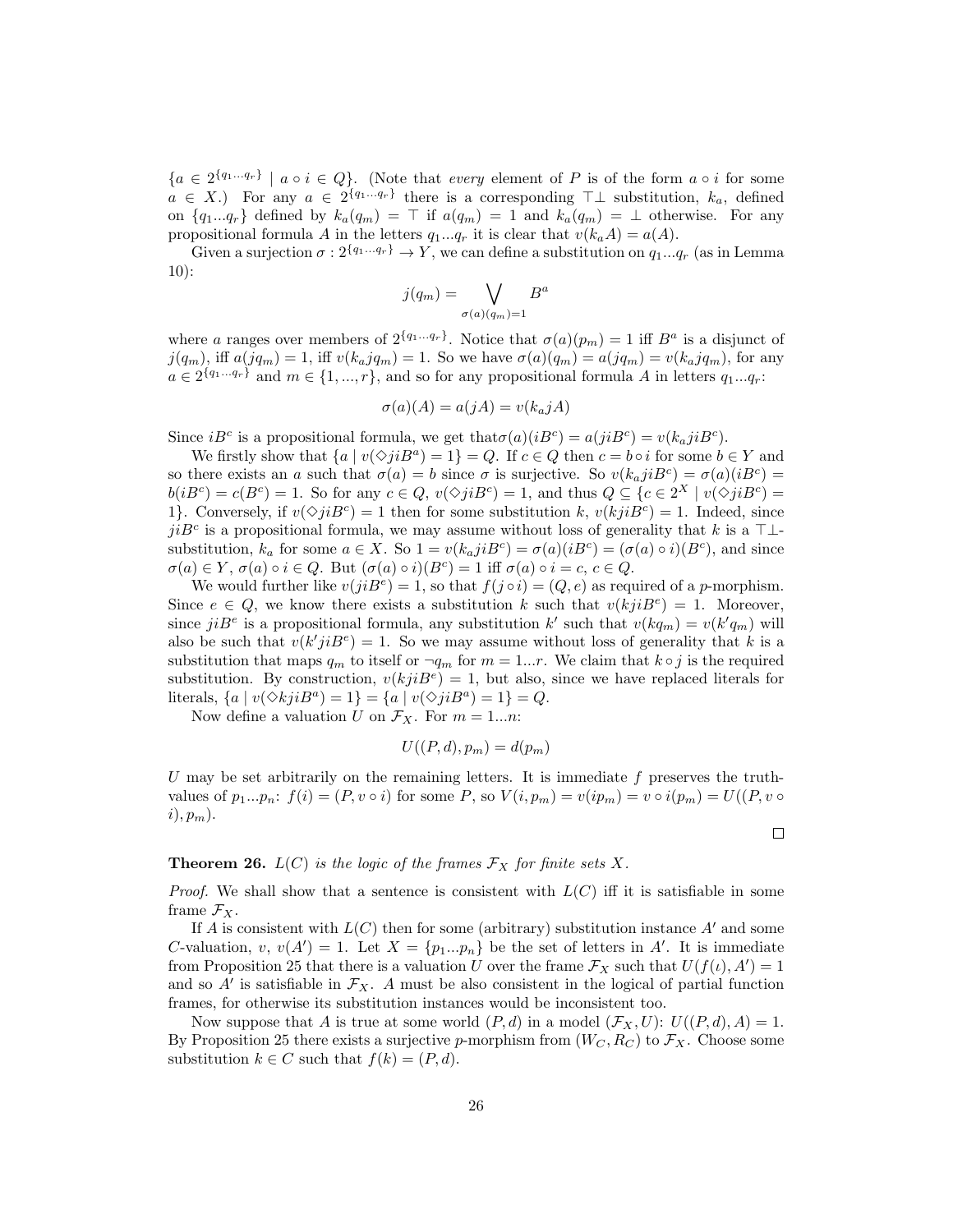Here we follow the proof of Proposition 12. Let  $v$  be any  $C$ -valuation and  $V$  the associated valuation on  $(W_C, R_C)$ . We can construct a substitution, i (which need not necessarily belong to C), such that for any  $j \in H$ ,  $V(j, ip_m) = U(f(j), p_m)$ . Then, because f is a p-morphism,  $V(j, iB) = U(f(j), B)$  for any sentence B in letters  $p_1...p_n$ . So in particular,  $V(k, iA) = U(f(k), A) = U((P, d), A) = 1$ . Thus some substitution instance of A, namely  $kiA$ , is true in a C-valuation, namely v, and thus A is consistent in  $L(C)$ .

For each world  $(P, d)$  of  $\mathcal{F}_X$  define a sentence:

$$
C_{P,d}:=\bigwedge_{a\in P}\Diamond B^a\wedge\bigwedge_{a\in 2^X\backslash P}\neg\Diamond B^a\wedge B^d
$$

Where, as before,  $B^a = \bigwedge_{a(p_m)=1} p_m \wedge \bigwedge_{a(p_m)=0} \neg p_m$  and m ranges from 1 to n. Now consider the substitution:

$$
ip_m := \bigvee_{U((P,d),p_m)=1} C_{P,d}
$$

Observe firstly that  $C_{P,d}$  and  $C_{P',d'}$  are inconsistent in the propositional calculus when  $(P, d) \neq (P', d').$ 

First it can be shown that for any  $j \in C$ ,  $V(j, C_{f(j)}) = v(jC_{f(j)}) = 1$ . In fact, this is trivial from the definition of f: the conjuncts of the form  $\Diamond jB^a$  in  $\widetilde{C}_{f(j)}$  are defined as those where  $v(\Diamond jB^a) = 1$ , the conjuncts of the form  $\neg \Diamond jB^a$  in  $C_{f(j)}$  are defined as those where  $v(\Diamond jB^a) \neq 1$ , and the final conjunct is  $B^{voj}$  and  $v \circ j(B^{voj}) = 1$  (since  $a(B^a) = 1$  for any  $a \in 2^X$ ).

Now  $V(j, ip_m) = 1$  iff  $v(jip_m) = v(j \bigvee_{U((P,d), p_m) = 1} C_{P,d}) = 1$  iff for some  $(P, d)$  such that  $U((P, d), p_m) = 1$ ,  $v(jC_{P, d}) = 1$ .  $v(jC_{f(j)}) = 1$  and since the Cs are pairwise incompatible,  $(P, d) = f(j)$ . So the last statement holds iff  $U(f(j), p_m) = 1$  as required.

 $\Box$ 

The final non-modal substitution class we will consider is  $K$ . In section 3.2 we showed that the pre-validities of K were identical to the  $C$ -valid sentences — the sentences valid according to Carnap's interpretation of propositional modal logic. In Thomason (1973) an axiom system extending S5 is presented, and it is shown to be complete with respect to the C-valid sentences. It consists of the result of closing all instances of the following axioms under modus ponens and the rule of necessitation (but not the rule of uniform  $substitution$ :<sup>21</sup>

PC Any instance of a propositional tautology.

- $\mathbf{K} \square (A \rightarrow B) \rightarrow \square A \rightarrow \square B$
- $\mathbf{T} \Box A \rightarrow A$
- $5 \neg \Box A \rightarrow \Box \neg \Box A$

**Log**  $\neg \Box A$  when A is a propositional formula that is not tautologous.

It follows from Proposition 17 and Thomason's completeness result that this system completely axiomatizes the pre-validities of K.

 $21$ This system is closely related to S13 from Cocchiarella (1974), the main difference being that Cocchiarella's system doesn't have a primitive notion of negation.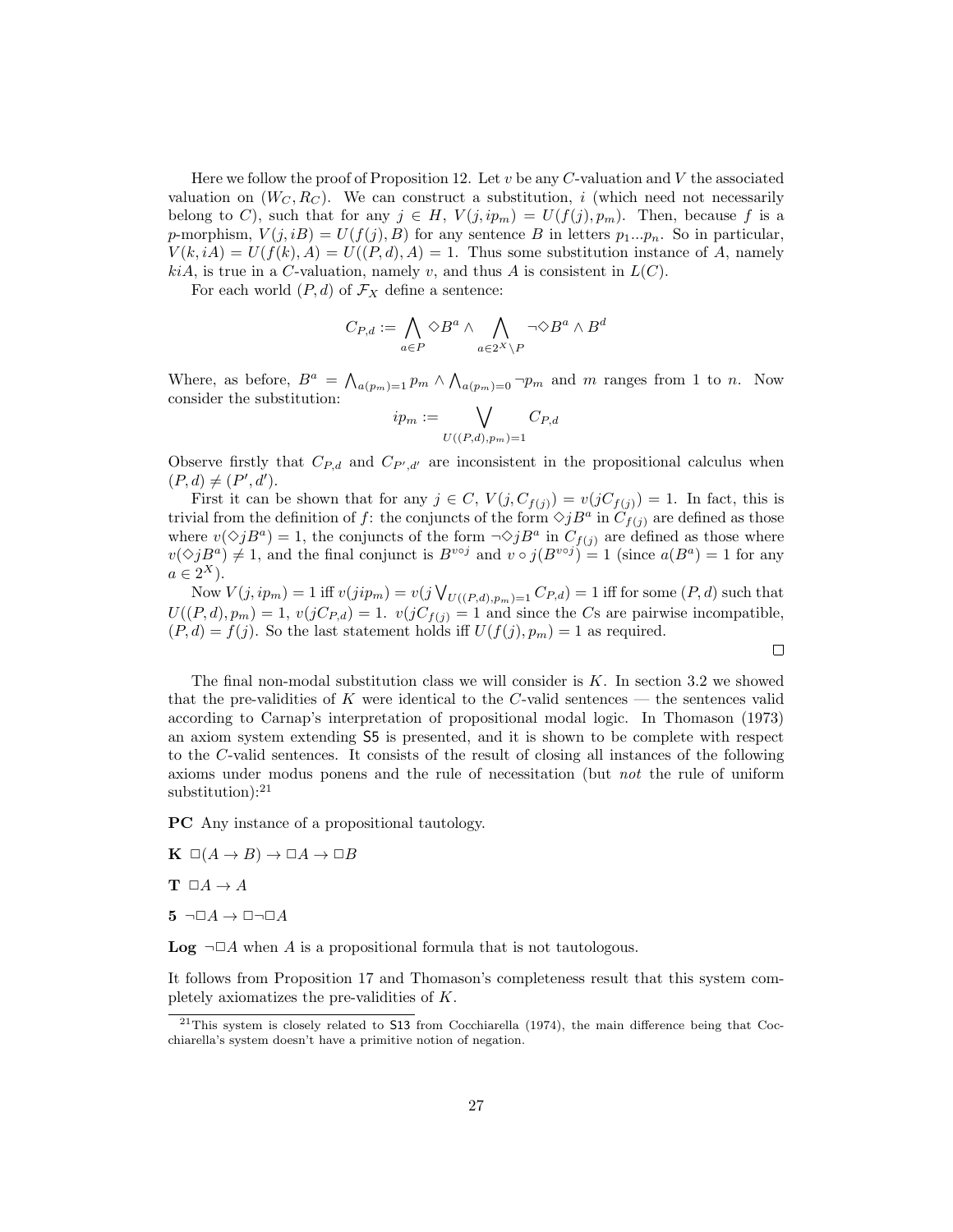What of the *validities* of the substitution class  $K, L(K)$ ? In light of the fact that Cvalidity is not closed under the rule of substitution, Cresswell (2013) has proposed that we treat a sentence as valid according to the Carnapian interpretation of  $\Box$  only if all of its substitution instances are C-valid. Thus Cresswell's proposed notion of validity stands to Carnap's as the present notion of validity with respect to a substitution class stands to prevalidity (as in definitions 2 and 3). Cresswell proves that the validities of Carnap's theory are exactly the theorems of S5. Thus we have

#### Corollary 27.  $L(K) =$  55

Proof. From Proposition 17 and Theorem 3.3 of Cresswell (2013).

 $\Box$ 

## 4.2 The logic of the full substitution class

Section 2.1 established the existence of a valuation for the full substitution class  $S(\neg \land \Box)$ , and so we know that the logic of this class is non-trivial. While we do not know what the logic of the full substitution class is, we will show in this section that, given a variant of Friedman's conjecture (Conjecture 4 above), it is exactly Med, and that even if this conjecture is false, the logic of the full substitution class contains Sub, a distinctive principle belonging to Med.

The uniqueness conjecture tells us that for any  $S(\neg \wedge \Box)$ -valuation v,  $v(\Box A) = 1$  iff  $A \in$  Med. We may now see how this conjecture settles the logic of the full substitution class:

**Proposition 28.** Given the uniqueness conjecture,  $L(S(\neg \land \Box))$  = Med.

*Proof.* Suppose  $A \in \mathsf{Med}$ . So for any  $S(\neg \land \Box)$ -valuation v,  $v(\Box A) = 1$  by the conjecture and Theorem 9. So  $v(iA) = 1$  for every substitution  $i \in S(\neg \land \Box)$ . Since v was arbitrary, A is valid. Conversely, suppose that A is valid, so that  $v(i) = 1$  for every substitution  $i \in S(\neg \land \Box)$  and  $S(\neg \land \Box)$ -valuation v. By Theorem 9 we know there is at least one such v, and by the condition for necessity, we know  $v(\Box A) = 1$ . Moreover, according to the valuation constructed in Theorem 9  $v(\Box A) = 1$  only if  $A \in \mathsf{Med}$ . П

Note that we only appealed to the conjecture in proving one of the two directions, allowing us to establish the following without assuming the conjecture.

#### **Proposition 29.** S4M  $\subseteq$   $L(S(\neg \vee \Box)) \subseteq$  Med.

This rules out some extensions of S4M, but obviously leaves open any modal logic between S4M and Med.

One distinctive feature of Med is that it contains something we will call the "subset principle". To state this principle we will begin by describing some formulas  $D_Y$  for  $Y \in P^0(X)$ that characterize the worlds of certain sorts of Medvedev models of the form  $(P^0(X), \supseteq, V)$ . Write  $Z \subseteq^0 Y (Z \subset^0 Y)$  to mean that Z is a non-empty (proper) subset of Y. To each set,  $X = \{1, ..., n\}$ , associate in some canonical way a propositional partition  $A_1...A_n$ . For nonempty  $Y \subseteq X$ , we will define a formula  $D_Y^X$  (or simply  $D_Y$  when X is clear from context). When  $|Y| = 1$ :

 $D_{\{m\}} = \Diamond \Box A_m \wedge \bigwedge_{k \neq m} \neg \Diamond \Box A_k$ 

When  $D_Z$  is defined for  $|Z| \leq k$  and  $|Y| = k + 1$ :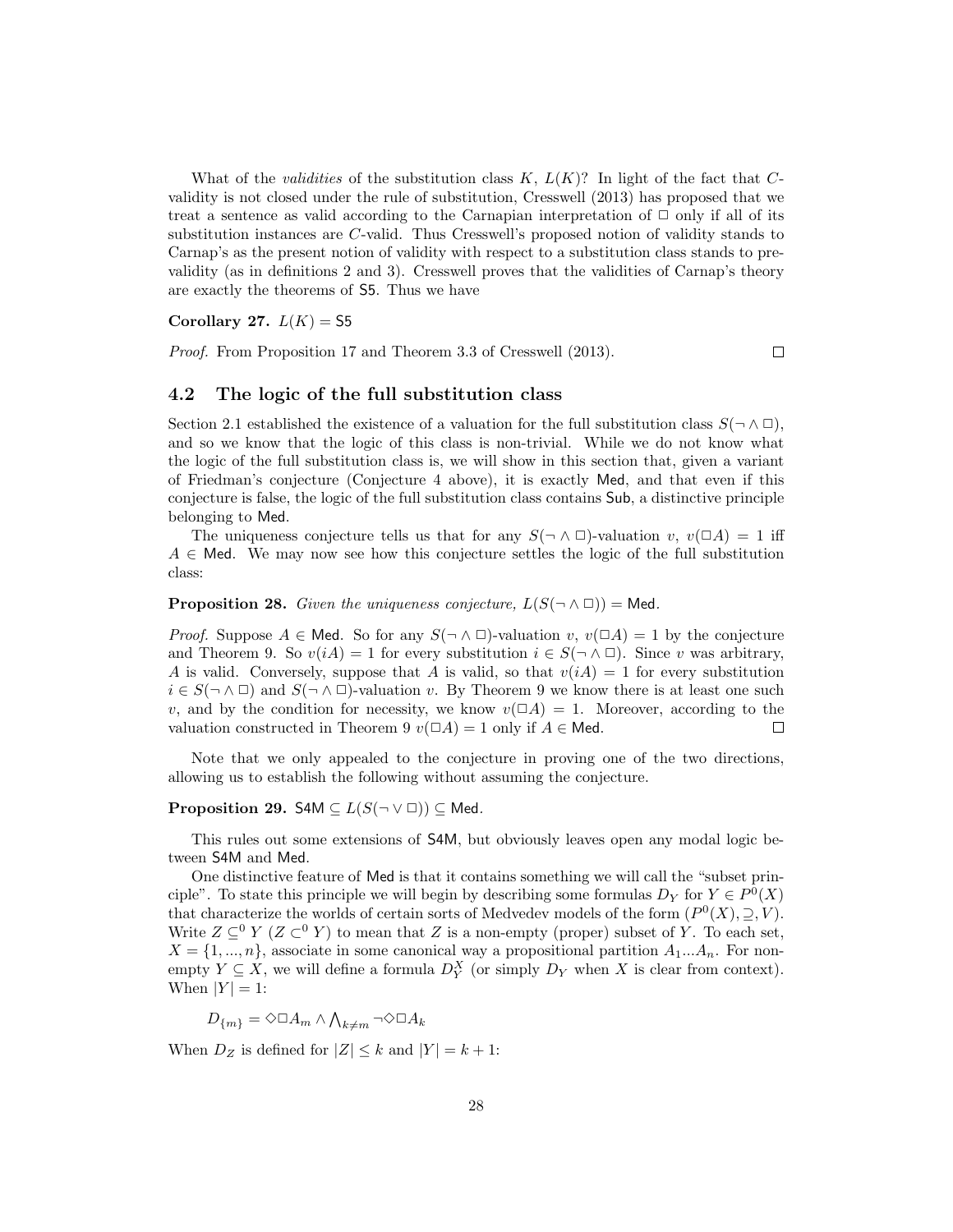$$
D_Y = \bigwedge_{Z \subset {}^{0}Y} \Diamond D_Z \land \Box(\bigwedge_{Z \subset {}^{0}Y} \Diamond D_Z \lor \bigvee_{Z \subset {}^{0}Y} D_Z).
$$

The subset principle is then: $22$ 

Sub  $\bigvee_{Y\in P^{0}(X)}D_{Y}$ 

Observe that Sub implies the formula  $\square(\bigwedge_{Z\subset V} \Diamond D_Z \vee \bigvee_{Z\subset V} D_Z)$  for each non-empty  $Y \subseteq X$ , and indeed, these formulas provide an equivalent formulation of Sub.

Proposition 30. Every instance of Sub is in Med.

*Proof.* Consider a Medvedev model  $(P^0(Y), \supseteq, V)$ , and for each  $w \in P^0(Y)$  let  $f(w) = \{k \in$  $X \mid w \Vdash \Diamond \Box A_k$ } for  $X = \{1, 2, ..., n\}.$ 

Claim:  $w \Vdash D_{f(w)}$ 

The proof is by induction on the cardinality of  $f(w)$ . If  $|f(w)| = 1$  then  $f(w) = \{m\}$  for some  $m \in X$ , so  $w \Vdash \Diamond \Box A_m$  and  $w \Vdash \neg \Diamond \Box A_k$  for  $m \neq k$ . That is,  $w \Vdash D_{\{m\}}$ .

Suppose the claim is true when  $|f(w)| \leq k$ . We must now show:

- 1.  $w \Vdash \Diamond D_Z$  for each  $Z \subset f(w)$
- 2.  $w \Vdash \Box(\bigwedge_{Z \subset^0} f(w) \Diamond D_Z \lor \bigvee_{Z \subset^0} f(w) D_Z)$

For 1, note that for any  $Z \subset^0 f(w)$ , w sees at least a world v such that  $f(v) = Z$ , namely  ${a \in w \mid \exists k \in Z, \{a\} \Vdash A_k}.$  By the inductive hypothesis  $v \Vdash D_{f(v)}$  where  $f(v) = Z$ , and so  $w \Vdash \Diamond D_Z$ .

For 2, suppose that  $w \supseteq v$ . If  $f(v) = f(w)$  then  $w \Vdash \bigwedge_{Z \subset^0} f(w) \otimes D_Z$  by the previous argument. Otherwise  $f(v) \subset f(w)$ , and by the inductive hypothesis  $v \Vdash D_{f(v)}$ , and so  $v \Vdash \bigvee_{Z \subset^0} f(w) D_Z.$ П

Note that f is a p-morphism from the present Medvedev frame on  $P^0(Y)$  to the frame on  $P^0(X)$ .

It may also be shown that all instances of Sub are valid for the full substitution class:

**Proposition 31.** Sub  $\in L(S(\neg \wedge \Box)).$ 

*Proof.* Let  $X = \{1, ..., n\}$ , and let v be an arbitrary valuation of the full substitution class. We will show that  $v(iD_{f(i)}) = 1$ . It follows that  $v(i\bigvee_{Y \subseteq X} D_Y) = 1$  for every substitution i, securing the validity of Sub.

Base: suppose  $|f(i)| = 1$ . So  $f(i) = \{m\}$ , which means that  $v(\Diamond \Box i A_m) = 1$  and  $v(\Diamond \Box iA_r) = 0$  for  $r \neq m$ .

Inductive Step: suppose the inductive hypothesis holds when  $|f(i)| \leq m$ , and suppose that  $|f(i)| = m + 1$ .

We must show

- (i)  $v(\Diamond iD_z) = 1$  for each  $Z \subset f(i)$  and
- (ii)  $v(\Box(\bigwedge_{Z \subset f(i)} \Diamond iD_Z \lor \bigvee_{Z \subset f(i)} iD_Z)) = 1.$

 $^{22}$ It can be see to be a generalization of an axiom schema from Holliday (2017) and Hamkins et al. (2015), where  $1 < k \leq m$ :

 $(\bigwedge_{i\leq m}\Diamond\Box A_i\land\neg\Diamond\bigvee_{i\neq j}A_i\land A_j)\to\Diamond(\bigwedge_{i\leq k-1}\Diamond\Box A_i\land\bigwedge_{k\leq j\leq m}\neg\Diamond\Box A_j)$ Our axiom is strictly stronger than this axiom in the presence of S4.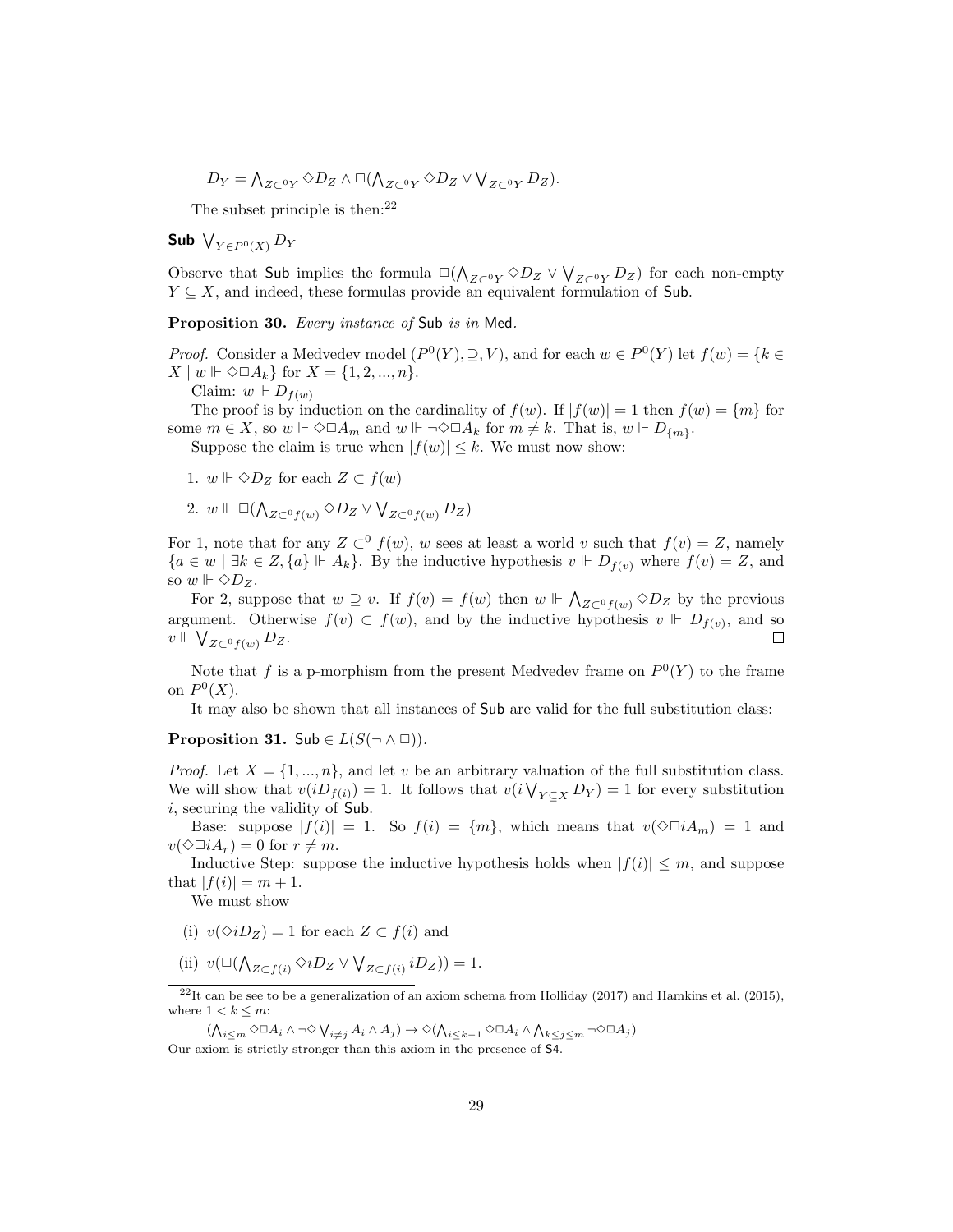For (i), we may appeal to Lemma 10 to obtain a j such that  $f(j \circ i) = Z$ . Since  $|f(j \circ i)| \leq$ n we may apply the inductive hypothesis and conclude  $v(jiD_{f(i\circ i)}) = 1$ , and thus that  $v(\Diamond i D_{f(j \circ i)}) = 1 = v(\Diamond i D_Z).$ 

Now we show (ii). For any j,  $f(j \circ i) \subseteq f(i)$ . If  $f(j \circ i) = f(i)$  then  $v(\Diamond ii)D_Z = 1$  for each  $Z \subset f(i) = f(j \circ i)$  by repeating the reasoning for part (i) (using j ∘ i instead of i). If  $f(j \circ i) \subset f(i)$  then  $v(jiD_{f(j \circ i)}) = 1$  by the inductive hypothesis. So for any substitution j,  $v(j(\bigwedge_{Z\subset f(i)}\Diamond iD_Z\lor \bigvee_{Z\subset f(i)}iD_Z))=1$  and so  $v(\Box(\bigwedge_{Z\subset f(i)}\Diamond iD_Z\lor \bigvee_{Z\subset f(i)}iD_Z))=1$ .

Thus we have a tight bound on the logic of the full substitution class:

S4MSub  $\subseteq$   $L(S(\neg \land \Box))$   $\subset$  Med.

There are, however, further valid principles of Med that we have not been able to verify to be valid for the full substitution class. One is:

$$
(A1) D_Y \to \Diamond (D_Y \land \bigwedge_{Z \subseteq^0 Y} \bigvee_k \Box (D_Z \to A_k))
$$

where  $A_1...A_r$  is an arbitrary partition of propositional formulas.

(A1) may be seen to be valid as follows. Let  $(P<sup>0</sup>(Y), \supseteq, V)$  be a model over a Medvedev frame. Suppose  $D_Z$  is true at w, where  $Z \subseteq X = \{1, ..., n\}$ . The formulas  $A_1...A_n$  partition the terminal worlds  $\{\{m\} \mid m \in \omega\}$  according to which  $A_k$  they make true. For each formula  $A_k$  of  $A_1...A_n$  such that  $w \Vdash \Diamond \Box A_k$ , pick a single representative  $m_k \in w$ , such that  $\{m_k\} \Vdash$  $A_k$ . It is clear that w sees  $\{m_1...m_n\}$ , and that for any  $Z \subseteq \{1,...,n\}$ ,  $D_Z$  is true only at the corresponding subset of  $\{m_1, ..., m_n\}$ :  $\{m_k | k \in \mathbb{Z}\}$ . Because each  $D_{\mathbb{Z}}$  is true in exactly one world seen by  $\{m_1, ..., m_n\}$ , it follows that  $\{m_1, ..., m_n\} \Vdash D_Y \wedge \Box \bigwedge_{Z \subseteq^0 Y} \bigvee_k \Box (D_Z \to B_k)$ .

Another is a rule under which Med is closed:

(R1) If 
$$
\vdash (D_X^X \land \bigwedge_{Z \subseteq^0 X} \bigvee_k \Box (D_Z^X \to S_k)) \to C
$$
 for for every finite set X, then  $\vdash C$ 

Where  $S_k$  range over all possible consistent conjunctions of literals in the letters appearing in C and  $D<sub>X</sub>$ . Indeed, it may be shown, without too much difficulty, that Med is the smallest modal logic containing S4, Sub and closed under (R1). Thus if we could show that  $\Delta_v$  is closed under  $(R1)$  whenever v is a valuation of the full substitution class, the uniqueness conjecture would be solved.

We may also use the fact that Sub belongs to the logic of the full substitution class to fully resolve Humberstone's second question: the logic of the full substitution class is different from the logic of H.

**Proposition 32.**  $L(H)$  does not contain all instances of Sub.

*Proof.* Let  $A_1...A_4$  be the four way partition of propositional formulas:  $p_1 \wedge p_2$ ,  $p_1 \wedge \neg p_2$ ,  $\neg p_1 \land p_2$ , and  $\neg p_1 \land \neg p_2$ .

In any H-valuation, it is easy to see that  $p_1 \wedge p_2$ ,  $p_1 \wedge \neg p_2$ ,  $\neg p_1 \wedge p_2$ , and  $\neg p_1 \wedge \neg p_2$  are all possibly necessary by considering the four possible ways of substituting ⊤ and ⊥ for  $p_1$ and  $p_2$ . Thus  $v(D_Y) = 0$  for any proper subset Y of  $\{1, 2, 3, 4\}$  and valuation v. So if Sub were valid, then  $v(D_{\{1,2,3,4\}}) = 1$ ; and so, in particular,  $v(\Diamond D_{\{1,4\}}) = 1$  by the definition of  $D_{\{1,2,3,4\}}.$ 

But  $\diamond D_{\{1,4\}}$  implies  $\diamond \Box(p_1 \land p_2)$  and  $\diamond \Box(\neg p_1 \land \neg p_2)$ , and also  $\neg \diamond \Box(p_1 \land \neg p_2)$  and  $\neg \Diamond \Box(\neg p_1 \land p_2)$ . Yet any H substitution according to which  $p_1 \land p_2$  is possibly necessary and  $\neg p_1 \wedge \neg p_2$  is possibly necessary,  $p_1$  and  $p_2$  must be mapped to themselves, and not to ⊤ or ⊥, since it must remain possible to change the truth values of both  $p_1$  and  $p_2$ . But relative to any substitution in which  $p_1$  and  $p_2$  are mapped to themselves,  $\neg p_1 \wedge p_2$  and  $p_1 \wedge \neg p_2$ must also be possibly necessary, since  $p_1$  and  $p_2$  may be replaced with ⊤ or ⊥ at will.  $\Box$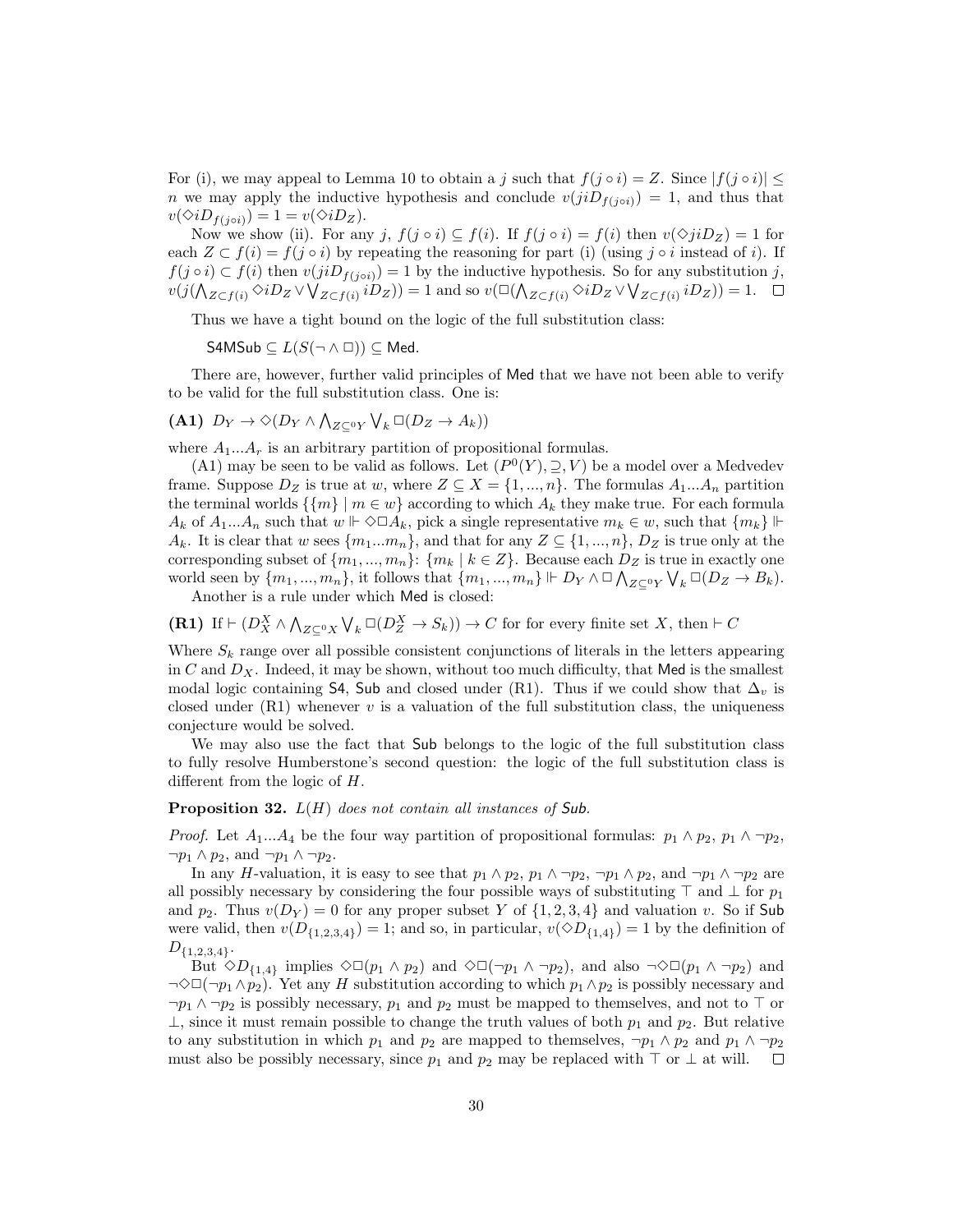We end this section with a weaker conjecture. It's interesting to note that in the  $S(\neg \wedge$  $\Box$ )-valuations that we constructed by setting  $v(\Box A) = 1$  iff  $A \in \text{Med}$ , every possibility is witnessed by a substitution of sentence letters with sentences of modal degree 2 (the sentences  $D_p^i$ ) — for short, a substitution of modal degree 2. So if v is such a valuation, and if  $v(\Diamond A) = 1$  then there is some substitution i of modal degree 2 such that  $v(iA) = 1$ . (Note that the substitutions of modal degree 2 do not themselves form a substitution class, since they are not closed under composition, despite the fact that they are well-behaved in this context.) This suggests the following more general claim:

**Conjecture 33.** If v is a  $S(\neg \land \Box)$ -valuation and  $v(\Diamond A) = 1$ , then  $v(iA) = 1$  for some substitution of modal degree 2.

Given the above observation, this claim clearly follows from Conjecture 4, but is a question that might be more easily tackled directly.

## 5 Other Theories of Logical Necessity

In the introduction we considered a couple of alternatives to McKinsey's constraint. The first replaces the substitutional analysis of logical truth with an arbitrary logic  $\Delta$ . The propositional analogue of logical truth, so conceived, is an interpretation of the modal operator  $\Box$  under which a sentence  $\Box A$  is true just in case A is a member of  $\Delta$ . In the second, we replaced the Bolzanoean substitutional analysis with a Tarski-style analysis in a higher-order logic, in which a sentence  $A(c_1...c_n)$  is logically true just in case the  $\forall x_1...x_n. A(x_1...x_n)$  is true where  $c_1...c_n$  enumerate the non-logical constants appearing in  $A<sup>23</sup>$  The corresponding constraint on logical necessity can then by stated by a single biconditional:

 $\Box A(c_1...c_n) \leftrightarrow \forall x_1...x_n. A(x_1...x_n)$ 

In this section we will investigate both of these options.

#### 5.1 The Tarskian Constraint

According to the Tarskian analysis, one can express the logical truth of a sentence of a propositional modal logic, such as  $\Box p \rightarrow p$ , with a single sentence of propositionally quantified modal logic, in this case  $\forall X(\Box X \rightarrow X)$ . More generally, the logical truth of a closed sentence  $A(p_1...p_n)$  in sentential constants  $p_1...p_n$  should be equivalent to the truth of the quantified sentence  $\forall X_1...X_n.A(X_1...X_n)$ ; and so one might articulate the idea that a propositional operator expresses the worldly analogue of logical truth under this conception by means of the following schema:

$$
\Box A(p_1...p_n) \leftrightarrow \forall X_1...X_n. A(X_1...X_n)
$$

This is clearly a restriction of what we earlier called the Tarskian Constraint to a sublanguage of higher-order logic.

<sup>23</sup>Tarski's theory of logical truth was originally formulated in a higher-order logic, as opposed to the set-theoretic model theory it has come to be associated with. The definition used here can be found earlier in Bernays and Schönfinkel (1928, p.347), and a related definition is found in Hilbert and Ackermann (1928, ch.IV §1). See also the notion of 'Metaphysical Universality' from Williamson (2013).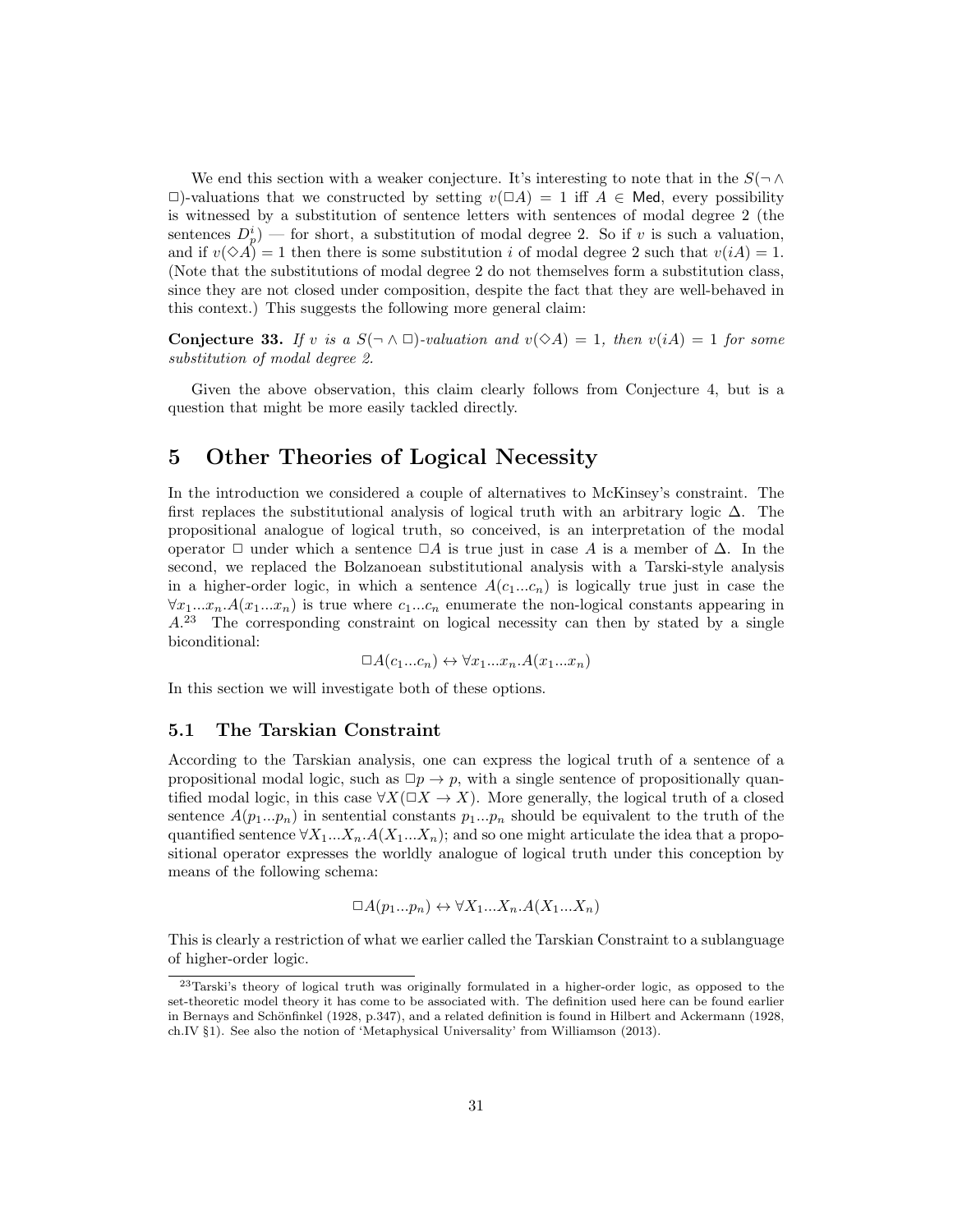We will find it helpful to consider the dualized form of this schema:

$$
\Diamond A(p_1...p_n) \leftrightarrow \exists X_1...X_n.A(X_1...X_n)
$$

employing standard definitions for  $\exists$  and  $\diamond$ .

This schema may be regarded as expressing a principle of recombinatorialism with respect to the atomic propositions, a position once popular among the early logical atomists. For let us suppose that the sentential constants  $p_1, ..., p_n$  of the language express atomic propositions. Since  $A(X_1...X_n)$  contains propositional variables, not sentential constants, it expresses a relation among propositions defined in purely logical terms. So the right-toleft direction of the equivalence says that the particular atomic propositions  $p_1, ..., p_n$  can instantiate any logical pattern that is in fact instantiated by some propositions, and the left-to-right direction tells us that these exhaust the logical patterns that the atomic propositions can instantiate. For instance, since there are truths and falsehoods, two instances of the schema ( $\Diamond p_0 \leftrightarrow \exists X.X$  and  $\Diamond \neg p_0 \leftrightarrow \exists X.\neg X$ ) tell us that every atomic proposition must be contingent. Similarly, since there are logically necessary propositions and logically false propositions, we may infer that every atomic proposition is possibly necessary and possibly necessarily false:  $\Diamond \Box p_0$  and  $\Diamond \Box \neg p_0$ .<sup>24</sup> It is also worth noting that for this very reason we should not expect the schema itself to be necessary: we have already established that it is possible that  $p_0$  is necessary, and also that certain instances of the schema imply that  $p_0$  is contingent and so if all instances of the schema were necessary it would be possible for  $p_0$ to be both necessary and contingent.

Here we show that there are indeed interpretations of propositionally quantified modal logic under which the schema is true. In the rest of this section we let  $\mathcal L$  refer to the language of propositionally quantified modal logic, with the logical constants  $\neg, \wedge, \forall, \Box$  and with infinitely many sentence letters. This language augments the language of propositional modal logic with an infinite set of variables that may occupy sentence position,  $X_1, X_2, \ldots$ , and a quantifier ∀ that can bind sentence variables. In addition to the usual syntactic clauses for propositional modal logic we also stipulate that sentence variables are formulas, and that  $\forall X_k.A$  is a formula whenever A is.

We will consider the "full" Kripke models for this language in which the propositional quantifiers range over all sets of worlds (see Fine (1970)). Given an ordinary Kripke model for propositional modal logic,  $(W, R, V)$ , we interpret an arbitrary formula of propositionally quantified modal logic as follows. Let  $g$  and  $g'$  range over variable assignments mapping each propositional variable  $X_k$  to a subset of  $W$ :

- $V^g(w, p_k) = V(w, p_k)$
- $V^g(w, X_k) = 1$  iff  $w \in g(X_k)$
- $V^g(w, A \wedge B) = min(V^g(w, A), V^g(w, B))$
- $V^g(w, \neg A) = 1 V^g(w, A)$
- $V^g(w, \Box A) = 1$  iff  $V^g(w', A) = 1$  for every w' such that  $Rww'$ .

 $24$ The existence of truths and falsehoods may be derived given the usual axioms for the propositional quantifiers. E.g. existential generalization lets one move from  $\top$  to  $\exists X.X$  and  $\neg \bot$  to  $\exists X.\neg X$ . The existence of logically necessary propositions and logically false propositions can also be derived directly:  $\Box \forall X(X \lor \Box)$  $\neg X$ )  $\leftrightarrow \forall X(X \vee \neg X)$  is an instance of the schema (where  $n = 0$ ), and since the usual quantificational axioms secure  $\forall X(X \vee \neg X)$ , we may infer  $\Box \forall X(X \vee \neg X)$  from which we may conclude  $\exists X \Box X$  by existential generalization. The existence of logically false propositions follows by a similar argument.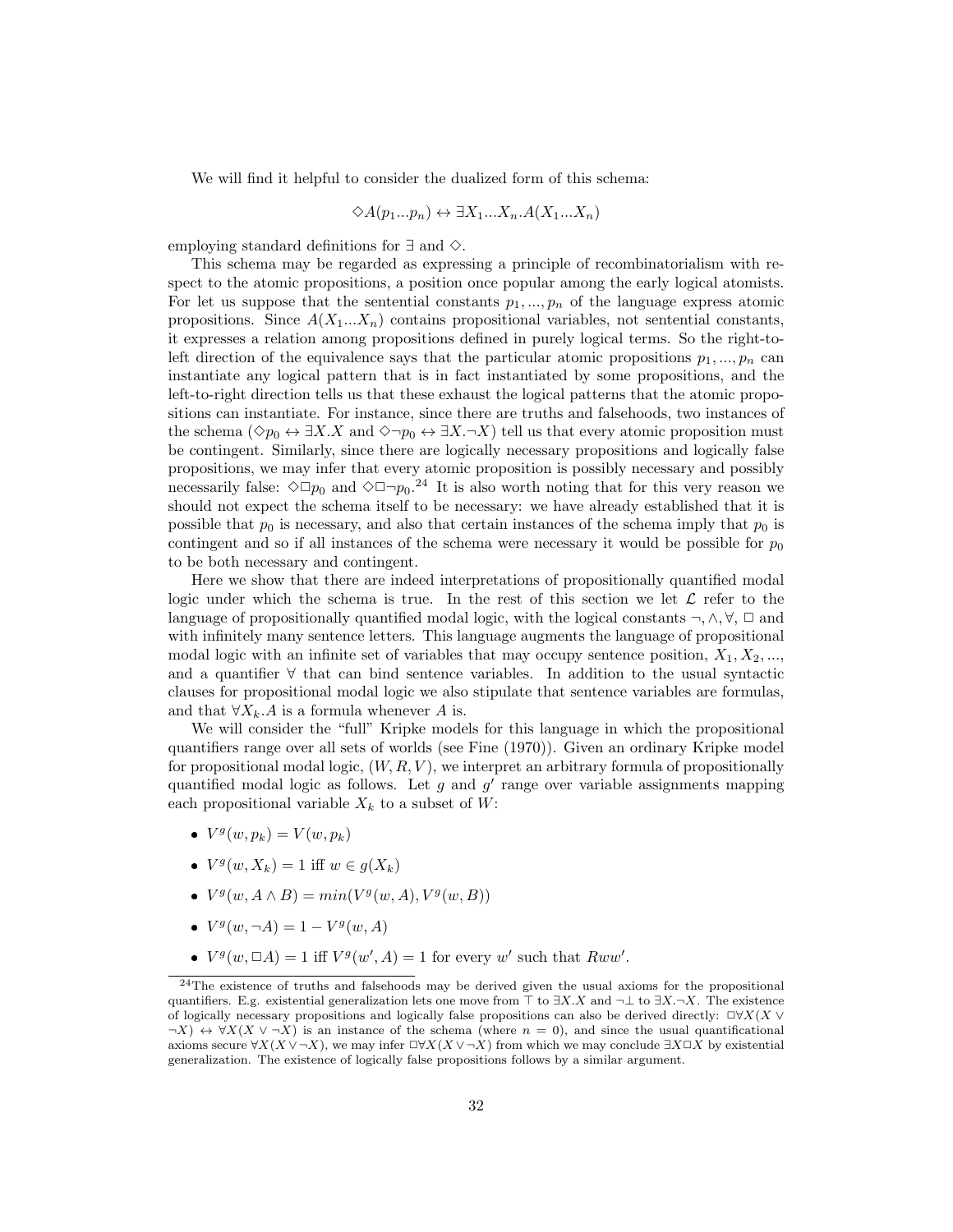•  $V^g(w, \forall X_k A) = 1$  iff  $V^{g'}(w, A) = 1$  for every g' for which g and g' agree on every variable except possibly on  $X_k$ 

We may now construct a model of the Tarskian constraint.<sup>25</sup>

Theorem 34. There is a model of the Tarskian constraint.

Proof. Consider the Kripke frame:

- $W := \mathbb{N}^{\leq \omega}$  (finite sequences of naturals)
- $Rww'$  iff w is a (proper or improper) initial segment of w'.

The frame can be visualised as an infinitary tree, that has the empty sequence as its root, and that branches infinitely many times at each node. Enumerate the sentences satisfiable at the root of this frame –  $A_1, A_2, A_3, \ldots$  For each n, let  $(W, R, V_n)$  be a Kripke model over this frame in which  $A_n$  is true at the root. We paste these models together to make a single model over  $(W, R)$  as follows:

- $V((), p_i)$  may be set arbitrarily
- $V((n_1, ..., n_k), p_i) = V_{n_1}((n_2, ..., n_k), p_i)$  when  $k \ge 1$

It is clear by construction that  $A_n$  is true at the world  $(n)$ , and thus  $\Diamond A_n$  is true at the root world () for every n. Let  $\mathcal{F} \uparrow w$  be the subframe of  $\mathcal{F}$  generated by w. Then it is also clear that  $(W, R) \uparrow w$  is isomorphic to  $(W, R)$  for any world  $w \in W$ .

Now if  $\forall X_1...X_n.A(X_1...X_n)$  is true at the root world () then A is valid over the frame  $(W, R)$ . But since for any world  $w \in W$ , the generated frame  $(W, R) \uparrow w$  is isomorphic to  $(W, R)$ , it follows that A is valid over the frame  $(W, R) \uparrow w$ , and so true at the submodel of  $(W, R, V)$  generated by w. This means that A is true at w in  $(W, R, V)$ , and since w was arbitrary,  $\Box A$  is true at the base world (). Conversely, if  $\Box A$  is true at (), then A must be true at (n) for each  $n \in \mathbb{N}$ , and thus  $\neg A$  is not satisfiable in  $(W, R)$ . So  $\forall X_1...X_n.A[X_1/p_1...X_n/p_n]$  is true at ().  $\Box$ 

We end with a conjecture that we have not been able to verify:

**Conjecture 35.** There exists a model of the Tarskian constraint in  $\mathcal{L}$  in which the propositional quantifiers are interpreted substitutionally.

We make the conjecture precise as follows: there exists a valuation  $v : \mathcal{L} \to \{0, 1\}$  such that (i)  $v(\neg A) = 1-v(A)$ , (ii)  $v(A \wedge B) = min(v(A), v(B))$ , (iii)  $v(\forall p.A) = 1$  iff  $v(A[B/p]) =$ 1 for every closed sentence B of L and (iv)  $v(\Box A(p_1...p_n) \leftrightarrow \forall X_1...X_n.A(X_1...X_n) ) = 1$  for every sentence A in the letters  $p_1, ..., p_n$ .

Given the substitutional interpretation of the quantifiers, the McKinseyan and Tarskian requirements coincide: it is easily verified that the conjecture is true if and only if there exists a valuation  $v : \mathcal{L} \to \{0,1\}$  satisfying (i)-(iii) that additionally satisfies McKinsey's requirement for the full substitution class of this language:  $v(\Box A) = 1$  iff  $v(iA) = 1$  for every substitution i mapping sentence letters to arbitrary closed sentences of  $\mathcal{L}$ . The substitutional intepretation of the quantifiers corresponds in a natural way to the idea found in early Wittgenstein and Russell that every proposition may ultimately be analyzed in terms of the logically atomic propositions and logical operations.

<sup>25</sup>This sort of construction can be generalized to all of higher-order logic — for details see the appendix of Bacon (2020). As opposed to here, the construction there is presented in terms of 'metaphysical substitutions' (see Bacon (2019) and also Fine (1977)) as opposed to Kripke models.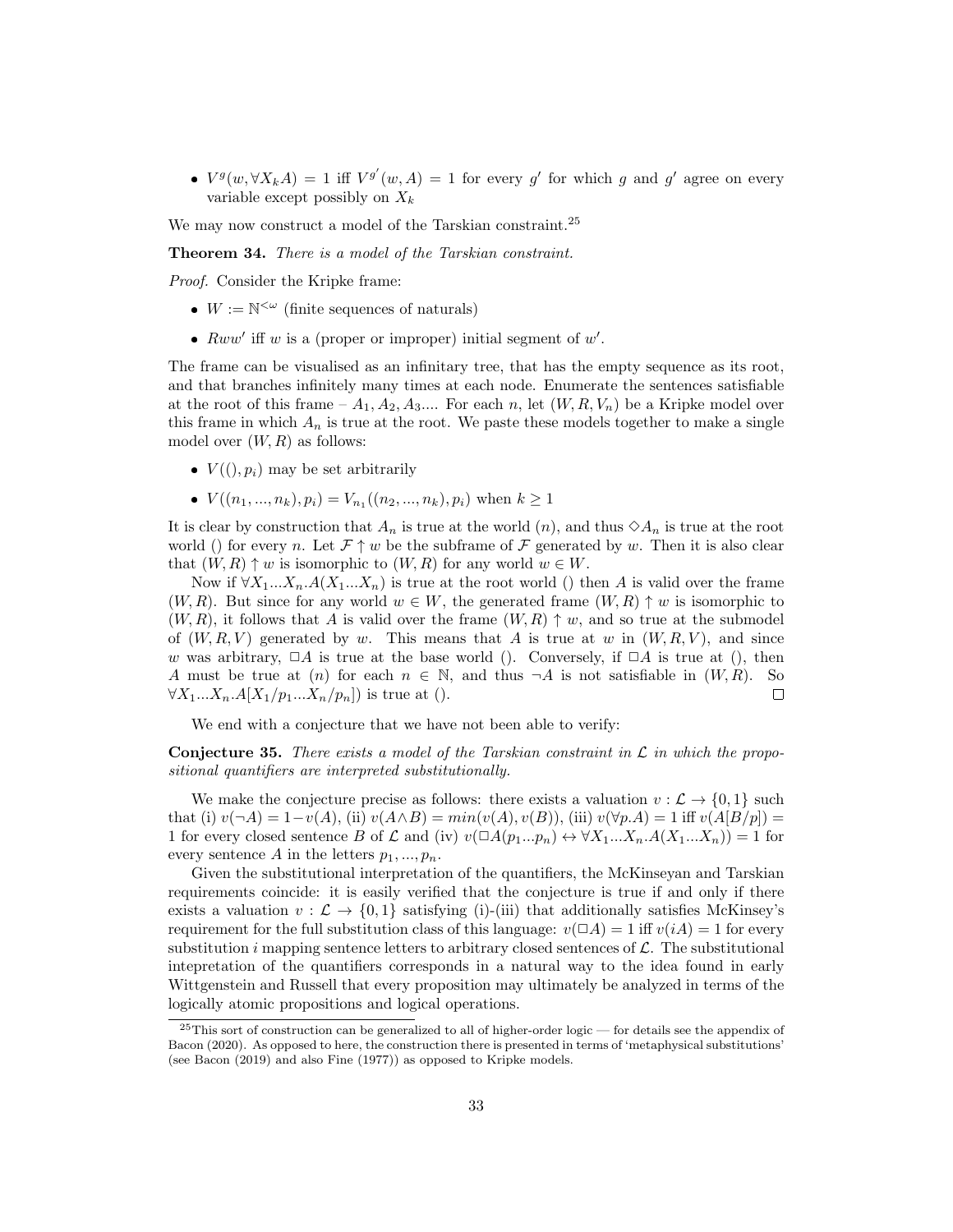## 5.2 The Metalogical Constraint

We observed previously that in the valuation constructed in Theorem 9,  $v(\Box A) = 1$  if and only if A was a member of a certain modal logic, Med. Let  $\Delta_v = \{A \mid v(\Box A) = 1\}$ . Then we have the following general result:

## **Proposition 36.** If v is a  $S(\neg \land \Box)$ -valuation then  $\Delta_v$  is a modal logic extending S4M.

*Proof.* Propositions 14 and 15 already establish that whenever A is an instance of K, T, 4 or M then A is valid in v, i.e.  $v(iA) = 1$  for every substitution  $i \in S(\neg \land \Box)$  and, since v is a  $S(\neg \land \Box)$ -valuation, it follows that  $v(\Box A) = 1$ , and so  $A \in \Delta_v$ . Since every instance of 4 is true in v,  $\Delta_v$  is closed under the rule of necessitation. Finally,  $\Delta_v$  is closed under the rule of substitution since if  $v(\Box A) = 1$ , then  $v(\Box \Box A) = 1$ , and so  $v(\Box iA) = 1$  for any substitution  $i \in S(\neg \land \Box)$ .  $\Box$ 

Note that for an arbitrary substitution class, S, and S-valuation v,  $\Delta_v$  will contain all instances of K, T, 4 and will be closed under the rule of necessitation. However, it may not be a modal logic because it may not be closed under the rule of substitution, but will only be guaranteed to be closed under substitutions in S.

It follows that the interpretation of  $\Box$  in a  $S(\neg \land \Box)$ -valuation will satisfy an instance of the Meta-Logical Constraint considered in the introduction, according to which the interpretation of logical necessity is identified with a fixed modal logic  $\Delta$ . We make this precise as follows:

**Definition 9** (Meta-valuations). Let  $\Delta$  be a normal modal logic. A function  $v : \mathcal{L}(\neg \land \Box) \rightarrow$  ${0,1}$  is a  $\Delta$ -valuation if and only if

- $v(A \wedge B) = \min(v(A), v(B))$
- $v(\neg A) = 1 v(A)$
- $v(\Box A) = 1$  iff  $A \in \Delta$

As with the substitutional constraint, it is easily checked that whenever  $\Delta$  is a consistent normal modal logic, then 4 must be true in a  $\Delta$ -valuation, and moreover, the left-to-right direction of McKinsey's constraint is satisfied.

Any modal logic may, of course, be plugged into this definition. But if  $\Delta$  is supposed to represent the logical truths and v a possible interpretation of  $\Box$  as logical truth, then we would like the truths under the interpretation to include the logical truths:  $v(A) = 1$ whenever  $A \in \Delta$ . Following Meyer (1971) we say:

**Definition 10.** A modal logic  $\Delta$  is coherent iff for every  $A \in \Delta$  and  $\Delta$ -valuation v,  $v(A)$ 1.

Intuitively, a modal logic is coherent when it accommodates an interpretation of  $\Box$  with its own logic. Not every modal logic is coherent. Indeed, we can see that coherent modal logics cannot contain the B axiom (much as McKinsey's constraint rules out the Brouwerian axiom, except in degenerate cases). For suppose, for reductio, that  $\Delta$  is a consistent modal logic and that v is a  $\Delta$ -valuation in which every instance of B holds. For a sentence letter,  $p, v(p) = 1$  or  $v(\neg p) = 1$ , so that either  $v(\neg \Diamond p) = 1$  or  $v(\neg \Diamond \neg p) = 1$ . If the former, then  $\diamondsuit p \in \Delta$ , and since  $\Delta$  is closed under the rule of substitution,  $\diamondsuit \bot \in \Delta$ , contradicting the assumption that  $\Delta$  is a consistent modal logic. In the latter, we may similarly conclude  $\diamond$ ¬⊤ ∈  $\Delta$ .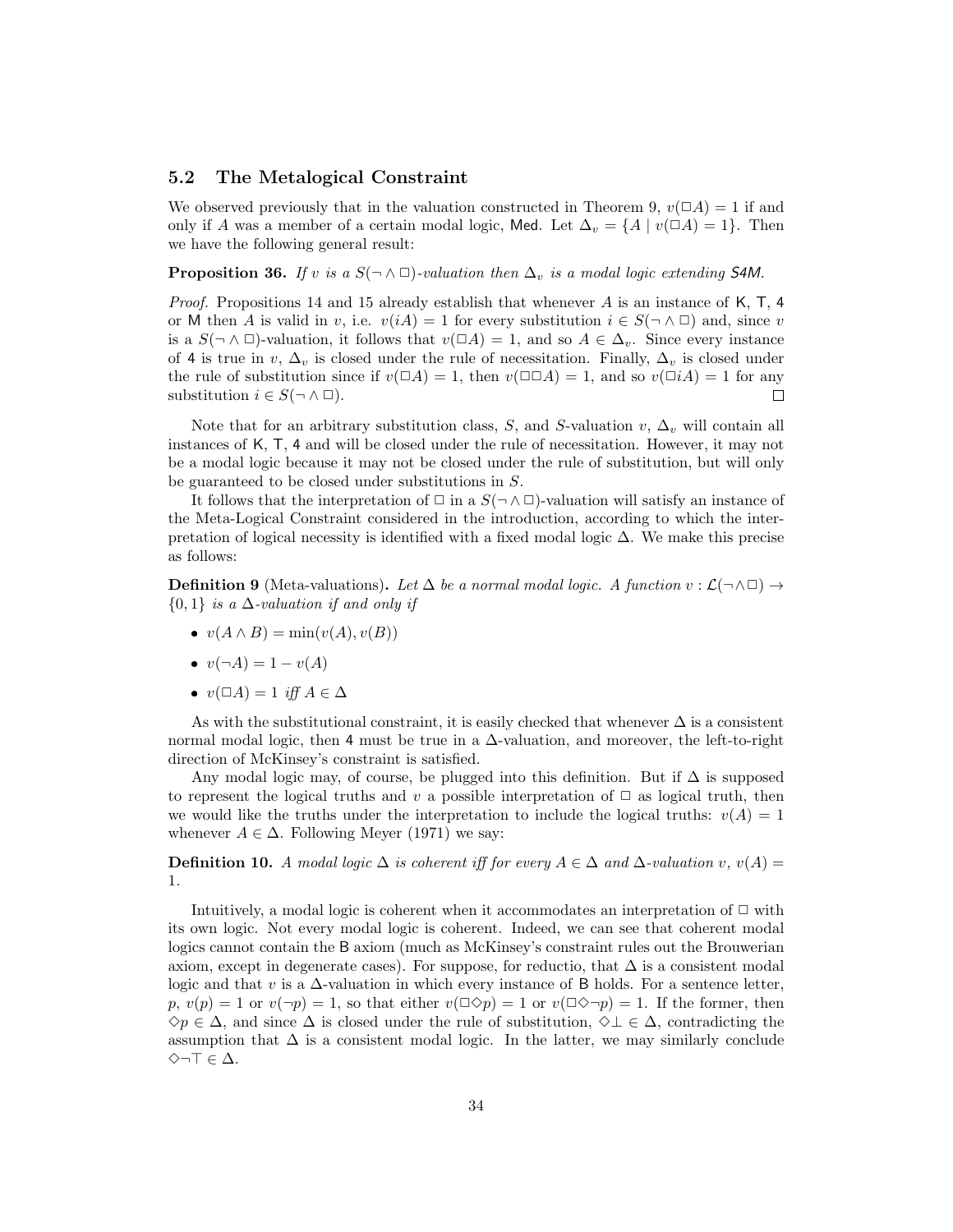Coherence is closely related to the disjunction property. In fact, it can be shown to be equivalent to an extended version of the disjunction property, which is satisfied by a normal modal logic  $\Delta$  when the following holds for any sentences  $A_1...A_n$  and any non-modal sentence  $A_0$ :

If  $A_0 \vee \Box A_1 \vee \ldots \vee \Box A_n \in \Delta$  then  $A_k \in \Delta$  for some k with  $0 \leq k \leq n$ .

We do not know of any normal modal logics possessing the disjunction property but not this extended version; we leave it as an open question whether it is indeed stronger.

**Proposition 37.** A normal modal logic is coherent iff it has the extended disjunction property.

*Proof.* Let  $\Delta$  be a normal modal logic. Suppose that  $\Delta$  is coherent, and  $A_0 \vee \Box A_1 \vee ... \vee \Box A_n \in$  $\Delta$ . Suppose that for each k with  $1 \leq k \leq n$ ,  $A_k \notin \Delta$ . It suffices to show that  $A_0 \in \Delta$ . From our first supposition it follows that  $v(A_0 \vee \Box A_1 \vee ... \vee \Box A_n) = 1$ , for any given  $\Delta$ -valuation v. From our second supposition it follows that  $v(\Box A_1) = ... = v(\Box A_n) = 0$ ; and so  $v(A_0) = 1$ . Since v was arbitrary,  $A_0$  must be true in every  $\Delta$ -valuation, and since  $A_0$  is a propositional formula it must be a tautology.

Now suppose that  $\Delta$  has the extended disjunction property. We will show that if a formula A is true in some  $\Delta$ -valuation, v, then A is consistent with  $\Delta$ , from which it follows that  $\Delta$  is coherent. Suppose A is a truth functional combination of a formulas of the form  $\Box B$  and propositional letters  $p_1...p_n$ . Let  $\Box B_1...\Box B_m$  be the true formulas of the form  $\Box B$ , and  $\Box C_1...\Box C_k$  the false formulas of this form. Finally, let D be the conjunction  $\bigwedge_{v(p_i)=1} p_i \wedge \bigwedge_{v(p_i)=0} \neg p_i$ . Clearly  $v(D) = 1$  so D is truth-functionally consistent. So  $\neg D \notin \Delta$ . By the definition of a  $\Delta$ -valuation  $B_1 \in \Delta, ..., B_m \in \Delta$ , and  $\neg C_1 \notin \Delta, ..., \neg C_k \notin \Delta$ . Since  $\Delta$  has the extended disjunction property  $(\neg D \lor \Box \neg C_1 \lor ... \lor \Box \neg C_n) \notin \Delta$ . So the set  $\{D, \neg \Box \neg C_1, ..., \neg \Box \neg C_n, \Box B_1, ..., \Box B_m\}$  is consistent with  $\Delta$ , and since this set entails A, A too is consistent with  $\Delta$ .

 $\Box$ 

**Remark 1.** Fine MS has considered a wider class of metavaluations obtained by relaxing the requirement that  $\Delta$  be closed under the rule of substitution and/or necessitation. With the rule of substitution relaxed, we may find non-trivial valuations that validate B. (For instance by letting  $\Delta$  be the set of C-validities; see section 3.2.)

If  $\Delta$  is not closed under rule of necessitation, the S4 axiom is no longer quaranteed to hold. Urquhart (2010) investigates the result of letting  $\Delta$  be the set of substitutions instances of tautologies, yielding an interpretation of logical necessity corresponding to tautologousness, which does not satisfy S4.

Which normal modal logics are coherent? We may see immediately that if  $v$  is a valuation of the full substitution class, then  $\Delta_v$  is a coherent modal logic.

#### **Proposition 38.** If v is a  $S(\neg \land \Box)$ -valuation,  $\Delta_v$  is a coherent modal logic.

*Proof.* Let  $A \in \Delta_v$  and let u be any  $\Delta_v$  valuation. Since  $A \in \Delta_v$ ,  $v(\Box A) = 1$ , and so  $v(iA) =$ 1 for every substitution i. We may construct a substitution j such that  $v(jA) = u(A)$  by letting jp<sub>k</sub> be  $p_k$  if  $v(p_k) = u(p_k)$  and be  $\neg p_k$  otherwise (this is proved by induction). So  $u(A) = v(jA) = 1$ , as required.  $\Box$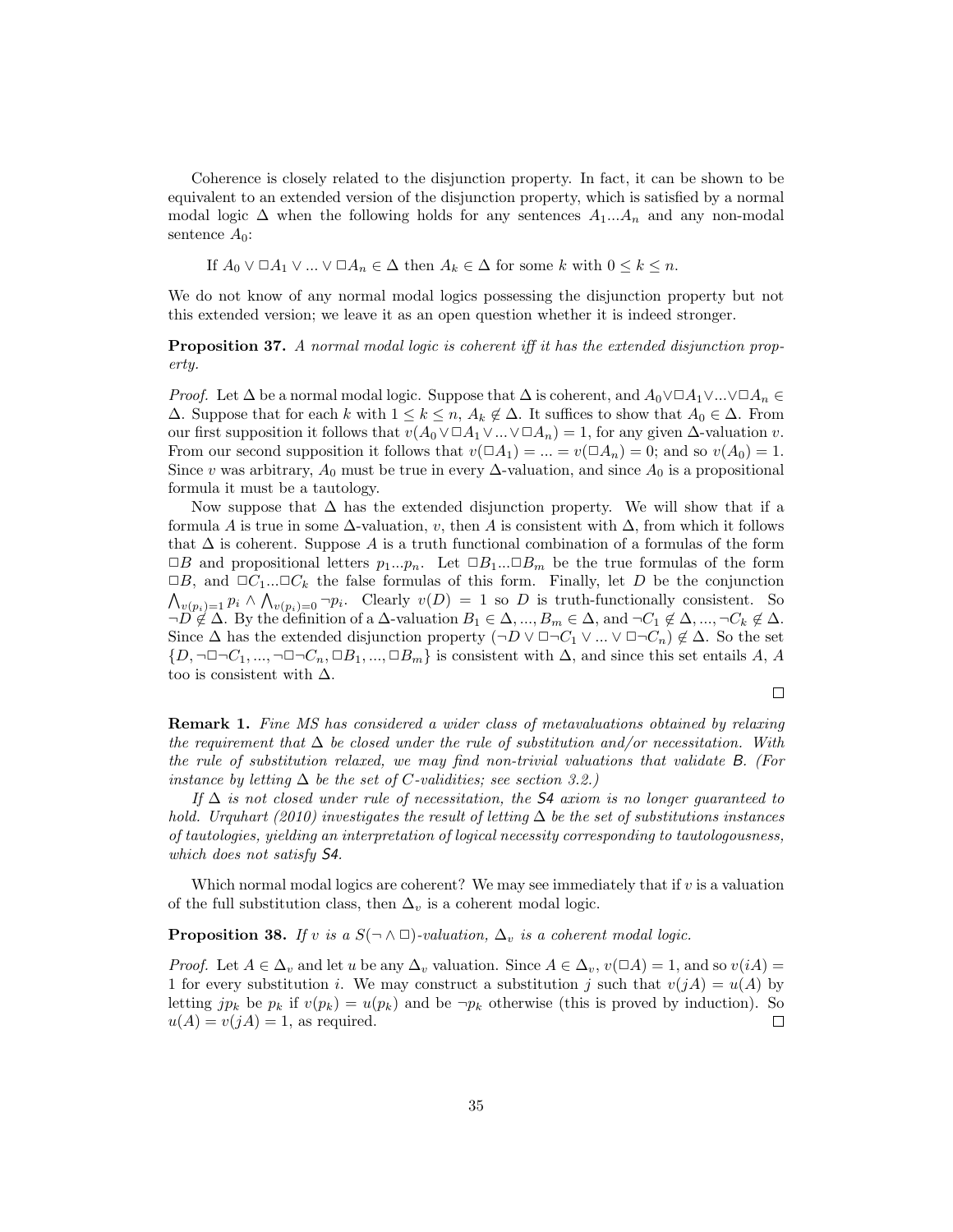But many other modal logics are coherent. Here is a fairly general sufficient condition for coherence. Recall that a pointed frame is a Kripke frame  $(W, R)$  equipped with a designated world  $w_0 \in W$  which bears the ancestral of R to every element of W. The logic of a class of pointed frames is the set of sentences true at the designated world in any model over a pointed frame. If  $\Delta$  is the logic of a class of Kripke frames  $\mathcal{C}$ , in the ordinary sense, it is also the logic of a class of pointed frames,  $\{\mathcal{F} \uparrow w \mid \mathcal{F} \in \mathcal{C}, w$  a world in  $\mathcal{F}\}$ , writing  $\mathcal{F} \uparrow w$ for the subframe of F generated by w, and  $w \uparrow$  to be the set  $\{v \mid Rwv\}$  when R is the accessibility relation of  $\mathcal{F}$ .

**Definition 11** (Disjoint p-morphic copies). A class  $C$  of pointed frames is closed under disjoint p-morphic copies iff for any pointed frames  $\mathcal{F}_1, ..., \mathcal{F}_n \in \mathcal{C}$ , there is another pointed frame  $\mathcal{F} \in \mathcal{C}$ , worlds  $w_1...w_n$  accessible to the designated world of  $\mathcal{F}$ , and p-morphisms  $f_i: \mathcal{F} \uparrow w_i \to \mathcal{F}_i$  for  $i = 1...n$  such that  $w_i \uparrow \cap w_j \uparrow = \emptyset$  when  $i \neq j$ , and  $f_i(w_i)$  is the designated world of  $\mathcal{F}_i$ .

**Example 6** (Coalesced sums). Given disjoint pointed Kripke frames  $\mathcal{F}_1...\mathcal{F}_n$ , their coalesced sum is the pointed Kripke frame  $\mathcal{F} = (W, R, w_0)$  where:

- $W := W_1 \cup ... \cup W_n \cup \{w_0\}$
- $R := R_1 \cup ... \cup R_n \cup \{w_0\} \times W$

The designated worlds  $w_i \in W_i$ , and the identity mappings from  $\mathcal{F} \uparrow w_i$  to  $\mathcal{F}_i$  comprise the relevant p-morphisms.

Note that many properties of the component frames are inherited by the coalesced sum. For instance, if  $\mathcal{F}_1...\mathcal{F}_n$  are some combination of the properties of being reflexive, serial or transitive, then  $\mathcal F$  is also that combination of reflexive, serial or transitive. So these classes are all closed under taking disjoint p-morphic copies.

**Example 7.** The singleton class consisting of the frame  $(\mathbb{N}^{\lt}\omega, \leq)$  from Theorem 34 finite sequences of naturals with the initial subsequence ordering  $-$  is closed under disjoint p-morphic copies, since it is a countably infinite coalesced sum of isomorphic copies of itself.

Example 8 (The class of Medvedev frames). The class of Medvedev frames is closed under disjoint p-morphic copies.

Suppose  $(P^0(X_i), \supseteq)$  for  $i = 1...n$  are Medvedev frames. We can suppose, without loss of generality that  $X_i \cap Y_j = \emptyset$  when  $i \neq j$ . Then  $(P^0(X_1 \cup ... \cup X_n), \supseteq)$  is a Medvedev frame, and the worlds  $X_1, ..., X_n \in P(X_1 \cup ... \cup X_n)$  with the evident identity mappings provide p-morphisms into each component  $(P^0(X_i), \supseteq)$ .

Example 9 (The class of finite partial function frames). The class of finite partial function frames is closed under disjoint p-morphic copies.

Suppose  $(X_i \rightharpoonup \{\top, \bot\}, \subseteq)$  are finite partial function frames for  $i = 1...n$ . We can suppose, without loss of generality that  $X_i \cap Y_j = \emptyset$  when  $i \neq j$ , and that no  $X_i$  contains any numbers. Then  $((X_1 \cup ... \cup X_n \cup \{1, ..., n\}) \to {\top, \bot}, \subseteq)$  is a finite partial function frame. For each  $i = 1...n$ , let  $w_i$  be any function that is defined everywhere except  $X_i$ , maps i to ⊤ and maps j to  $\bot$  for  $j \in 1, ..., n$  and  $j \neq i$ . Due to the last condition, no partial function can be above both  $w_i$  and  $w_j$  when  $i \neq j$ . Moreover, the mapping  $w \mapsto w \upharpoonright X_i$  is a p-morphism from the frame generated by  $w_i$  to  $((X_1 \cup ... \cup X_n \cup \{1, ..., n\}) \rightarrow \{\top, \bot\}, \subseteq)$ .

**Proposition 39.** If  $\Delta$  is characterized by a class of pointed frames that are closed under disjoint p-morphic copies, then  $\Delta$  is coherent.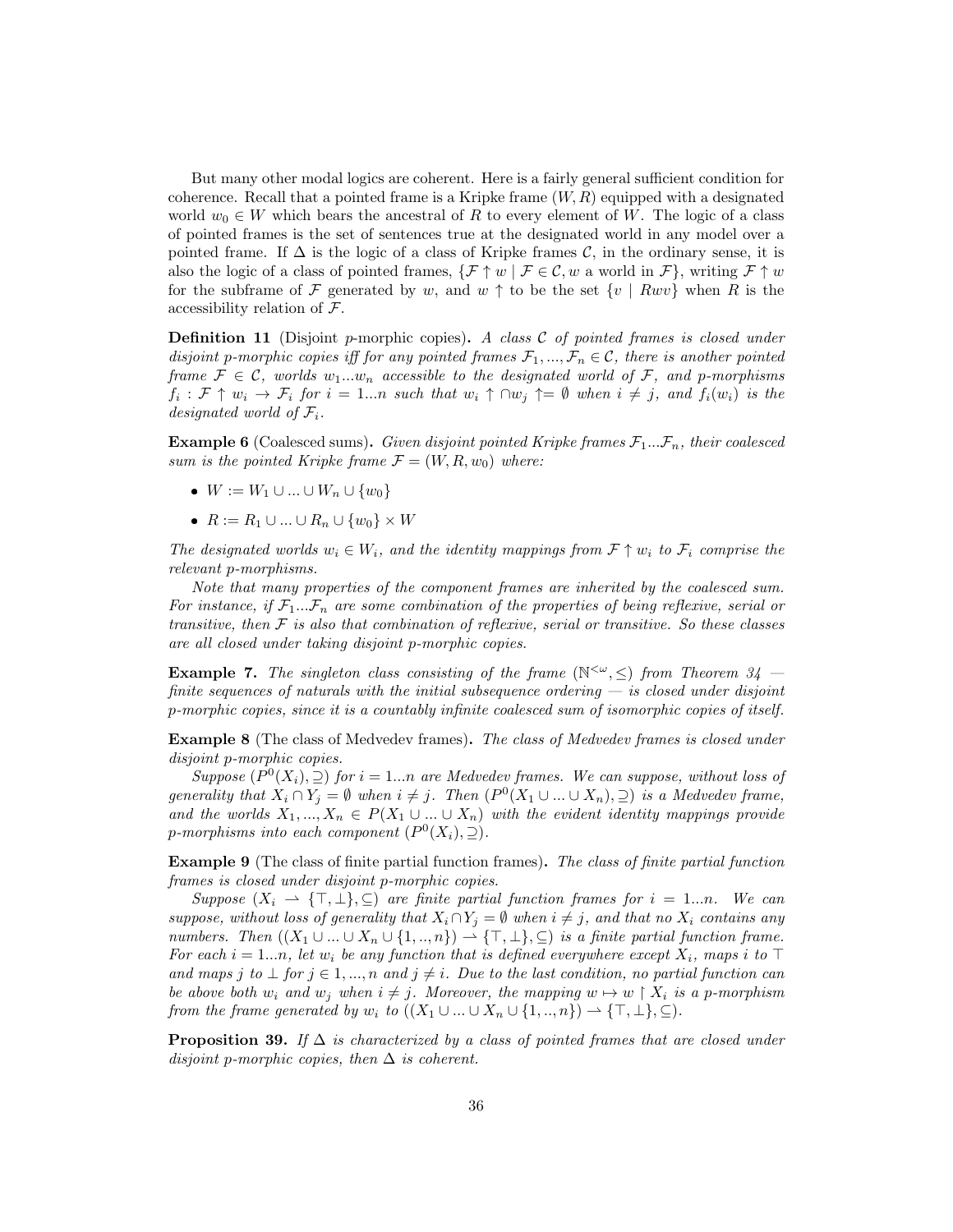*Proof.* Suppose  $\Delta$  the logic of a class of pointed frames C that is closed under disjoint pmorphic copies, and suppose that there is some  $\Delta$  valuation u such that  $u(A) = 1$ . We will show that A is true in some model over a frame in C. Suppose that  $\Box B_1, ..., \Box B_n$  are the subformulas of A of the form  $\Box B$  such that  $v(\Box B) = 0$ . So  $\neg B_1...\neg B_n$  are  $\Delta$ -consistent and thus true in models  $M_1...M_n$  over frames  $\mathcal{F}_1...\mathcal{F}_n \in \mathcal{C}$ . We know there is a frame  $\mathcal F$ containing worlds  $w_1...w_n$  and p-morphisms  $f_i : \mathcal{F} \uparrow w_i \to \mathcal{F}_i$ . Let V be any valuation on  $\mathcal{F}$ such that whenever w is above  $w_i$ ,  $V(w, p_k) = V_i(f_i(w), p_k)$ , and  $V(w, p_k) = u(p_k)$  when w is the designated world of F. We know these assignments cannot conflict, since  $w_i \uparrow \cap w_j \uparrow = \emptyset$ when  $i \neq j$ . A is a truth-functional combination of sentence letters and formulas of the form  $\Box B$ . We know that  $V(w, p_k) = u(p_k)$  for each sentence letter. If  $u(\Box B) = 1$  then  $B \in \Delta$  so  $V(w, \Box B) = 1$  since  $\mathcal{F} \in \mathcal{C}$ . If  $u(\Box B) = 0$ , and  $\Box B$  is subformula of A, then by construction, w sees a world in which B is false, so  $V(w, \Box B) = 0$ . Thus  $V(w, A) = u(A)$ , as required.

 $\Box$ 

Appealing to examples 6, 8 and 9 we may immediately infer:

Corollary 40. K, KT, S4, KD, K4D are coherent.

Corollary 41. Medvedev logic and the logic of finite partial functions are coherent.

It also follows that the logic of the infinite tree  $(\mathbb{N}^{\leq \omega}, \leq)$  is coherent, but since this is just S4 this observation is already implied by Corollary 40.

Say that a coherent logic,  $\Delta$ , is maximal iff whenever  $\Delta \subseteq \Delta'$  and  $\Delta'$  is coherent,  $\Delta = \Delta'$ . A straightforward application of Zorn's lemma establishes that there exist maximal coherent logics. Here we show that Med is a maximal coherent logic using the formulas described in section 2.1.<sup>26</sup>

#### Theorem 42. Med is a maximal coherent logic.

*Proof.* Suppose that  $\Delta$  is a coherent logic and Med  $\subseteq \Delta$ . To show the logics are identical, it suffices to show that anything consistent in Med is consistent in  $\Delta$ .

Suppose that  $C(p_1...p_m)$ , in letters  $p_1...p_m$ , is consistent in Med and true at the root X of a Medvedev model  $(P^0(X), \subseteq, V)$ . Without loss of generality, we may suppose that  $X = \{1, ..., n\}$ . Fix a propositional partition  $A_1...A_n$  and define the formulas  $D_Y$ , for  $Y \subset^0 X$  as in section 4.2.

Since  $A_k$  is a consistent propositional formula, it has a tautologous substitution instance,  $A'_k$ . Thus  $\Diamond \Box A'_k \in \mathsf{KD} \subseteq \Delta$ . Since  $\Diamond \Box A_k$  has a substitution instance that is consistent in  $\Delta$  it is itself consistent in  $\Delta$ . Since  $\Delta$  has the disjunction property, it follows that  $\diamond$ □A<sub>1</sub> ∧ ... ∧  $\diamond$ □A<sub>n</sub> must be consistent in  $\Delta$ , for otherwise its negation, and thus the disjunction  $\Box \Diamond \neg A_1 \vee ... \vee \Box \Diamond \neg A_n$  would be in  $\Delta$  while none of its disjuncts are.

The formula  $\Diamond \Box A_1 \wedge ... \wedge \Diamond \Box A_n \rightarrow D_X$  is a consequence of Sub and so belongs to Med and thus also  $\Delta$ . Since the antecedent is consistent in  $\Delta$ ,  $D_X$  must be consistent as well. So  $D_X$  is true at the root of a transitive reflexive Kripke model  $(W, R, U)$  which verifies all the theorems of  $\Delta$ .

Since Sub  $\subseteq$  Med  $\subseteq \Delta$  it follows that for every  $w \in W$ , there is some  $Y \subseteq^0 X$  such that  $U(w, D_Y) = 1$ , and this Y is moreover unique because the  $D_Y$  are pairwise incompatible.

<sup>&</sup>lt;sup>26</sup>This is closely related to the problem of finding maximal superintuitionistic logics with the disjunction property. Indeed, the intuitionistic analogue of Med has this property, (see Maksimova (1986), Chagrov (1992) and the references found therein). For a survey, including a discussion of the related properties for modal systems, see Chagrov and Zakharyashchev (1991).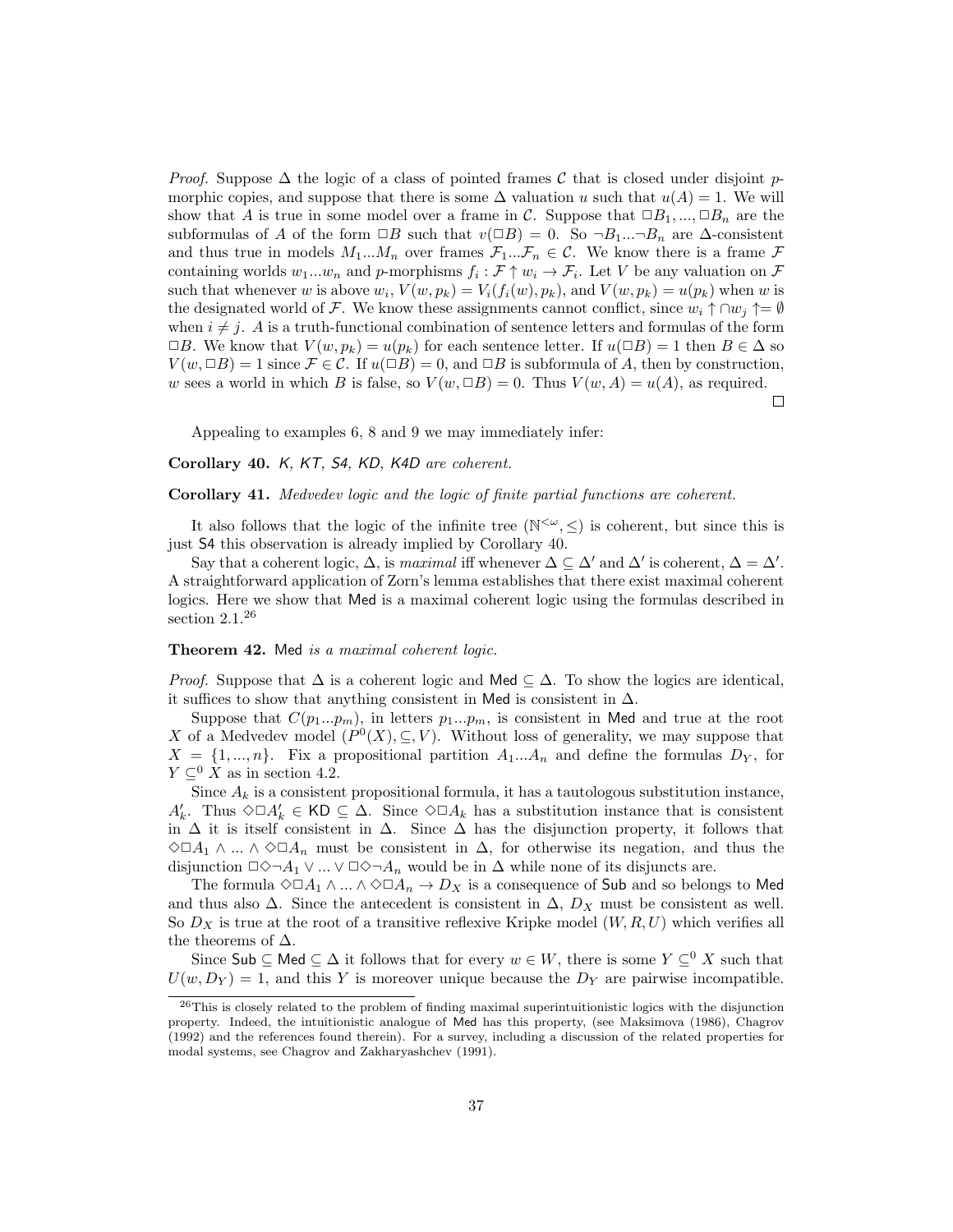In fact, it is easily seen that this Y is  $\{k \mid U(w, \Diamond \Box A_k) = 1\}$ . Thus define a function  $f: W \to P^0(X)$  by setting  $f(w) = \{k \mid U(w, \Diamond \Box A_k) = 1\}$ . This function is a p-morphism from the frame  $(W, R)$  to  $(P<sup>0</sup>(X), \subseteq)$ . If  $Rxy$  then everything possible at y is possible at x since R is transitive, so  $f(x) \subseteq f(y)$ . If  $f(x) \subseteq Y$ , then, since  $U(x, D_{f(x)}) = 1$ ,  $D_{f(x)}$  has  $\Diamond D_Y$  as a conjunct, and so x sees a world y such that  $U(y, D_Y) = 1$ , and so  $f(y) = Y$ .

For each letter  $p_k$  we may define a formula  $D_{p_k}$  as  $\bigvee_{V(Y,p_k)=1} D_Y$ . It is clear by definition that  $U(w, D_{p_k}) = V(f(w), p_k)$ , and since f is a p-morphism,  $U(w, C(D_{p_1}...D_{p_m})) =$  $V(f(w), C(p_1...p_m))$ . We know that  $D_X$  is true at the root  $w_0$  of W, so  $f(w_0) = X$  and thus  $U(w_0, C(D_{p_1}...D_{p_m})) = V(X, C(p_1...p_m)) = 1$ . So  $C(p_1...p_m)$  has a  $\Delta$ -consistent substitution instance,  $C(D_{p_1}...D_{p_m})$ , and so must itself be  $\Delta$ -consistent.

 $\Box$ 

## 6 The Substitutional Approach to Modal Predicate Logic

The present paper has focused on modal propositional logic. But it is natural also to consider the application of the substitutional approach to modal predicate logic. This raises some interesting questions, which provide a new slant on some familiar approaches to the interpretation of modal predicate logic. We shall briefly discuss these questions although they call for a far more detailed treatment.

The introduction of identity into the language brings to the forefront some difficulties for the logical interpretation of  $\Box$  that are closely related to difficulties Quine raised for modal logic more generally.<sup>27</sup> Quine noted that certain notions, like analyticity and logical truth, are not closed under the substitution of co-referential terms. For instance, 'Hesperus' is coreferential with 'Phosphorus' yet, while 'Hesperus is Hesperus' is a logical truth, 'Hesperus is Phosphorus' is not. This trio of claims is perfectly consistent with Leibniz's law, for the names 'Hesperus' and 'Phosphorus' do not actually appear in the latter two assertions, but are mere lexicographic components of a quotation name for a sentence. But, for just this reason, Quine argued that we cannot move up a grade of modal involvement and introduce a sentence operator that stands to the world, so to speak, as analyticity or logical truth stands to language. Now Kripke (1972) famously argued that we should distinguish analyticity, logical truth, and the like from metaphysical necessity and that metaphysical necessity can be expressed by a sentential operator for which it is necessary that Hesperus is identical to Phosphorus. Indeed, the inconsistency of the corresponding trio of claims involving metaphysical necessity may be interpreted as a demonstration of the necessity of identicals from Leibniz's law (Kripke (1971, p.163)).

But these considerations take on a critical significance when our goal is to introduce a notion of *logical necessity* that stands to reality as logical truth stands to language, for we would then like the metalinguistic and metaphysical notions to line up. So how might it be maintained to be *logically* necessary that Hesperus is Phosphorus? If one could speak of the logical form of a proposition — construed as a composite of individuals, relations, and so on, as opposed to sentences or Fregean thoughts — the proposition that Hesperus is Phosphorus would involve the same object on either side of the identity relation and so any proposition with the same logical form would be true. The enquoted sentence, by contrast, does not involve the same name twice: the discrepancy arises because the structure of the language used to express the propositions does not perfectly reflect the structure of the underlying reality — we have two different names for the same object. We ensured

<sup>&</sup>lt;sup>27</sup>See, for example, *Reference and Modality* in Quine (1953).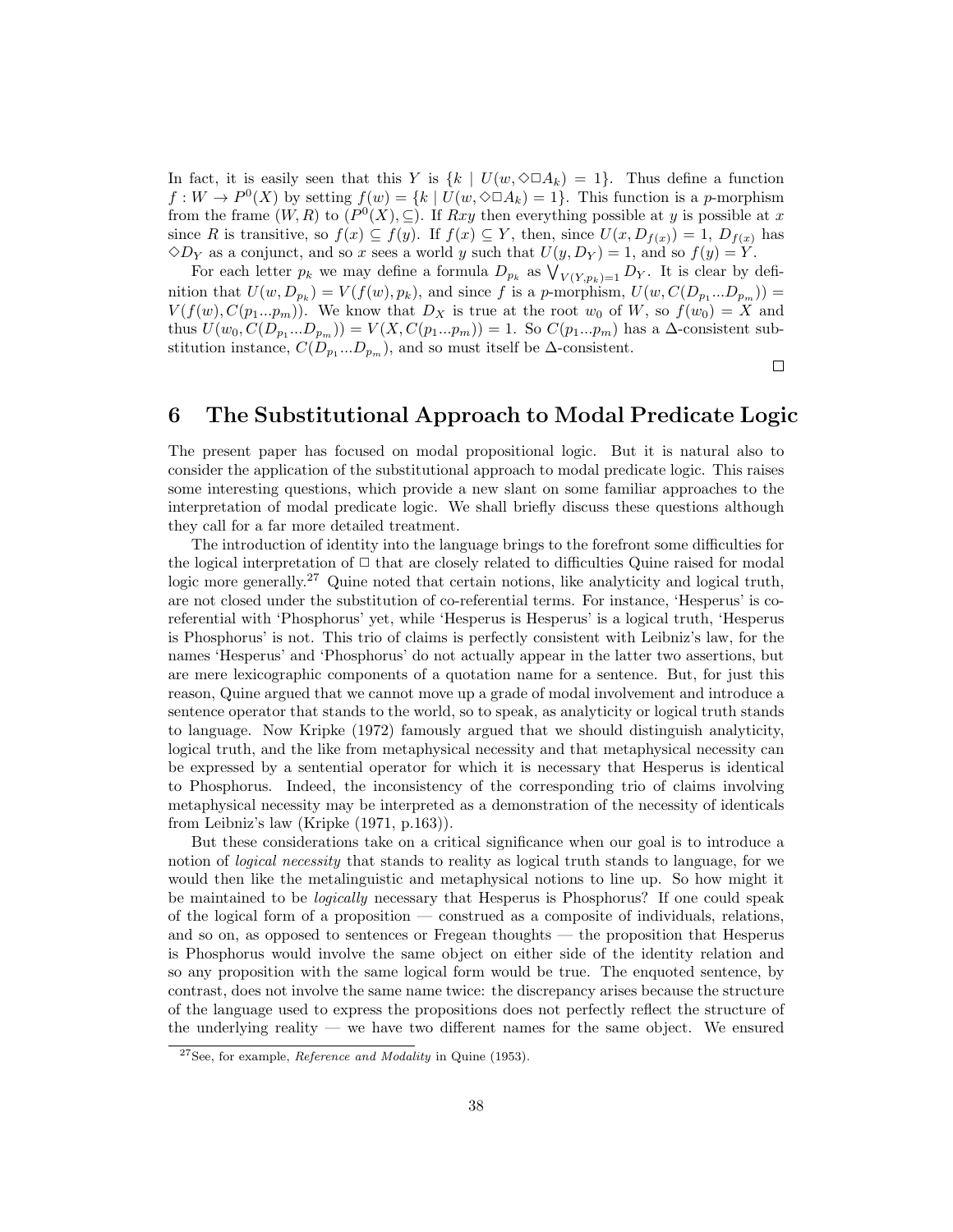that this problem wouldn't arise when stating the substitutional, metalogical and Tarskian constraints on logical necessity, when we insisted that we only accept the instances of these schemas formulated in a logically perfect language in Russell's sense; a language in which non-logical constants do not denote logically complex properties and no two non-logical constants co-denote. In this section we will show, among other things, how one might extend our treatment of logical necessity to logically imperfect languages.

An interpretation for a first-order language (without modality) may be taken to consist of a non-empty domain D of individuals and a function  $\delta$  which assigns an individual from D to each individual constant and a subset of  $D<sup>n</sup>$  to each *n*-place non-logical predicate letter. We shall assume, as usual, that  $=$  is assigned the identity relation on D. We shall, for convenience, suppose that the models are full in the sense that for each individual  $d \in D$ there is an individual constant a for which  $\delta(a) = d$  — i.e.  $\delta$  is surjective on individuals. An interpreted first-order language is logically perfect (with respect to the individual constants) when  $\delta$  is injective.

The notion of a (concrete) substitution function and of its action on an arbitrary formula is now more complicated than in the propositional case. We should allow each individual constant to be replaced by another individual constant and we might also allow it to be replaced by a complex term should these be taken to be part of the original language (either through the use of a description operator or function letters). Similarly, we should allow each non-logical predicate letter to be replaced by another non-logical predicate letter, and we might also allow it to be replaced by any complex predicate expression. In order to indicate how a complex predicate expression is to apply to its arguments, we might indicate it by something like a  $\lambda$ -term  $\lambda x_1 x_2 \ldots x_n$ .A and then, in making the substitution, we should take care to avoid any unintended clash of variables (a similar problem will also arise for complex individual terms should they be allowed to contain the description operator or other variable-binding operators). This means that we no longer have a simple compositional rule according to which for any substitution i:

$$
i(Pt_1t_2...t_n)=iP(it_1it_2...it_n)
$$

since the result of substituting  $\lambda x_1x_2...x_nA(x_1, x_2, ..., x_n)$ , for example, for P will be  $A(t_1, ..., t_n)$ rather than  $\lambda x_1x_2...x_nA(x_1, x_2,...,x_n)t_1t_2...t_n$ . We could, on the other hand, already allow complex predicate expressions to belong to the language and thereby avoid this difficulty, although at the expense of complicating the syntax of the language.

We can now bring to bear our earlier remarks concerning a Russellian logically perfect language. For the instances of McKinsey's schema — that  $\Box A'$  is true iff every substitution instance of  $A$  is true — will depend on the language in which it is formulated. But as we have argued, in a logically imperfect language there may be instances of the schema that are false. For consider a valuation v for which  $v(a = b) = 1$  and  $v(a = c) = 0$  (where a and b are co-referential while  $a$  and  $c$  are not, as can happen in a logically imperfect language). Now  $v(\Box(a = b)) = 1$  only if  $v(i(a = b)) = 1$  for any allowable substitution i. But consider the substitution i of a for a and c for b. Then  $v(i(a = b)) = v(a = c) = 0$ ; and so, if this substitution is allowed,  $v(a = b \rightarrow \Box(a = b)) = 0$ . But this violates the Necessity of Identity. It also leads to a violation of Leibniz's law, which we have suggested should be valid for any notion of propositional necessity. For substituting an arbitrary term for a in  $a = a$  yields a truth. Hence  $v(\Box a = a) = 1$  and  $v(a = b \rightarrow \Box a = a \rightarrow \Box a = b) = 0$ .

Of course, no ordinary language will be logically perfect. How then might we adopt a substitutional interpretation of necessity for such a language and yet still save Leibniz's law? One possible line of solution, considered in Fine (2005, pp.51-52, 109-110), is to introduce a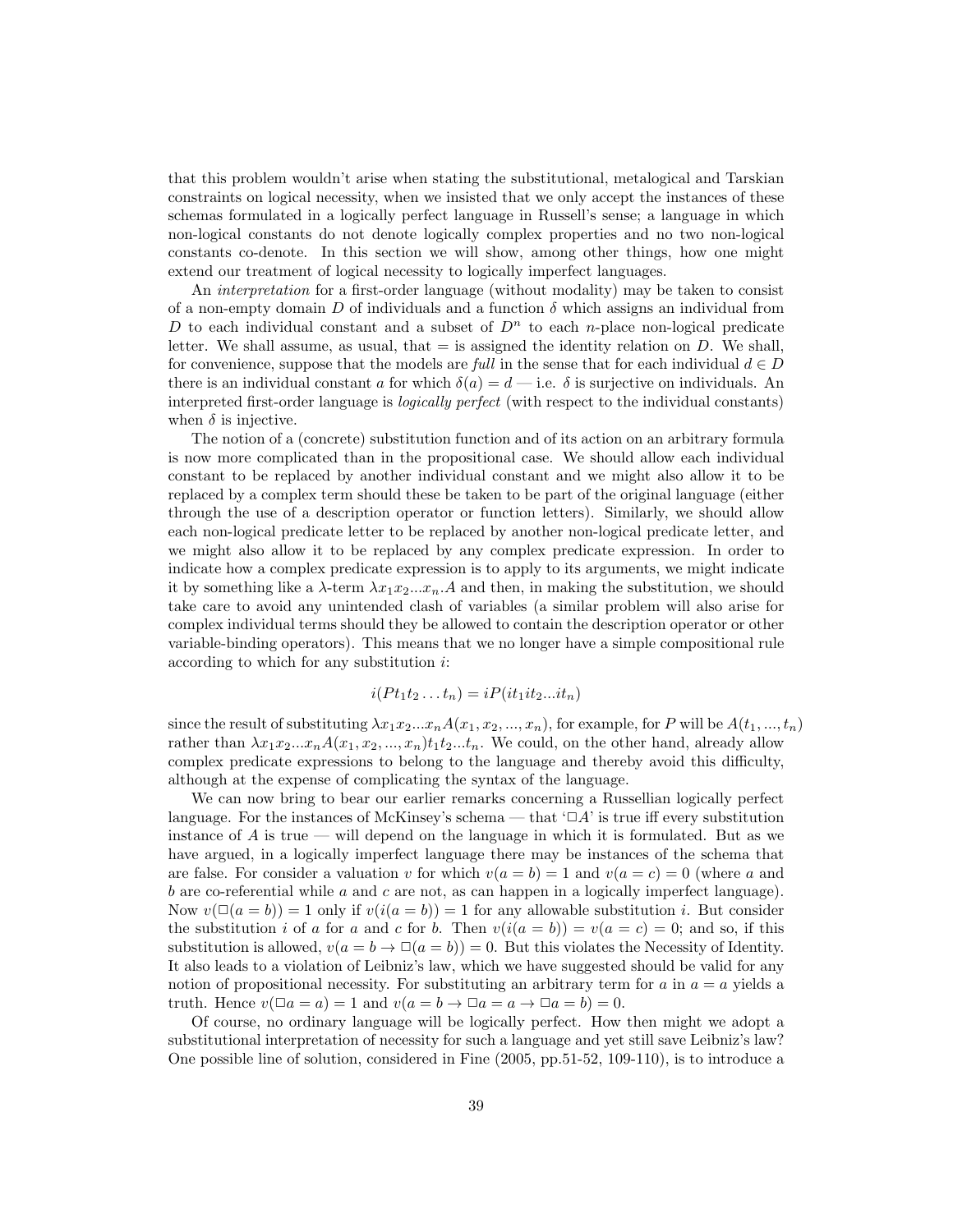notion of logical form of a sentence that takes into account the referents of the individuals constants. Thus 'Hesperus is Phosphorus' will be taken to be of a different logical form than 'Hesperus is Mars', since the former pair of terms are coreferential while the latter pair are not; and on the resulting conception of logical truth, 'Hesperus is Phosphorus' will count as a logical truth. What this means is that in logically imperfect languages, we should impose the constraint that substitutions preserve co-reference: if  $\delta(a) = \delta(b)$  then  $\delta(ia) = \delta(ib).^{28}$  In a logically perfect language this constraint is vacuously satisfied, since  $\delta(a) = \delta(b)$  only when a and b are the same term; and a requirement of this sort — in which semantical elements are allowed to make a contribution to logical form — is quite different from anything that arises in the propositional case.

Even with the assumption that we are working within a logically perfect language or with the above constraint on substitutions, we may still generate counterexamples to the necessity of distinctness:

$$
a \neq b \rightarrow \Box a \neq b
$$

For surely we can have two names for two different objects, a and b, whether our language is logically perfect or not. So  $v(a \neq b) = 1$ . Consider now the substitution i of a for a and of a for b. Then  $v(i(a \neq b)) = v(a \neq a) = 0$ , and so  $v(\Box a \neq b) = 0$ , assuming that i is indeed an allowable substitution.

One option here is to embrace these failures of the necessity of distinctness.<sup>29</sup> For unlike contingently true identities, contingently true distinctness claims are consistent with the usual logical axioms governing quantification and identity. It is only in the presence of Brouwer's principle, or one of its various weakenings, that the necessity of distinctness becomes a theorem of quantified modal logic (Prior  $(1967, p.146)$ ).<sup>30</sup> Yet we have already considered an argument of McKinsey in section 3.1 that Brouwer's principle is not part of the logic of logical necessity. Perhaps we should say the same about the necessity of distinctness? (For there is, after all, a striking resemblance between McKinsey's argument and the above argument against the necessity of distinctness.)

We could, alternatively, ensure the necessity of distinctness by imposing additional constraints on substitutions. For just as we previously required that co-referential constants be substituted for co-referential constants, we could now require that non-co-referential constants be substituted for non-co-referential constants.<sup>31</sup> For we might wish to insist, at least in the case of the individual constants, that a substitution should preserve the exact logical form of the original expression — distinctions of logical form within the original expression should not be made to disappear. Thus, in the present case, a cannot be substituted for

<sup>28</sup>This corresponds to the requirement that the interpretation of identity should be persistent in a Kripke model of quantified S4. More precisely, we may define a Kripke model  $(W, R, V)$  just as in Proposition 2 in which W is the set of substitutions,  $R = \{(i, j \circ i) | i, j \in W\}$  and  $V(i, Ra_1...a_n) = v(i(Ra_1...a_n))$ when R is any relation or predicate symbol (including identity). If  $V(i, a = b) = 1$ , then  $v(i(a = b)) = 1$ so  $\delta(ia) = \delta(ib)$ , and since all substitutions preserve co-reference,  $\delta(jia) = \delta(jib)$  for any  $j \in W$ . So  $v(ji(a = b)) = V(j \circ i, a = b) = 1$ , which means that identity is persistent.

 $29$ See Bacon (2020, pp.554-556).

<sup>30</sup>The proof in Prior (1967) is attributed to E.J. Lemmon. An earlier proof of the necessity of distinctness within a the stronger background logic of S5 may be found in Prior (1955, p.206), concerning which Prior writes 'the obscurity of the issue does leave S5 under a measure of suspicion, and this must be set against our earlier argument from simplicity in its favour' (p.207). (The necessity of distinctness may also be derived from various weakenings of Brouwer's principle, such as  $A \to \Box \Diamond \Diamond A$ , or  $\Box(A \to \Box A) \to \Diamond A \to A$ . However, in the present substitutional setting in which the principles of S4 are being granted, these variant principles are not strict weakenings of Brouwer's principle but equivalent to it.)

<sup>&</sup>lt;sup>31</sup>This corresponds to the requirement that the interpretation of identity be anti-persistent in the Kripke model associated with a valuation v, i.e. if  $j \circ i \Vdash a = b$  then  $i \Vdash a = b$ . See footnote 28 above.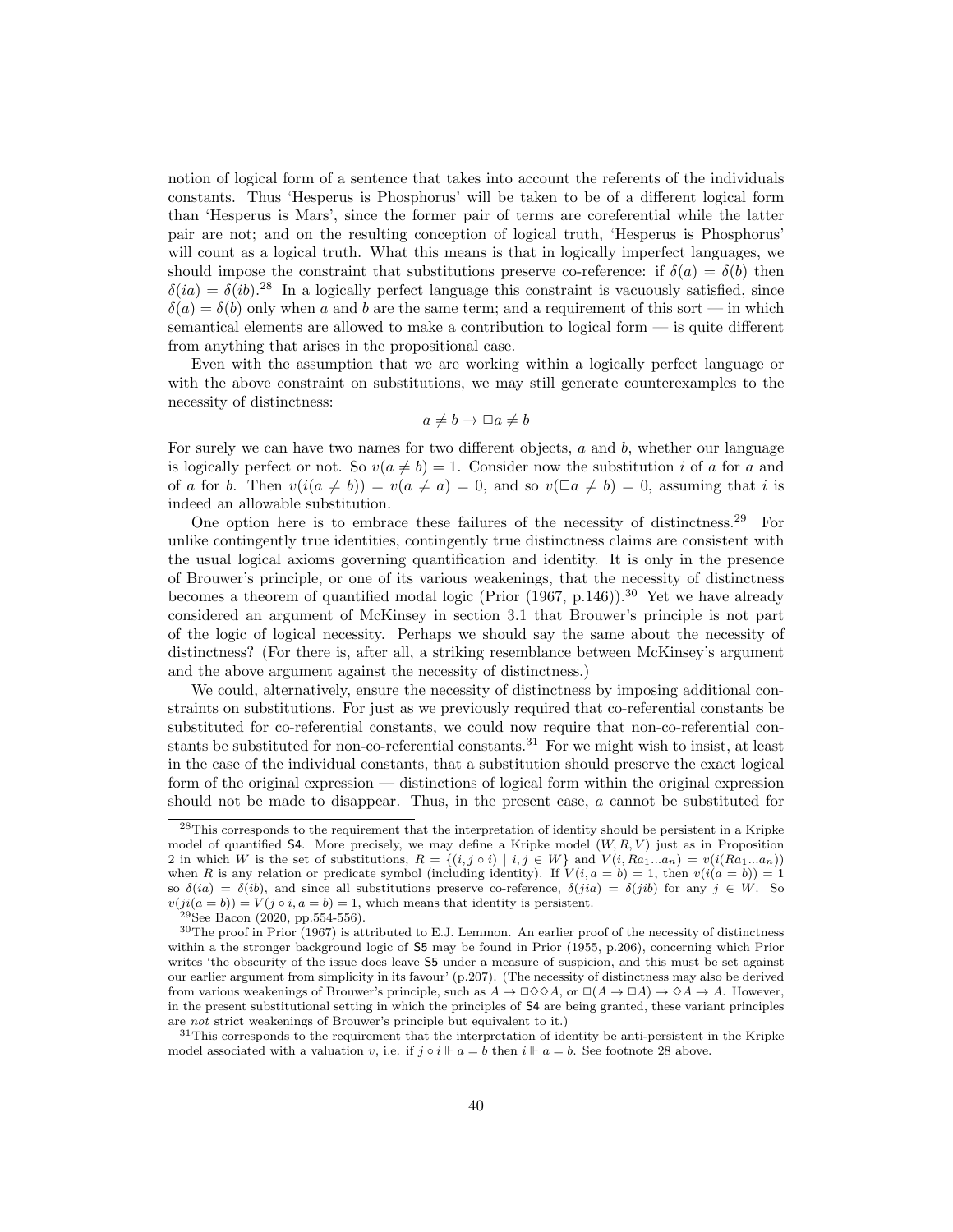both a and b since  $a = b$  and  $a = a$  are not of exactly the same logical form. And again, this is a requirement that has no counterpart - or, at least, no useful counterpart - in the propositional case.

We might wish to further restrict or modify the constraints on which substitutions on individual constants should be allowed. Let  $IC$  the set of individual constants and  $PL$  the set of predicate letters of the language in question. We may then represent a substitution as a partial function from  $IC \cup PL$  subject to the requirement that individual constants go into individual terms and predicate letters go into predicate expressions. We may then suppose that we are given an arbitrary set  $S$  of allowable substitutions subject only to the requirement that the restriction of any substitution in  $S$  is also a substitution  $S$ . Since the functions in S are now partial, the clause for  $\Box A$  should be modified accordingly, so that  $v(\Box A) = 1$  iff  $v(iA) = 1$  for all allowable substitutions i defined on A.

Further conditions of a general structural nature might then be imposed on S. It might be required, for example, that each partial function in S should be extendible to a total function or that the functions on individual constants and on predicate letters should be freely combinable, so that if i and j are two partial functions in S then the partial function i  $\vert IC\cup$  $j \uparrow PL$  should also be in S. But the former requirement might be questioned if it was thought that the individuals designated by the constants in the range of a substitution function should somehow be compossible; and even the latter requirement might be questioned if it was thought that a predicate letter  $P$  could contain a "hidden" individual constant  $a$ , so that a restriction on what could be substituted for a would result in a restriction on what could be substituted for P.

Constraints of a more particular character might also be imposed on S. It might be supposed, for example, that certain constants a (including the special constants that correspond to an individual a) should be "rigid", so that only  $a$  can be substituted for  $a$ . This would provide us with another way of securing the validity of the principle  $a = b \rightarrow \Box (a = b)$  and of the principle  $a \neq b \rightarrow \Box a \neq b$  in the case in which a and b are rigid constants, since the allowable substitutions would leave them intact. It would also allow us, given that certain non-logical predicates were allowed to be rigid, to sustain the truth of various substantive essentialist claims. If, for example, 'Felix' was a rigid constant for a tiger and 'tiger' a rigid predicate, then Felix would necessarily be a tiger  $(v(\Box Tiger(Felix)) = 1)$  while it might well be false that Felix is necessarily in a zoo  $((v(\Box Zoo(Felix)) = 0)$  given that the predicate 'Zoo' is not rigid, since a predicate P for which  $P(Felix)$  is false might then be substituted for 'Zoo'. In this way, we could, to some extent, mimic an essential view of individual objects within the substitutional framework.

We could, in a similar way, mimic Lewis's counterpart theory. For when Lewis would say that  $a'$  is a counterpart of  $a$ , we might say that  $a'$  can be substituted for a or when one might say, more generally, that  $a', b', c', \ldots$  are relational counterparts of  $a, b, c, \ldots$ , we might say that  $a'$ ,  $b'$ ,  $c'$ , ... can be simultaneously substituted for a, b, c, ... . Our substitutiontheoretic clause for necessity would then correspond to his counterpart-theoretic clause. We thereby obtain a highly non-realist version of counterpart theory, one that might be especially suited to someone who wished to adopt a linguistic view of necessity. We should also note that, just as we might wish the substituends for predicate letters with "hidden" individual constants to vary with those for the individual constants, so one might wish the counterparts for the non-qualitative properties expressed by predicate letters to vary with those for the individuals designated by individual constants, even though this was no part of Lewis' original proposal.<sup>32</sup>

 $32\text{Dorr}$  (2005) discusses a related difficulty which arises when the language allows us to quantify over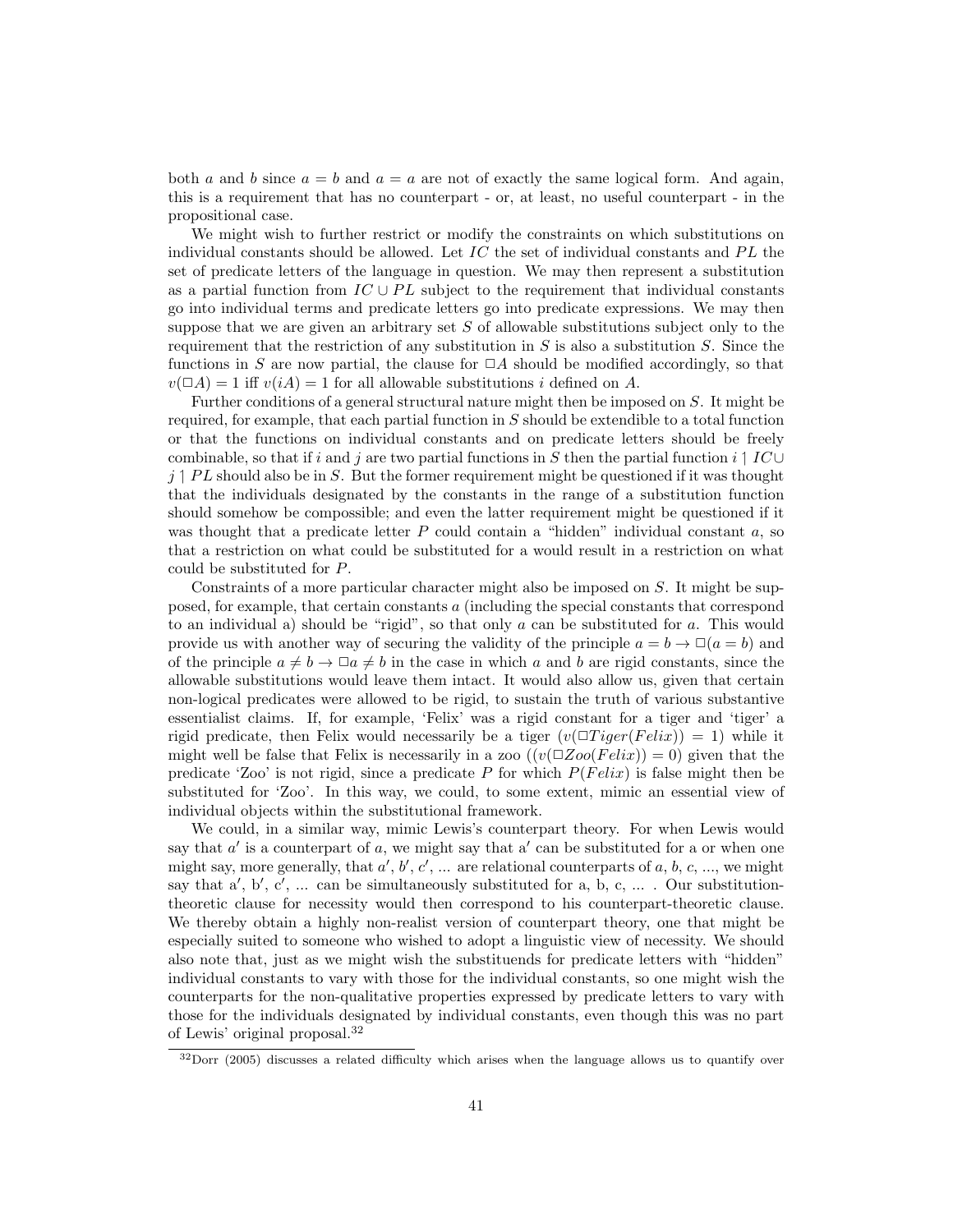Quantifiers give rise to further issues. Within the present setting, it is natural to adopt a substitutional interpretation of the quantifier. Thus we can either say:

$$
v(\forall x A(x)) = 1
$$
 iff  $v(A(t)) = 1$  for all terms t

thereby obtaining something akin to a "conceptual" interpretation of the quantifier, or we can say:

$$
v(\forall x A(x)) = 1
$$
 iff  $v(A(t)) = 1$  for all rigid terms t,

thereby obtaining something akin to an "objectual" interpretation of the quantifiers. Let us restrict our attention to the objectual interpretation although some related issues also arise for the conceptual interpretation.

Then under the innocuous assumption that a rigid constant can always be substituted for itself, we can establish the equivalence of  $\forall x \Box A(x)$  to  $\Box \forall x A(x)$  ( $v(\forall x \Box A(x)) = v(\Box \forall x A(x))$ for any valuation v). How might this equivalence be avoided, i.e. how might we gain the effect of a variable domain of quantification? One possibility is to suppose that our quantifiers are restricted. Thus universal quantifications now take the form  $\forall x(A(x):B(x))$ (all A's are B's) and we set  $v(\forall x(A(x):B(x))) = 1$  iff for every rigid term a either  $v(A(a)) =$ 0 or  $v(A(a)) = 1$ .

We now take the unrestricted quantification  $\forall x A(x)$  to be implicitly restricted to a dummy domain predicate letter D. Thus  $\forall x A(x)$  is read as  $\forall x (Dx : B(x))$ . This will then give us the effect of a variation in the domain, since different substitutions of a predicate P for D will provide us with different range of rigid constants a for which  $v(Pa) = 1$ . The equivalence of  $\forall x \Box A(x)$  to  $\Box \forall x A(x)$  will then fail in both directions. For  $\forall x \Box A(x)$  will be read as  $\forall x(Dx \to \Box A(x))$  while  $\Box \forall xA(x)$  will be read as  $\Box \forall x(Dx \to A(x))$ ; and as long as the domain predicate  $D$  is not rigid, neither formula will be equivalent to the other under a constant domain interpretation of the unrestricted quantifier.

As should be clear from this brief discussion, the substitutional approach has enormous flexibility in its application to modal predicate logic. It is able to accommodate a wide variety of interpretative stances - necessary versus contingent identity, objectual versus conceptual quantification, rigid versus counterpart-theoretic accounts of de re modality, fixed versus variable domains; and it may also be able to provide a certain degree of succor for those who favor a less metaphysical understanding of de re modality.

## References

- Alan R. Anderson and Nuel D. Belnap. Entailment: The Logic of Relevance and Neccessity, Vol. I. Princeton University Press, 1975.
- Andrew Bacon. Substitution structures. Journal of Philosophical Logic,  $48(6):1017-1075$ , 2019. doi: 10.1007/s10992-019-09505-z.
- Andrew Bacon. Logical combinatorialism. Philosophical Review, 129(4):537–589, 2020. doi: 10.1215/00318108-8540944.
- Paul Bernays and Moses Schönfinkel. Zum entscheidungsproblem der mathematischen logik. Mathematische Annalen, 99(1):342–372, 1928.

propositions but, if we are right, the difficulty can already be seen to arise within the original framework of modal first-order predicate logic.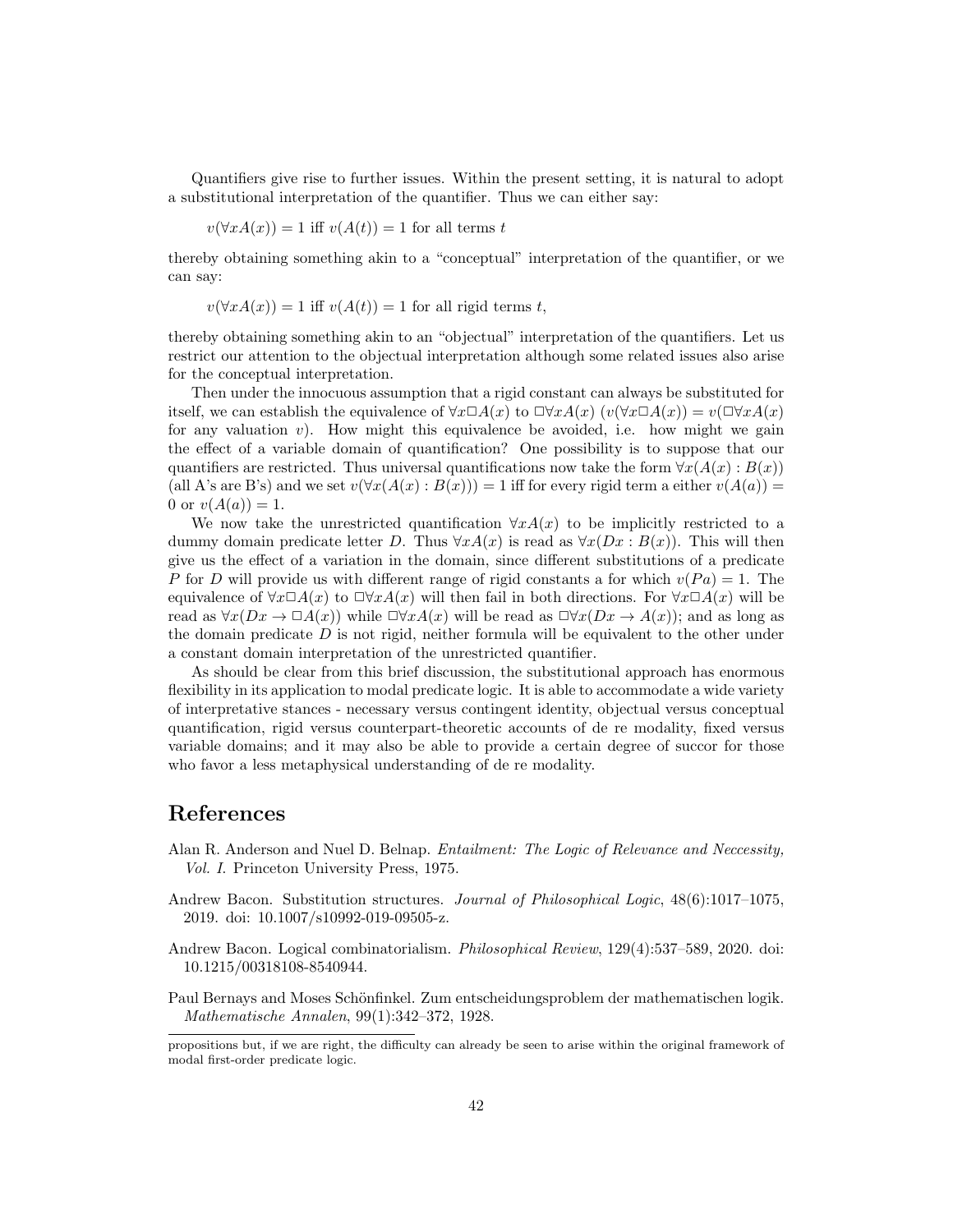- Rudolf Carnap. Modalities and quantification. Journal of Symbolic Logic, 11(2):33–64, 1946. doi: 10.2307/2268610.
- Rudolf Carnap. Meaning and Necessity. University of Chicago Press, 1947.
- Michael J. Carroll. An axiomatization of s13. Philosophia, 8(2-3):381–382, 1978. doi: 10.1007/BF02379250.
- Aleksandr Vasilevich Chagrov. Continuality of the set of maximal superintuitionistic logics with the disjunction property. *Mathematical Notes*,  $51(2):188-193$ , 1992.
- Alexander Chagrov and Michael Zakharyashchev. The disjunction property of intermediate propositional logics. Studia Logica, 50(2):189–216, 1991. doi: 10.1007/BF00370182.
- Nino B. Cocchiarella. Logical atomism and modal logic. Philosophia, 4(1):41–66, 1974. doi: 10.1007/bf02381515.
- M. J. Cresswell and G. E. Hughes. A New Introduction to Modal Logic. Routledge, 1996.
- MJ Cresswell. Carnap and Mckinsey: Topics in the pre-history of possible-worlds semantics. In Proceedings of the 12th Asian Logic Conference, pages 53–75. World Scientific, 2013.
- Cian Dorr. Propositions and counterpart theory. Analysis, 65(3):210–218, 2005. doi: 10.1111/j.1467-8284.2005.00551.x.
- F. R. Drake. On Mckinsey's syntatical characterizations of systems of modal logic. Journal of Symbolic Logic, 27(4):400–406, 1962. doi: 10.2307/2964546.
- Kit Fine. Modal logic as metalogic. unpublished.
- Kit Fine. Propositional quantifiers in modal logic. Theoria, 36(3):336–346, 1970. doi: 10.1111/j.1755-2567.1970.tb00432.x.
- Kit Fine. Properties, propositions and sets. Journal of Philosophical Logic, 6(1):135–191, 1977. doi: 10.1007/bf00262054.
- Kit Fine. Modality and Tense: Philosophical Papers. Oxford University Press, 2005.
- Harvey Friedman. One hundred and two problems in mathematical logic. Journal of Symbolic Logic, 40(2):113–129, 1975. doi: 10.2307/2271891.
- Joel David Hamkins, George Leibman, and Benedikt Löwe. Structural connections between a forcing class and its modal logic. Isr. J. Math., 201:617–651, 2015.
- Herbert E. Hendry and M. L. Pokriefka. Carnapian extensions of S5. Journal of Philosophical Logic, 14(2):111–128, 1985. doi: 10.1007/BF00245990.
- D Hilbert and W Ackermann. Grundz¨uge der theoretischen logik. Julius Springer, Berlin, 1928.
- Wesley Holliday. On the modal logic of subset and superset: Tense logic over Medvedev frames. Studia Logica, 105(1):13–35, 2017. doi: 10.1007/s11225-016-9680-1.
- Lloyd Humberstone. Philosophical Applications of Modal Logic. College Publications, 2016.